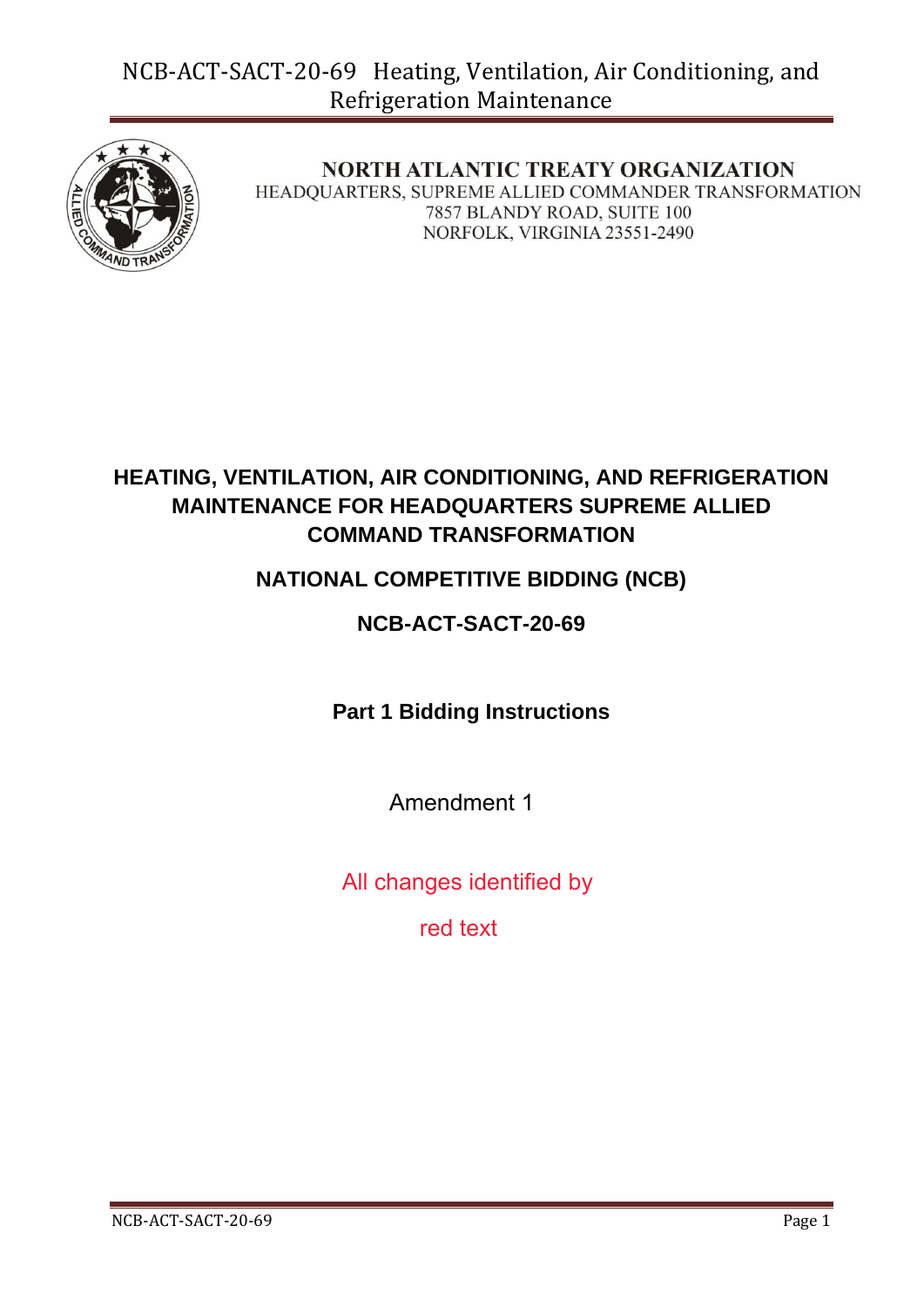# **TABLE OF CONTENTS**

- 1. General
- 2. Classification
- 3. Definitions
- 4. Eligibility
- 5. Duration of the Contract
- 6. Exemption of Taxes
- 7. Amendment or Cancellations
- 8. Clarifications
- 9. Bid Closing Date
- 10. Bid Validity
- 11. Contents of Proposal
- 12. Proposal Submission
- 13. Late Proposals
- 14. Bid Withdrawal
- 15. Bid Evaluation
- 16. Clarifications
- 17. Award
- 18. Communications
- 19. Points of Contact

### **ENCLOSURES:**

- 1: Proposal Checklist
- 2: Address Label
- 3: Compliance Statement
- 4: Past Performance
- 5: Mandatory Price Proposal format
- 6: Statement of Work/Annex A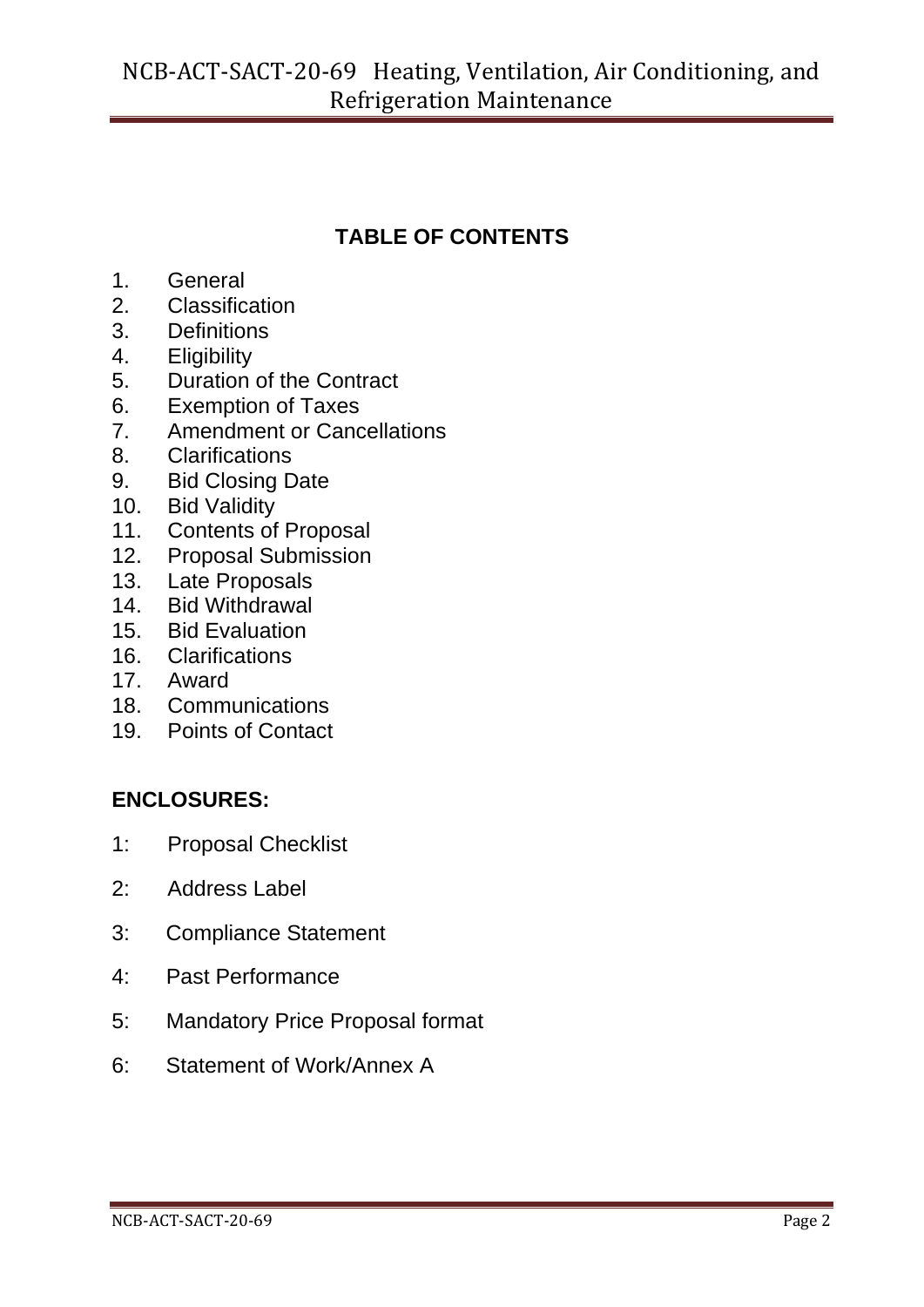### **PART 1 BIDDING INSTRUCTIONS**

#### **1. General**.

This is a firm fixed price maintenance service contract for the acquisition of preventive maintenance and repair support services for HVAC facilities of HQ SACT, Norfolk, Virginia.

#### **2. Classification.**

This NCB is an UNCLASSIFIED document.

#### **3. Definitions**

a) The "Prospective Bidder", shall refer to the entity that has completed and returned the Enclosure of the transmittal letter of this NCB, and has indicated thereon its intention without commitment, to participate in this NCB.

b) The term "Bidder", shall refer to the bidding entity that has completed a bid in response to this NCB.

c) The term Contractor shall refer to the bidding entity to which the contract is awarded.

d) The term "Contracting Officer" designates the official who executes this NCB on behalf of HQ SACT.

e) "Contracting Officer`s Technical Representative" or "COTR" is the official who is appointed for the purpose of determining compliance of the successful bid, per the technical specifications.

f) The term "HQ SACT" shall refer to Supreme Headquarters Allied Commander Transformation.

g) The term "ACT" shall refer to Allied Commander Transformation.

h) The term "NATO", shall refer to the North Atlantic Treaty Organisation.

i) The term "days" as used in this NCB shall, unless otherwise stated, be interpreted as meaning calendar days.

### **4. Eligibility**.

This NCB is open to companies:

(a) Established in a North Atlantic Treaty Organization Alliance member nation.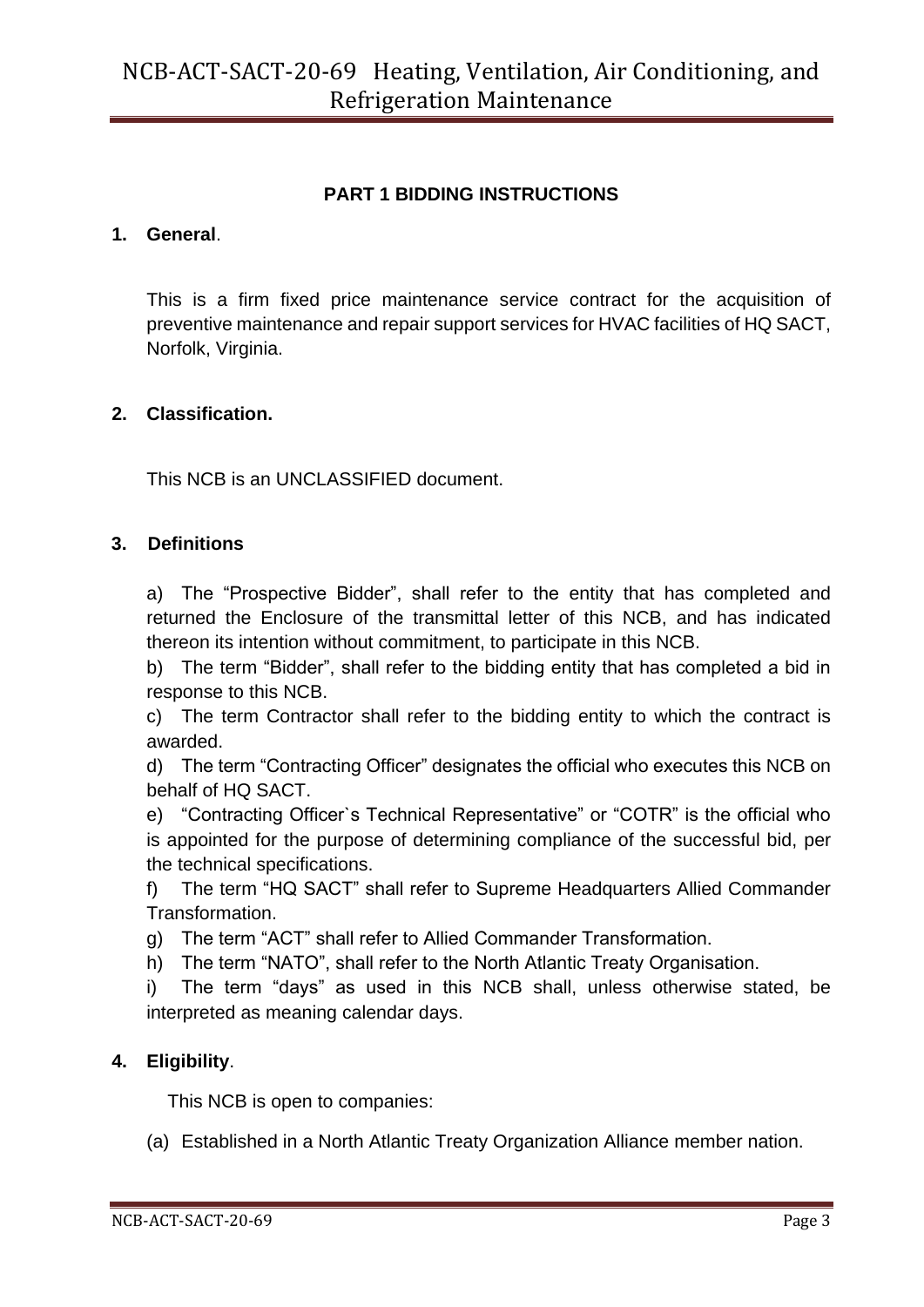(b) Working as licensed general contractors in the required field and legally authorised to operate in the United States of America, at the time of bidding.

(c) That have performed the desired past performance including size, cost and scope, as described in this NCB.

### **5. Duration of Contract**

One (1) base year period from 01 January 2021 to 31 December 2021 plus four (4) option years 01 January 2022 to 31 December 2022, 01 January 2023 to 31 December 2023, 01 January 2024 to 31 December 2024, and 01 January 2025 to 31 December 2025.

### **6. Exemption of taxes**.

(a) In accordance with the agreements (Article VIII of the Paris Protocol dated, Paris Protocol dated 25 August 1952) goods and services under this contract are exempt from taxes, duties and similar charges.

### **7. Amendment or Cancellation**.

(a) HQ SACT reserves the right to amend or delete any one or more of the terms, conditions or provisions of the NCB prior to the date set for bid closing. A solicitation amendment or amendments shall announce such action.

(b) HQ SACT reserves the right to cancel, at any time, this NCB either partially of in its entirety. No legal liability on the part of HQ SACT shall be considered for recovery of costs in connection to bid preparation. All efforts undertaken by any bidder shall be done considering and accepting, that no costs shall be recovered from HQ SACT. If this NCB is cancelled any/all received bids shall be returned unopened, per the bidder's request.

### **8. Clarifications**.

(a) Prospective Bidders should seek clarification at their earliest convenience. Any explanation regarding the meaning or interpretation of this NCB, terms, clause, provision or specifications, shall be requested in writing, from the Contracting Officer. The Contracting Officer must receive such requests for clarification no later than 10 calendar days prior to the bid closing date.

(b) Information in response to a request for clarification to a prospective bidder shall be furnished to all prospective bidders as a Question and Answer amendment. All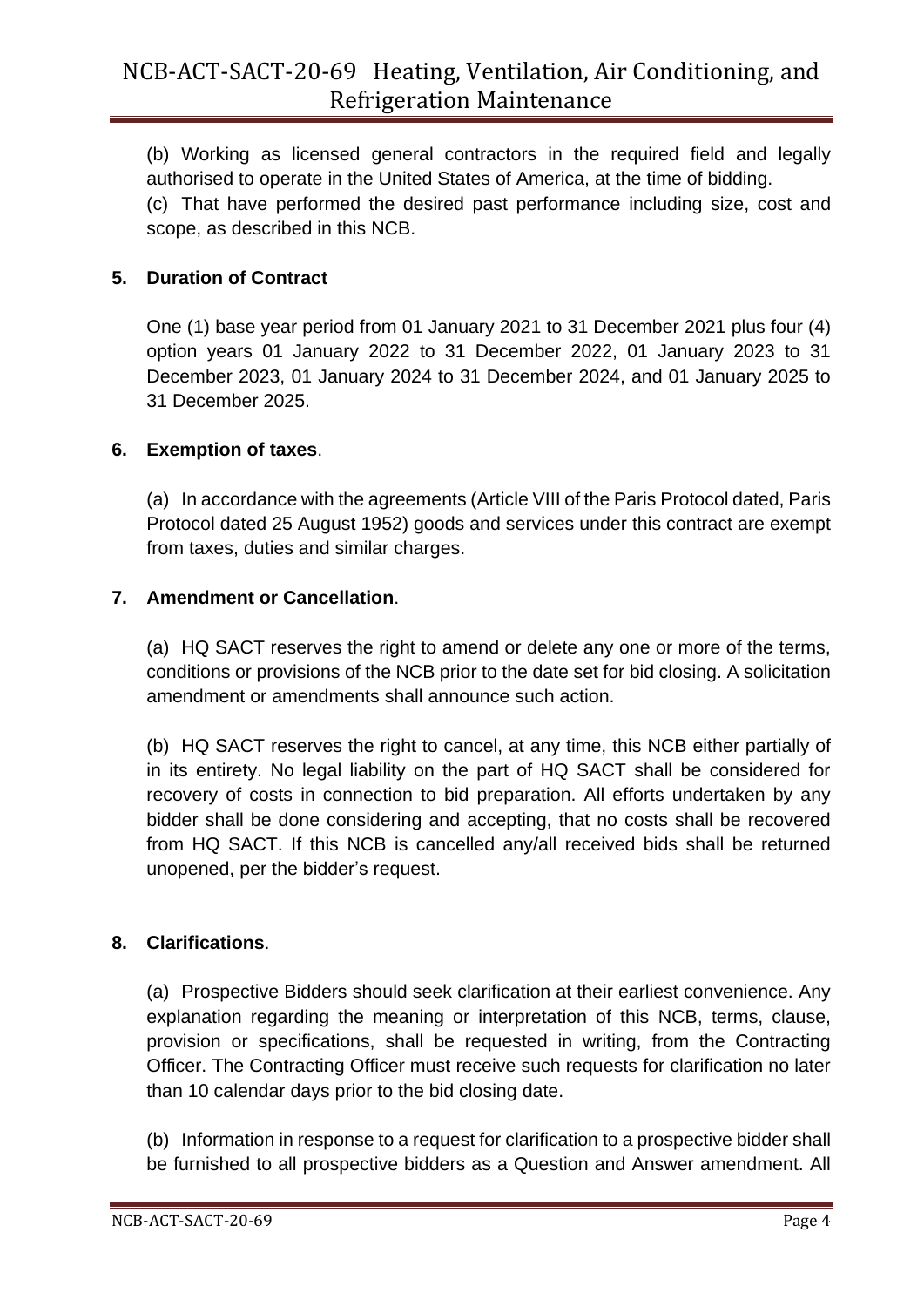such amendments shall be incorporated into this NCB. Oral Interpretations shall not be binding.

(c) The bidder shall submit with the bid, evidence of documented contracts for maintenance and repair of similar sized equipment and systems. The bidder will provide the names and addresses of at least 3 customers with whom the bidder has documented contracts in excess of \$50,000 for similar scope of work, including contact name, address and telephone number. (from Annex A Technical Evaluation Matrix, recommended to transfer it over to bidding process)

### **9. Bid closing date.**

(a) Bids shall be received at HQ SACT, Purchasing and Contracting Office, no later than 28 August 2020 at 1230pm EST Eastern Standard Time, Norfolk, Virginia, U.S.A. No bids shall be accepted after this time and date.

### **10. Bid Validity**.

(a) Bids shall be remain valid for a period of one hundred and twenty days (120) from the applicable closing date set forth within this NCB. HQ SACT reserves the right to request an extension of validity. Bidder shall be entitled to either grant or deny this extension of validity; HQ SACT shall automatically consider a denial to extend the validity as a withdrawal of the bid.

### **11. Contents of Proposal**.

**The proposal shall consist of electronic copies only, A) e-mailed as one single PDF file version for the technical proposal and B) e-mailed as one single PDF file version for the price proposal. Both the technical and price proposal are required no later than 28 August 2020, 1230pm, Eastern Standard Time, Norfolk, Virginia, USA**.

NO PAPER COPY PROPOSALS ARE REQUIRED!

A table of contents for the entire proposal (Checklist provided as Enclosure #1)

- (a) The bidder's full name address, Point of Contacts, Telephone, Fax number and Internet site, (See Enclosure #2);
- (b) Compliance statement (See Enclosure#3);
- (c) Provision of administrative and technical volumes
- (d) Compliance criteria, (See Annex A to Statement of Work).
- (e) Past performance (See Enclosure#4)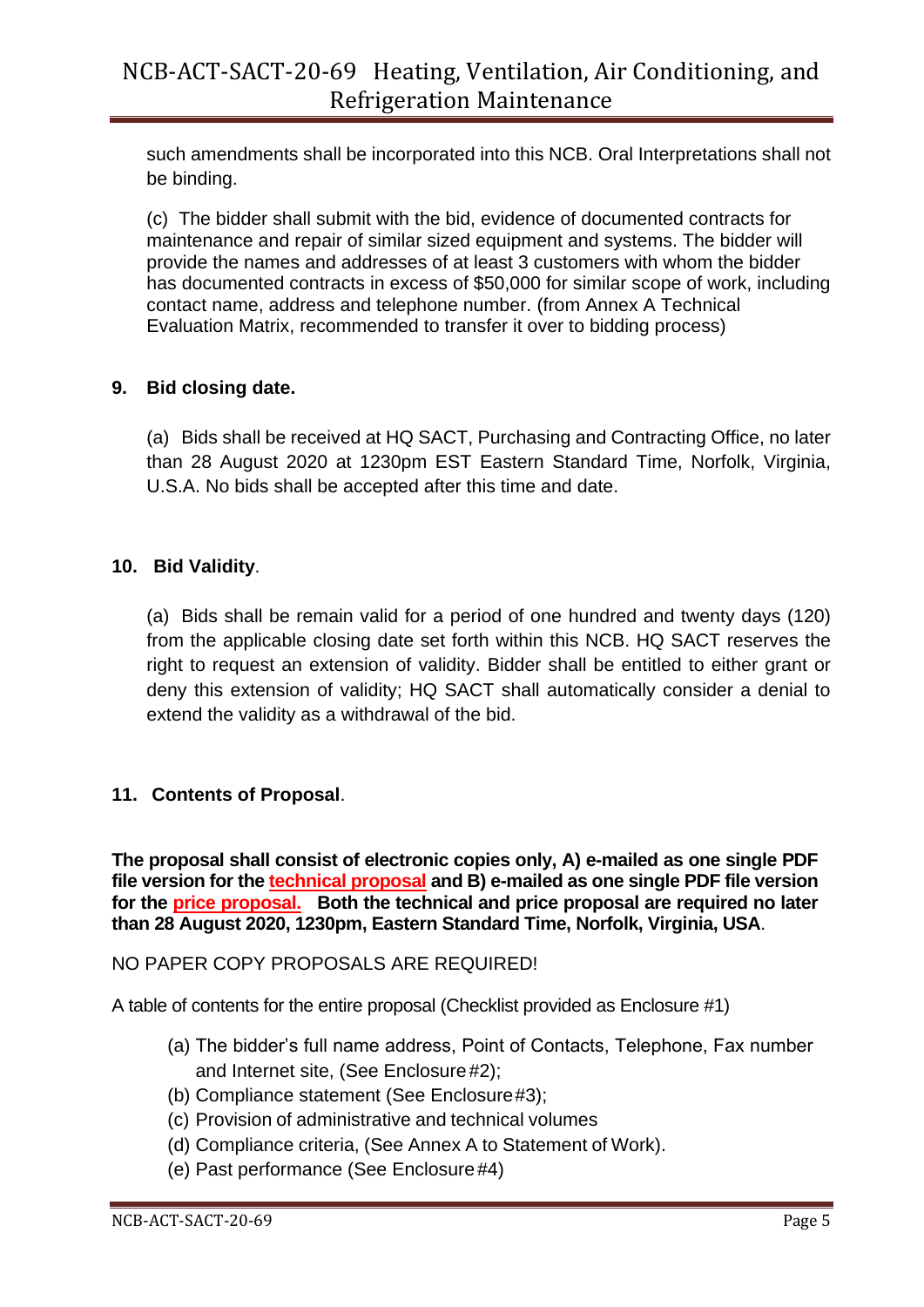(f) Company price proposal (Enclosure#5)

### **12. Proposal Submission.**

- (a) Proposals shall be submitted via two separate e-mails, one containing a single PDF Technical volume and one containing a single PDF Price volume. The e-mail title shall clearly cite the NCB Solicitation reference number and identify if it is Technical or Pricing. E-mails should be sent to the identified Contracting Officers and internal company personnel ONLY.
- (b) **Price proposals shall be in U.S. Dollar currency.** Contractor may request payment post award in alternate currency based on agreed conversion rate.
- (c) Prices shall be on a Firm Fixed Price Basis and include any relevant discount schedule.
- (d) It is the sole responsibility of the interested company to review any Q & A that may be issued in support of this solicitation, prior to bid submission at **[www.act.nato.int/contracting](http://www.act.nato.int/contracting)**
- (e) No oral bids or oral modifications or telephonic bids shall be considered.
- (f) It is the ultimate responsibility prior to submission that all proposal submissions are reviewed to ensure they meet the technical and administrative specifications and that offers meet the limitations and expressed conditions.

### **13. Late Proposals.**

(a) It is solely the bidder`s responsibility that every effort is made to ensure that the proposal reaches HQ SACT prior to the established closing date and time. All late bids shall be returned to the offering company unopened. Only if it can be unequivocally demonstrated that the late arrival of the bid package was the result of NATO staff negligence (mishandling) shall the bid be considered.

(b) A delay in a commercial courier service does not constitute a delay by NATO or government channels.

### **14. Bid Withdrawal**.

(a) A bidder may withdraw their bid up to the date and time specified for bid closing. Such a withdrawal must be completed in writing or facsimile, with attention to the HQ SACT Contracting Officer. The proposal shall be returned unopened, at the expense of the company.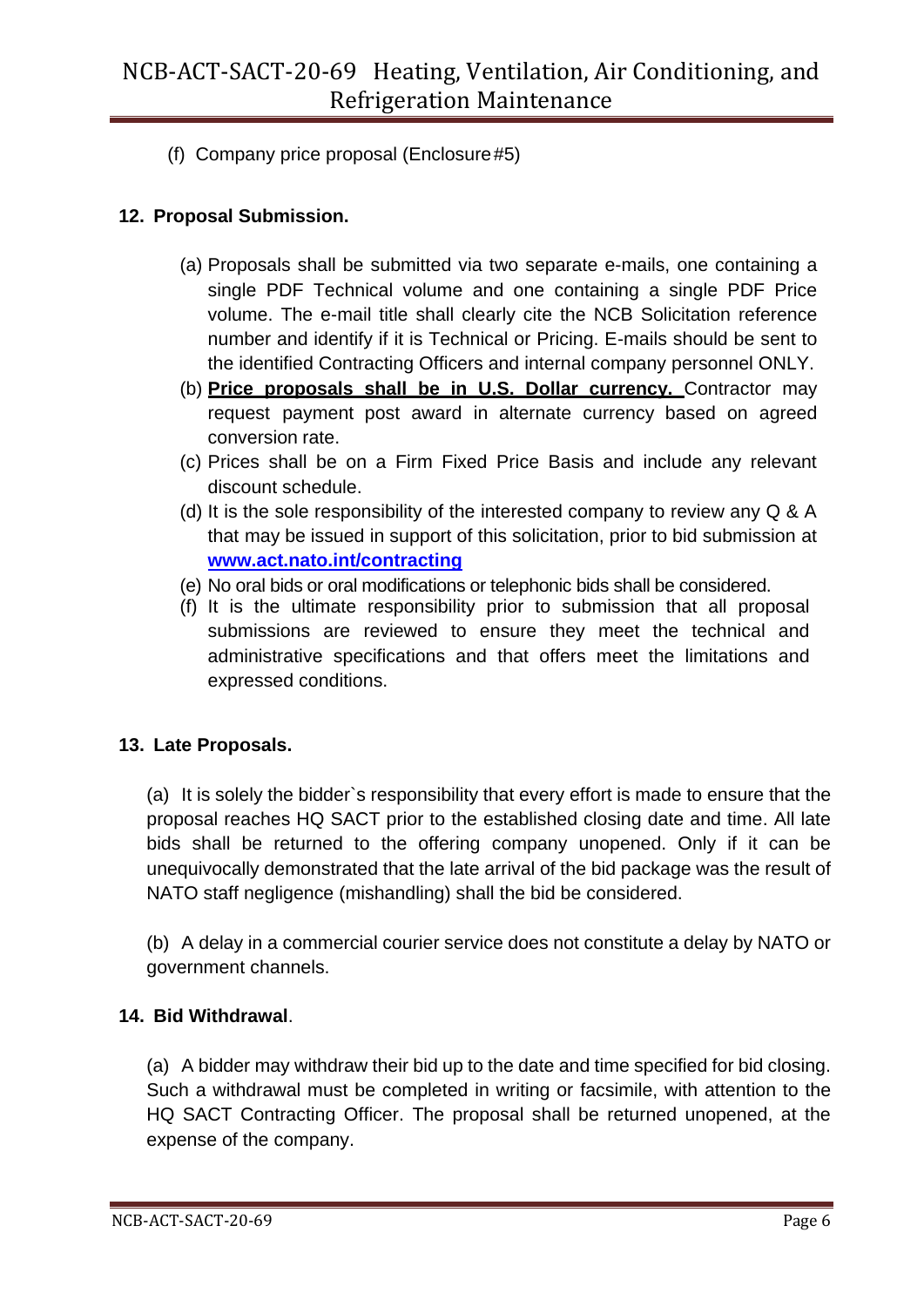### **15. Bid Evaluation.**

(a) The evaluation of bids and determination as to the responsiveness and technical adequacy or technical compliance, of the products or services requested, shall be the responsibility of HQ SACT. Contract award shall be based upon the Lowest Priced, Technically Compliant bid. Such determinations shall be consistent with the evaluation criteria specified in the RFQ. HQ SACT is not responsible for any content that is not clearly identified in any proposal package.

(b) Proposals shall be evaluated taking into consideration of the following factors;

Successful administrative submission of bid packages and requested Enclosures 1-5, as listed in this NCB (Pass/Fail).

Successful determination of Technical compliance in accordance with Annex A of the SOW. (Pass/Fail).

- Successful cost price criteria. (Lowest Price Technically Compliant Offer).

Upon determination that the technical volume is responsive and technically compliant, such offers shall be approved to the next phase (price) of the Contract Award Committee two-step process.

- Contract Award Committee (CAC) shall open and record the price proposals of the Technically Compliant offers.

**Important Note:** Award may be made from initial offers without discussions.

NATO will collect information from references provided by the Offeror in regard to its past performance. The Offeror must provide the information requested for performance risk evaluation, or affirmatively state that it possesses no directly related or similar past performance. Firms lacking relevant past performance shall receive an "unknown" evaluation for performance risk.

### **16. Clarifications.**

(a) During the entire evaluation process HQ SACT reserves the right to discuss any bid with the order to clarify what is offered and interpretation of language within the bid, to resolve in potential areas of non-compliance.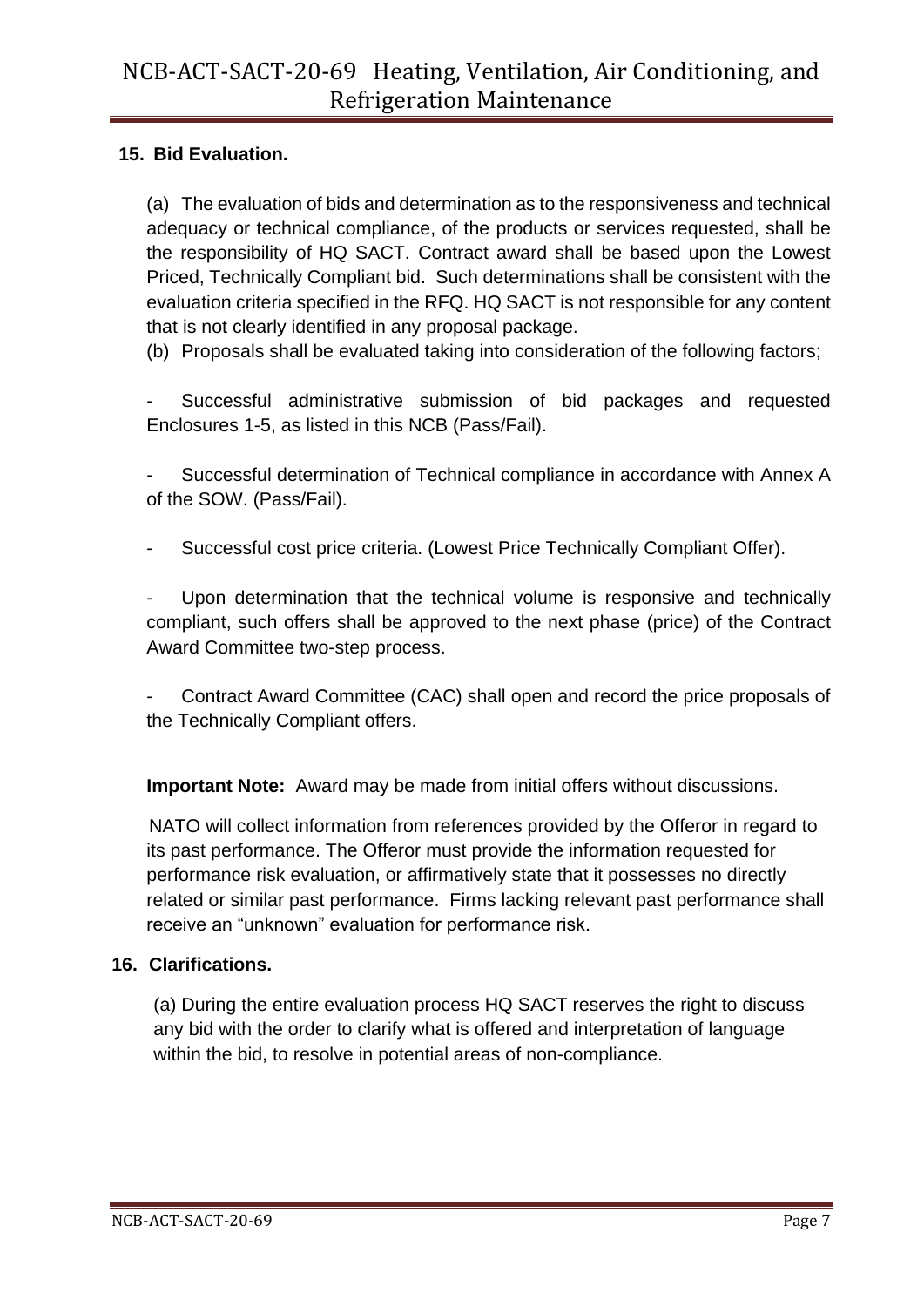### **17. Award.**

(a) HQ SACT contemplates to award to a single source.

(b) HQ SACT Contract Awards Committee shall award the contract to the Bidder whose conforming proposal represents the Lowest Priced Technically Acceptable offer.

(c) HQ SACT reserves the right to negotiate minor deviations to the listed Special and General Terms and Conditions to this NCB.

(d) Contract Award date is anticipated 01 December 2020.

### **18. Communications.**

(a) All communication related to this NCB, between a prospective bidder and HQ SACT shall be only being through the nominated HQ SACT Contracting Officer. Designated contracting staff shall assist the HQ SACT Contracting Officer in the administrative process. There shall be no contact with other HQ SACT personnel in regards to this NCB. Such adherence shall ensure Fair and Open Competition with equal consideration and competitive footing leverage to all interested parties.

### **19. Point of contact is;**

LT Mark Macsule, HQ SACT Contracting Officer 757-747-3612

[Mark.macsule@act.nato.int](mailto:Mark.macsule@act.nato.int)

And

Ms. Kellie Hagen, Assistant Contracting, 757-747-4180

[Kellie.hagen@act.nato.int](mailto:Kellie.hagen@act.nato.int)

(a) All correspondence shall be forward to:

Purchasing & Contracting,

BUDFIN Branch,

NCB-ACT-SACT-20-69,

7857 Blandy Road, Suite 100,

Norfolk, VA, U.S.A.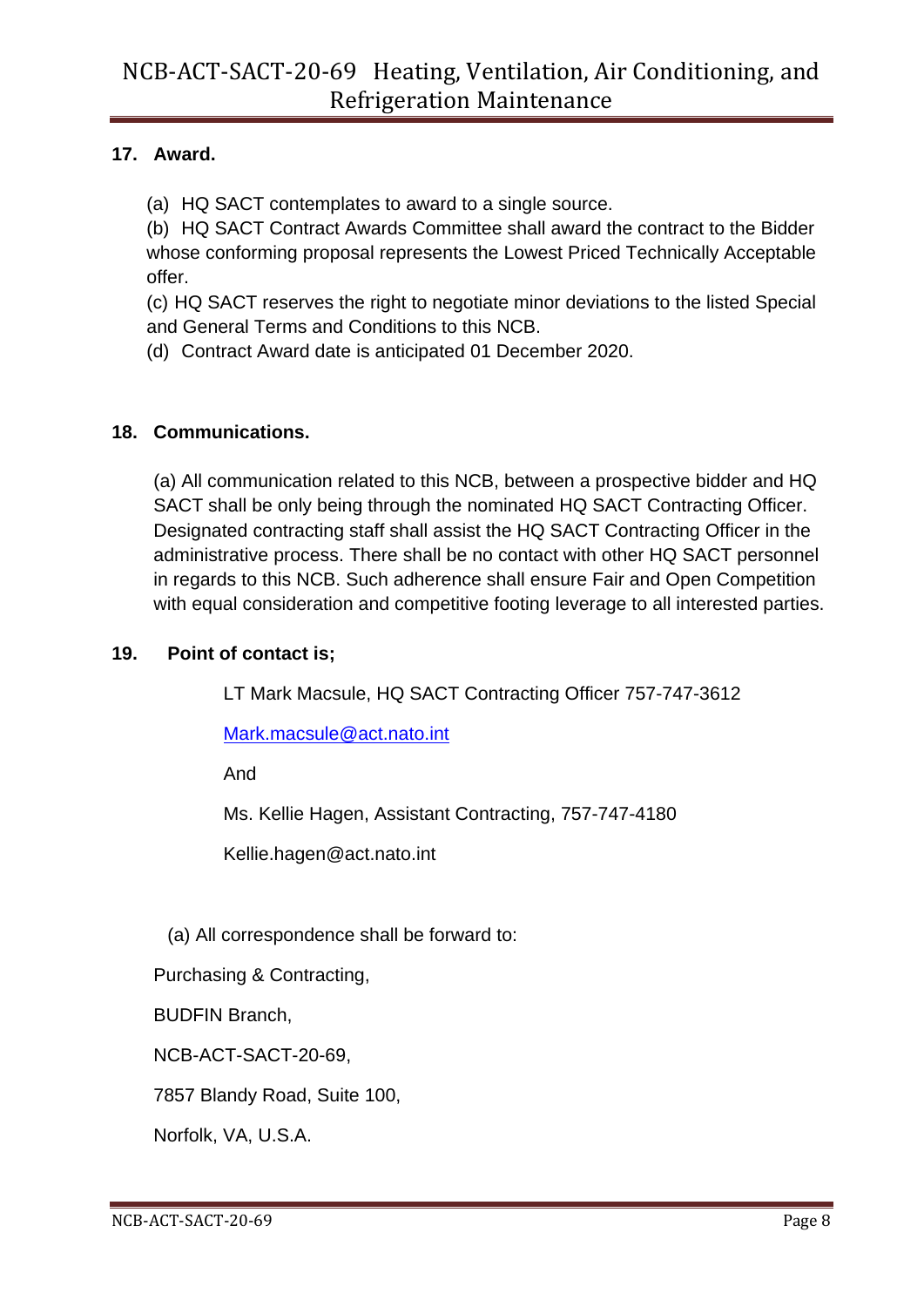### **Enclosure 1**

### **PROPOSAL CONTENT / CHECKLIST**

### **Table of Contents**

| Bidder's name, address, POC, Contact numbers, email address. |
|--------------------------------------------------------------|
| Mailing label.                                               |
| Compliance Statement.                                        |
| Past performance (including References).                     |
| List of Key personnel.                                       |
| <b>Technical Proposal.</b>                                   |
| Price Proposal.                                              |

This Enclosure is designed to assist the respective company provide HQ SACT with all necessary documents/information required. For clarification, please refer to Bidding instructions in part 1 of subject solicitation. Page 9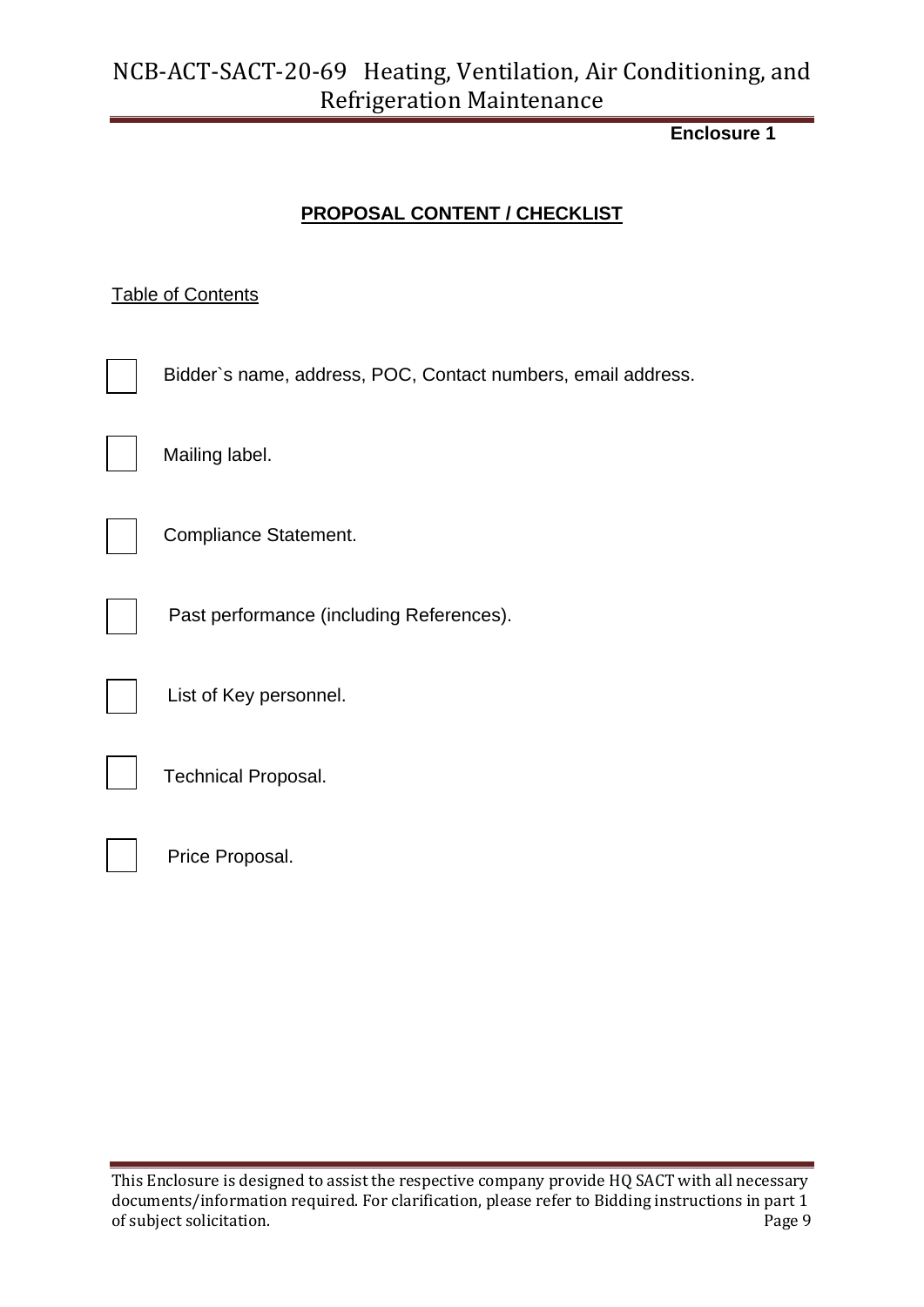#### **Enclosure 2**

(The label below is to be completed by the bidder and affixed to the exterior envelope; parcel or package mailed or deliver to ACT)

#### **SEALED BID TO NCB-ACT-SACT-20-69**

**(To be opened by Contract Awards Committee (CAC) Only)**

**Sender: \_\_\_\_\_\_\_\_\_\_\_\_\_\_\_\_\_\_\_\_\_\_\_\_\_\_\_**

 **\_\_\_\_\_\_\_\_\_\_\_\_\_\_\_\_\_\_\_\_\_\_\_\_\_\_\_**

 **\_\_\_\_\_\_\_\_\_\_\_\_\_\_\_\_\_\_\_\_\_\_\_\_\_\_\_**

**Supreme Allied Commander Transformation Chairman, Contracts Award Committee NCB-ACT-SACT-20-69 Attn: LT Mark Macsule 7857 Blandy Road, Suite 100, Norfolk, VA 23551-2490 U.S.A**

This Enclosure is designed to assist the respective company provide HQ SACT with all necessary documents/information required. For clarification, please refer to Bidding instructions in part 1 of subject solicitation. Page 10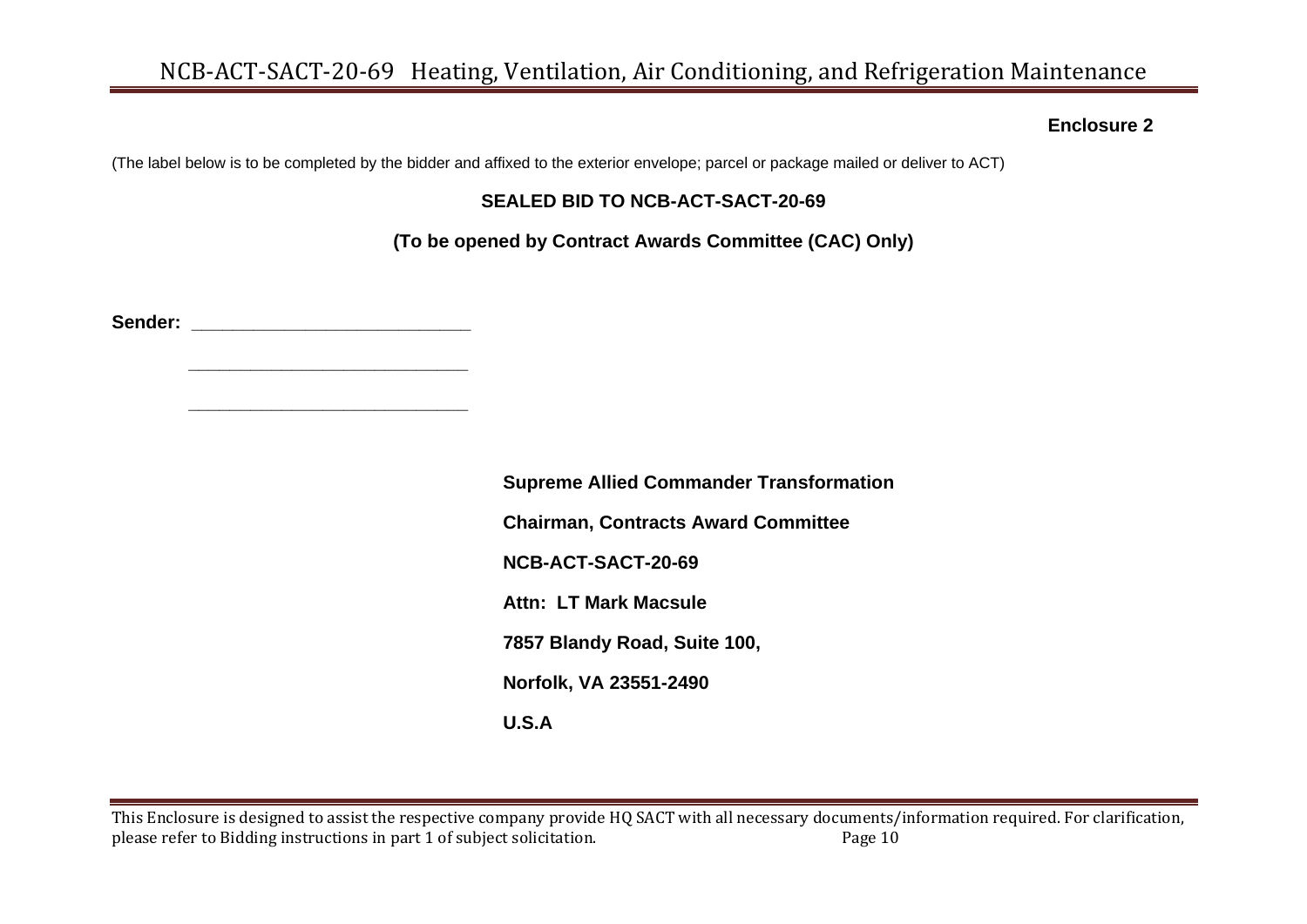#### **Enclosure 3**

#### **COMPLIANCE STATEMENT TO SEALED BID NCB-ACT-SACT-20-69**

It is hereby stated that our company has read and understands all documentation issued as part of NCB-ACT-SACT-20-69. Our company proposal submitted in response to the referenced solicitation is fully compliant with the provisions of NCB-ACT-SACT-20-69, and the intended contract with the following exception(s); such exemptions are considered non substantial to the HQ SACT solicitation provisions issued.

**Clause Description of Minor Deviation.** 

| -----------------------------   |       |                                   |
|---------------------------------|-------|-----------------------------------|
|                                 |       |                                   |
| -----------------------------   |       |                                   |
| -----------------------------   |       |                                   |
| ------------------------------  |       |                                   |
| -----------------------------   |       |                                   |
| -----------------------------   |       |                                   |
|                                 |       | (If applicable, add another page) |
|                                 |       |                                   |
| Company: ____________________   |       |                                   |
|                                 |       |                                   |
| Name & Title: _________________ | Date: |                                   |
|                                 |       |                                   |
|                                 |       |                                   |

Bidder's proposal must be based on full compliance with the terms, conditions and requirements of the NCB and all future clarifications and/or amendments. The bidder may offer variations in specific implementation and operational details provided that the functional and performance requirements are fully satisfied. In case of conflict between the compliance statement and the detailed evidence or explanation furnished, the detailed evidence/comments shall take precedence/priority for the actual determination of compliance. Minor or non substantial deviations may be accepted. Substantial changes shall be considered non responsive.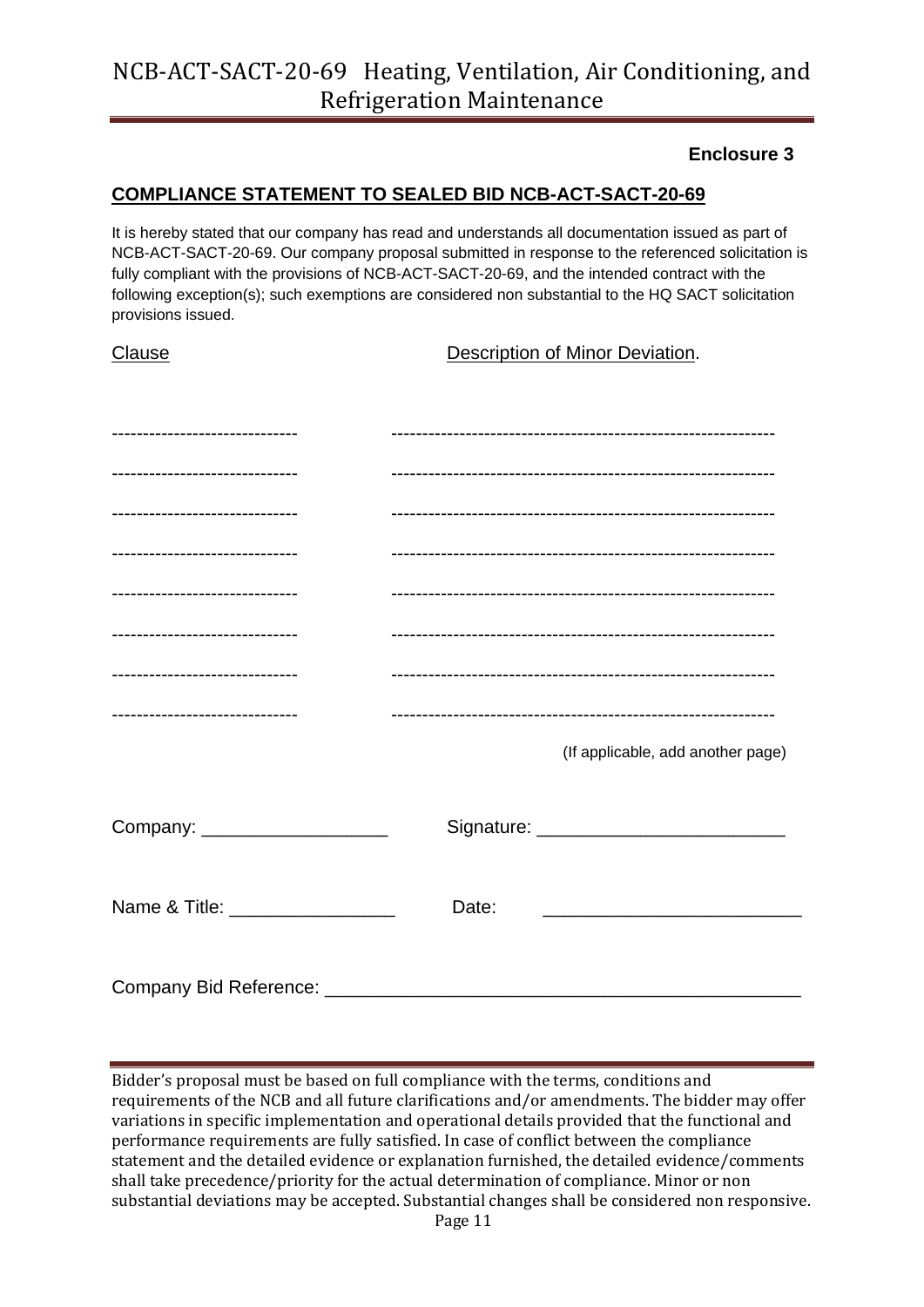**Fnclosure 4** 

### PAST PERFORMANCE INFORMATION FORM

#### **PAST PERFORMANCE DATA**

**Contracting Agency:** 

(b) Contract No:

(c) Type of Contract (Firm Fixed Price, IDIQ, Requirements):

(d) Title of Contract:

(e) Description of Work Performance and Relevance to Current Acquisition (Type of facility, capacity, estimated patronage, summary of staff used):

This Enclosure is designed to assist the respective company provide HQ SACT with all necessary documents/information required. For clarification, please refer to Bidding instructions in part 1 of subject solicitation. Page 12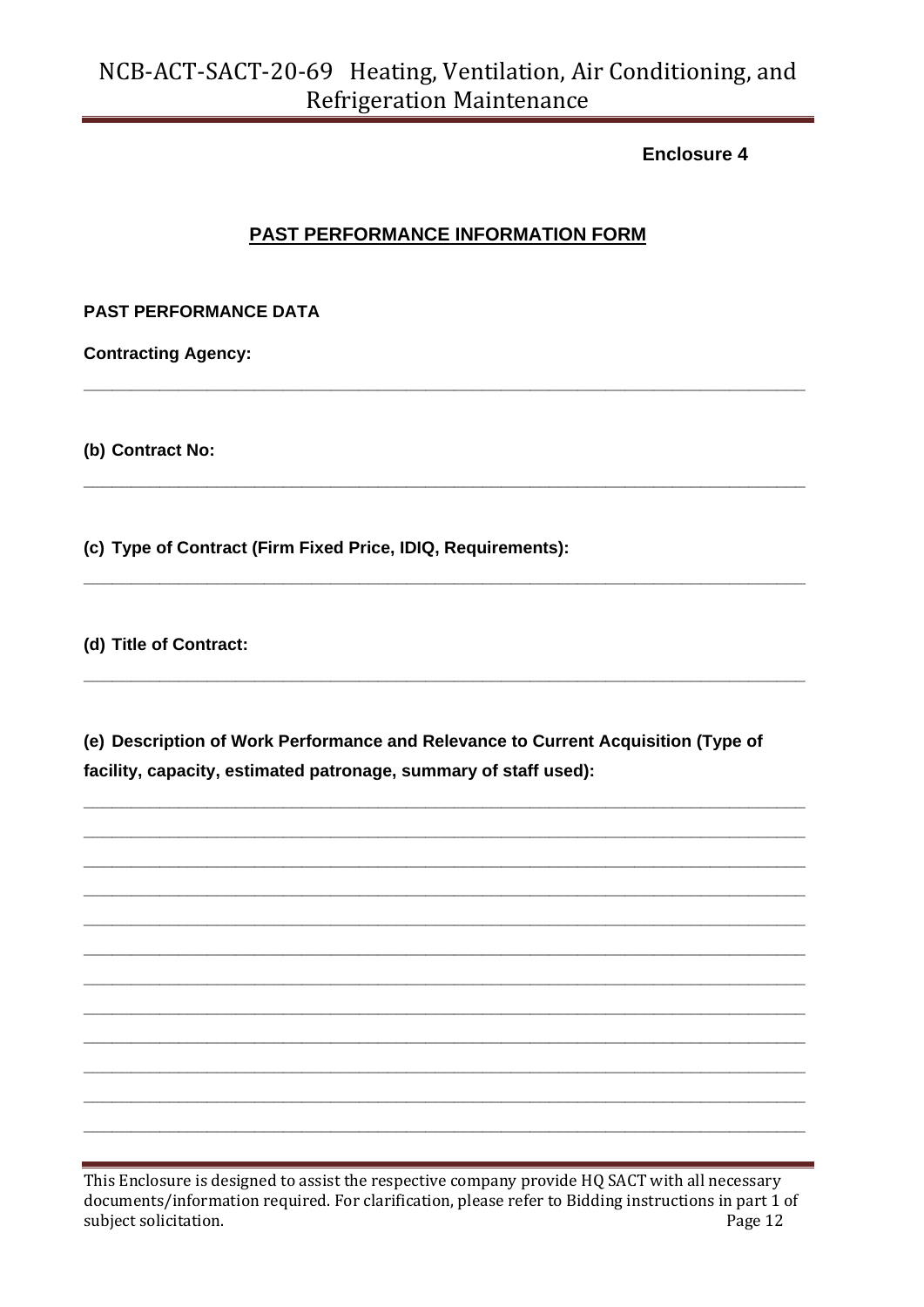| (f) | <b>Contract Dollar Amount:</b>                                        |
|-----|-----------------------------------------------------------------------|
|     |                                                                       |
|     |                                                                       |
|     | (g) Period of Performance:                                            |
|     |                                                                       |
|     |                                                                       |
|     |                                                                       |
|     | (h) Name, Address, Fax and Telephone No. of Reference:                |
|     |                                                                       |
|     |                                                                       |
|     |                                                                       |
|     |                                                                       |
|     |                                                                       |
|     | (i) Indicate Whether Reference Acted as Prime or Sub-contractor:      |
|     |                                                                       |
|     |                                                                       |
|     | (j) Comments regarding compliance with contract terms and conditions: |
|     |                                                                       |
|     |                                                                       |

This Enclosure is designed to assist the respective company provide HQ SACT with all necessary documents/information required. For clarification, please refer to Bidding instructions in part 1 of subject solicitation. Page 13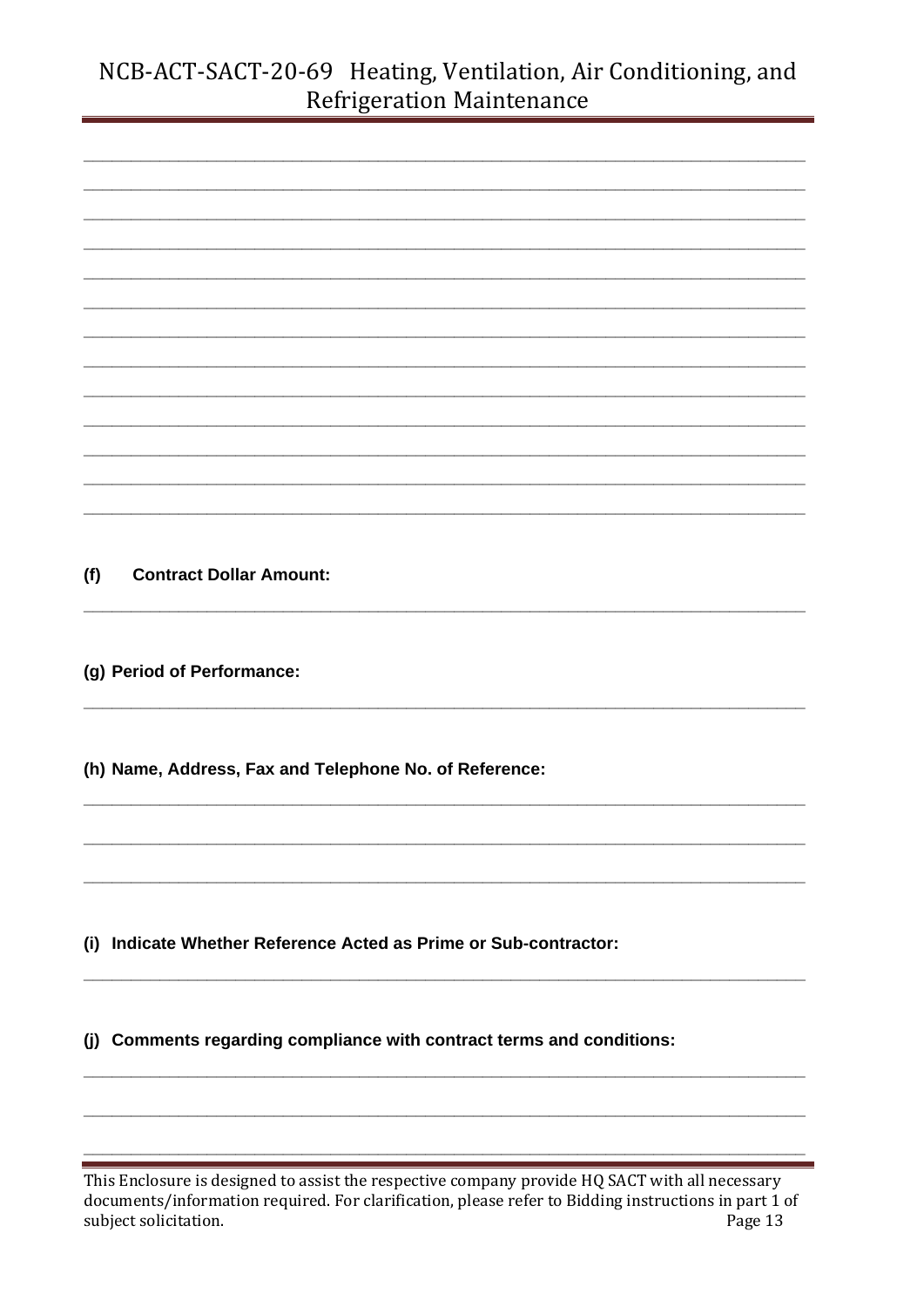**\_\_\_\_\_\_\_\_\_\_\_\_\_\_\_\_\_\_\_\_\_\_\_\_\_\_\_\_\_\_\_\_\_\_\_\_\_\_\_\_\_\_\_\_\_\_\_\_\_\_\_\_\_\_\_\_\_\_\_\_\_\_\_\_\_\_\_\_\_\_\_\_\_\_\_\_**

**\_\_\_\_\_\_\_\_\_\_\_\_\_\_\_\_\_\_\_\_\_\_\_\_\_\_\_\_\_\_\_\_\_\_\_\_\_\_\_\_\_\_\_\_\_\_\_\_\_\_\_\_\_\_\_\_\_\_\_\_\_\_\_\_\_\_\_\_\_\_\_\_\_\_\_\_**

**\_\_\_\_\_\_\_\_\_\_\_\_\_\_\_\_\_\_\_\_\_\_\_\_\_\_\_\_\_\_\_\_\_\_\_\_\_\_\_\_\_\_\_\_\_\_\_\_\_\_\_\_\_\_\_\_\_\_\_\_\_\_\_\_\_\_\_\_\_\_\_\_\_\_\_\_**

**\_\_\_\_\_\_\_\_\_\_\_\_\_\_\_\_\_\_\_\_\_\_\_\_\_\_\_\_\_\_\_\_\_\_\_\_\_\_\_\_\_\_\_\_\_\_\_\_\_\_\_\_\_\_\_\_\_\_\_\_\_\_\_\_\_\_\_\_\_\_\_\_\_\_\_\_**

**\_\_\_\_\_\_\_\_\_\_\_\_\_\_\_\_\_\_\_\_\_\_\_\_\_\_\_\_\_\_\_\_\_\_\_\_\_\_\_\_\_\_\_\_\_\_\_\_\_\_\_\_\_\_\_\_\_\_\_\_\_\_\_\_\_\_\_\_\_\_\_\_\_\_\_\_**

**\_\_\_\_\_\_\_\_\_\_\_\_\_\_\_\_\_\_\_\_\_\_\_\_\_\_\_\_\_\_\_\_\_\_\_\_\_\_\_\_\_\_\_\_\_\_\_\_\_\_\_\_\_\_\_\_\_\_\_\_\_\_\_\_\_\_\_\_\_\_\_\_\_\_\_\_**

**\_\_\_\_\_\_\_\_\_\_\_\_\_\_\_\_\_\_\_\_\_\_\_\_\_\_\_\_\_\_\_\_\_\_\_\_\_\_\_\_\_\_\_\_\_\_\_\_\_\_\_\_\_\_\_\_\_\_\_\_\_\_\_\_\_\_\_\_\_\_\_\_\_\_\_\_**

**\_\_\_\_\_\_\_\_\_\_\_\_\_\_\_\_\_\_\_\_\_\_\_\_\_\_\_\_\_\_\_\_\_\_\_\_\_\_\_\_\_\_\_\_\_\_\_\_\_\_\_\_\_\_\_\_\_\_\_\_\_\_\_\_\_\_\_\_\_\_\_\_\_\_\_\_**

**(k) Complete Contact Information for client:**

**(l) Permission to contact client for reference: Yes/ No** 

**\_\_\_\_\_\_\_\_\_\_\_\_\_\_\_\_\_\_\_\_\_\_\_\_\_\_\_\_\_\_\_\_**

**Name/Signature of Authorized Company Official** 

**\_\_\_\_\_\_\_\_\_\_\_\_\_\_\_\_\_\_\_\_\_\_\_\_\_\_\_\_\_\_\_\_\_\_\_\_\_\_\_\_\_\_\_\_\_**

This Enclosure is designed to assist the respective company provide HQ SACT with all necessary documents/information required. For clarification, please refer to Bidding instructions in part 1 of subject solicitation. Page 14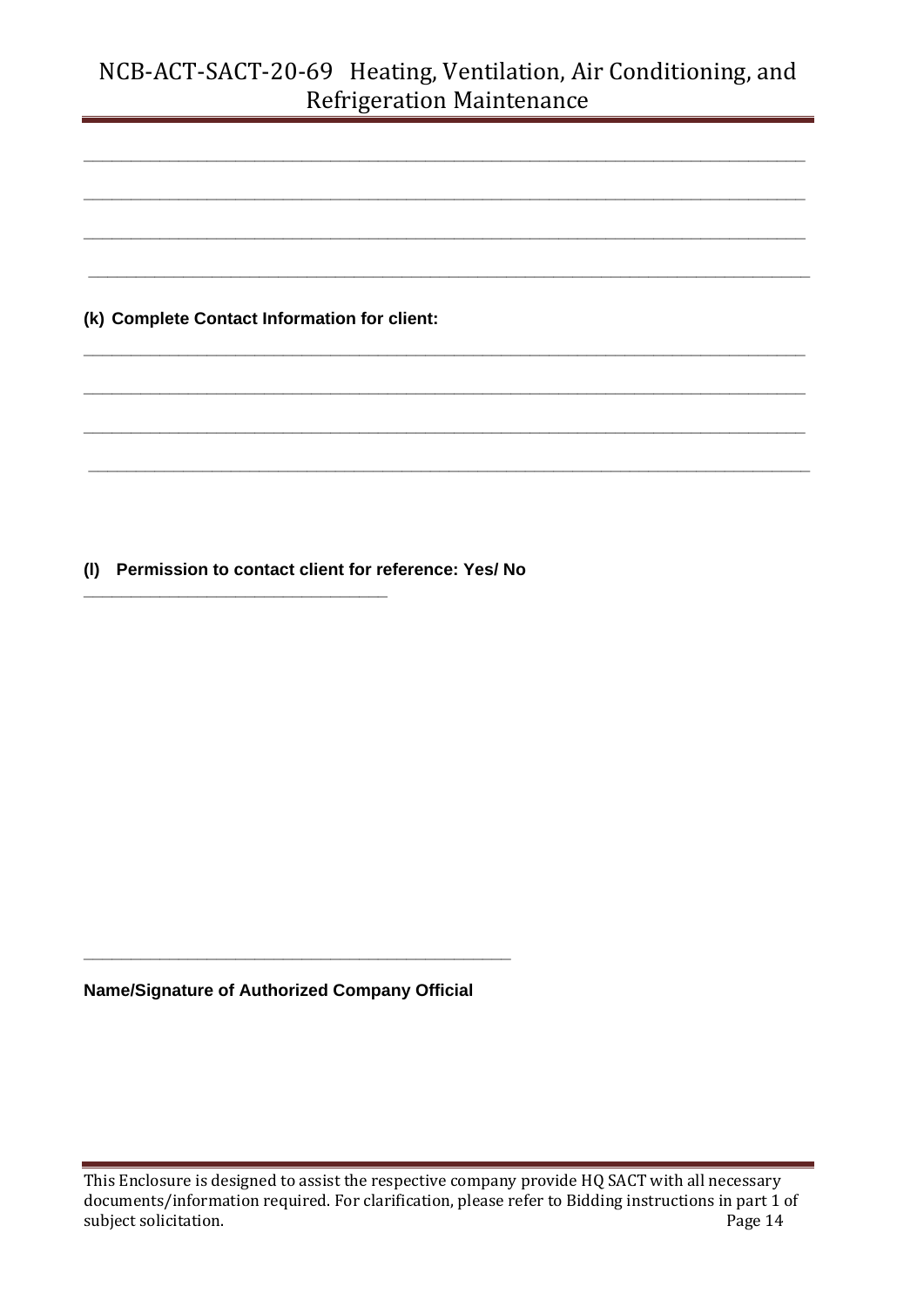**Enclosure 5**

### *NCB-ACT-SACT-20-69 SEALED BID PRICE PROPOSAL*

*COMPANY NAME: ABC, Inc* 

*ADDRESS: Street,*

 *City, Post code*

*TO: Chairman of Supreme Allied Commander Transformation, (HQ SACT)*

 *Contracts Award Committee.* 

 *ATTN: CDR Jon Von Scobo*

 *7857 Blandy Road, Suite 100*

 *Norfolk, VA 23551*

Bidder's proposal must be based on full compliance with the terms, conditions and requirements of the NCB and all future clarifications and/or amendments. The bidder may offer variations in specific implementation and operational details provided that the functional and performance requirements are fully satisfied. In case of conflict between the compliance statement and the detailed evidence or explanation furnished, the detailed evidence/comments shall take precedence/priority for the actual determination of compliance. Minor or non substantial deviations may be accepted. Substantial changes shall be considered non responsive. Page 15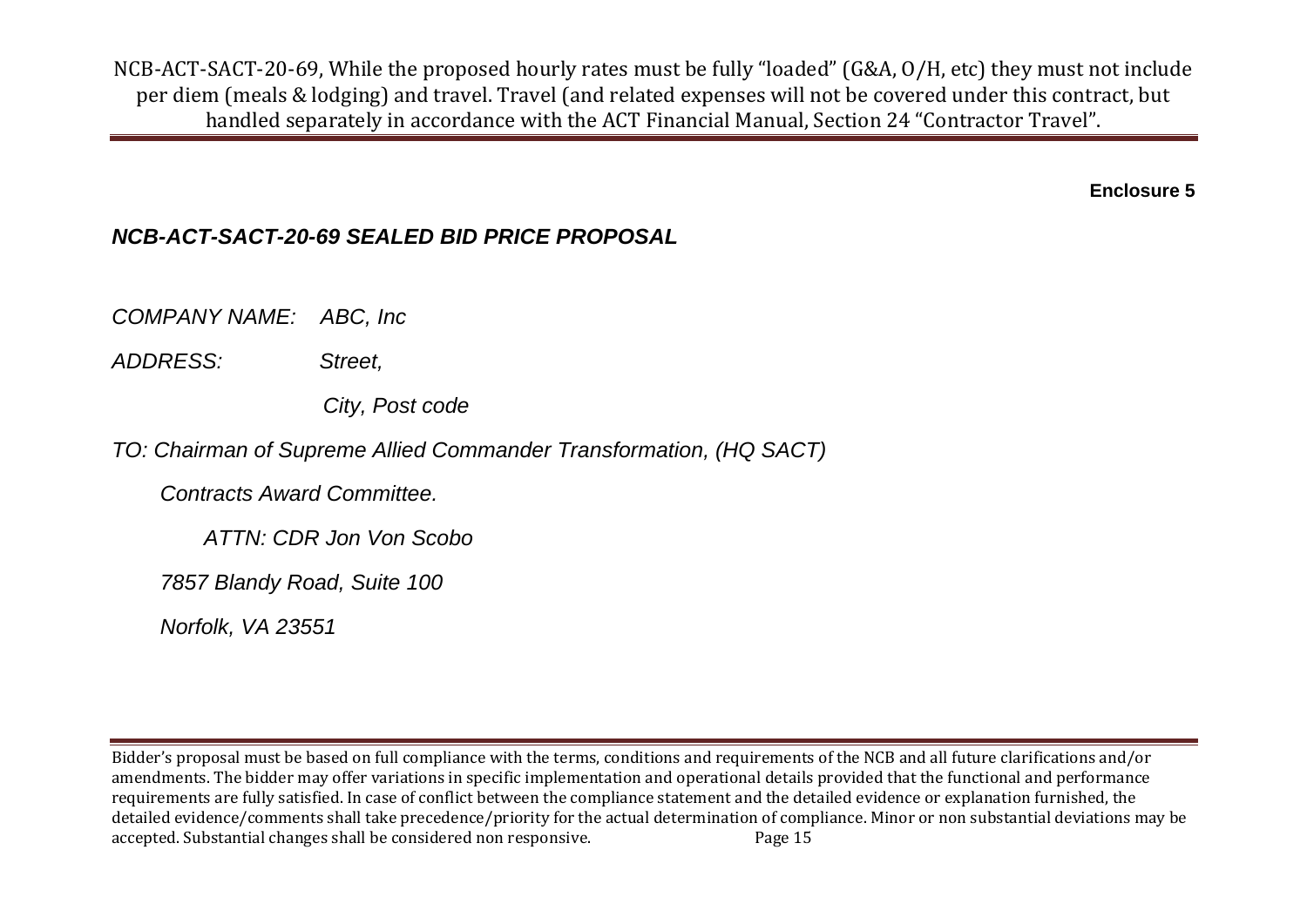### **SUBJECT: NCB-ACT-SACT-20-69 Sealed Bid Price Proposal**

Please find on behalf of **Insert: Company Name** to provide HQ SACT with services (collectively referred as "ITEMS"), subject to the provisions, terms and conditions stated in NCB- ACT-SACT-15-69 and the "**Insert** : **Company Name** Technical proposal", submitted in accordance with solicitation provisions.

Bidder's proposal must be based on full compliance with the terms, conditions and requirements of the NCB and all future clarifications and/or amendments. The bidder may offer variations in specific implementation and operational details provided that the functional and performance requirements are fully satisfied. In case of conflict between the compliance statement and the detailed evidence or explanation furnished, the detailed evidence/comments shall take precedence/priority for the actual determination of compliance. Minor or non substantial deviations may be accepted. Substantial changes shall be considered non responsive. Page 16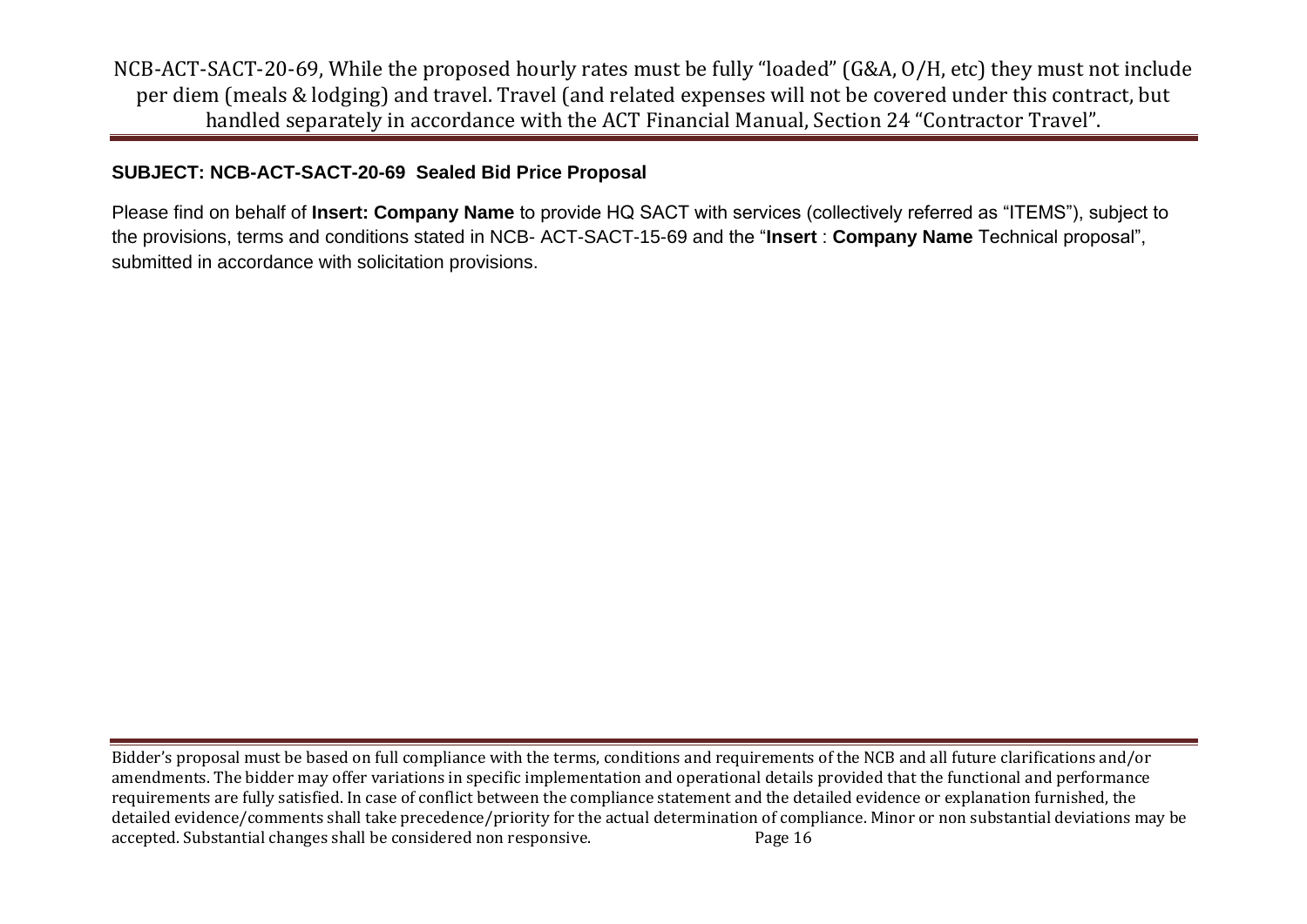|                                                         | <b>Base Year</b>                              | <b>OPTION Period</b>                        | <b>OPTION Period</b>                             | <b>OPTION Period</b>                      | <b>OPTION Period</b>                               |
|---------------------------------------------------------|-----------------------------------------------|---------------------------------------------|--------------------------------------------------|-------------------------------------------|----------------------------------------------------|
| Labor category                                          |                                               | <b>One</b>                                  | Two                                              | <b>Three</b>                              | Four                                               |
|                                                         | 01 Jan $2021 - 31$<br>Dec 2021                | 01 Jan 2022 $-31$<br>Dec 2022               | 01 Jan 2023 - 31<br>Dec 2023                     | 01 Jan 2024 - 31<br>Dec 2024              | 01 Jan $2025 - 31$<br>Dec 2025                     |
| Scheduled HVAC and<br>Refrigeration                     | <b>Quarterly Rate</b>                         | <b>Quarterly Rate</b>                       | <b>Quarterly Rate</b>                            | <b>Quarterly Rate</b>                     | Quarterly Rate                                     |
| Maintenance<br>Schedule IAW<br>Addendum 1 of the<br>SOW | \$                                            | \$                                          | S                                                | \$                                        | \$                                                 |
| سممحم<br><b>2000 - 2000</b>                             | بمعمدا بباسيمليا<br><b>TAXABLE AT TAXABLE</b> | بمفم فالتباسين مليلا<br><b>TERMINE AREA</b> | بمعمدا بباستمليك<br><u>i kama ing katabasan </u> | بمغمات باستمليك<br><b>LIVERIN DE L'AR</b> | بمغمات باستمليك<br><b>TOM REPORT OF A STATE OF</b> |
| --------                                                | $D$ onto $/L$ oningo o o d                    |                                             |                                                  |                                           |                                                    |
|                                                         | <u>und cyclicity</u>                          | <u>r arts/Equipment.</u>                    | r ans/c quipment.                                | r ans/c quipment.                         | r ans/Lyupment.                                    |
|                                                         |                                               |                                             |                                                  |                                           |                                                    |
|                                                         |                                               |                                             |                                                  |                                           | v                                                  |
| Emergency HVAC and<br><b>Refrigeration Service</b>      | <b>Hourly Rate</b>                            | <b>Hourly Rate</b>                          | <b>Hourly Rate</b>                               | <b>Hourly Rate</b>                        | <b>Hourly Rate</b>                                 |
| Call                                                    | \$                                            | \$                                          | J                                                | \$                                        | \$                                                 |

Grand Total Contract Price \$

Bidder's proposal must be based on full compliance with the terms, conditions and requirements of the NCB and all future clarifications and/or amendments. The bidder may offer variations in specific implementation and operational details provided that the functional and performance requirements are fully satisfied. In case of conflict between the compliance statement and the detailed evidence or explanation furnished, the detailed evidence/comments shall take precedence/priority for the actual determination of compliance. Minor or non substantial deviations may be accepted. Substantial changes shall be considered non responsive. Page 17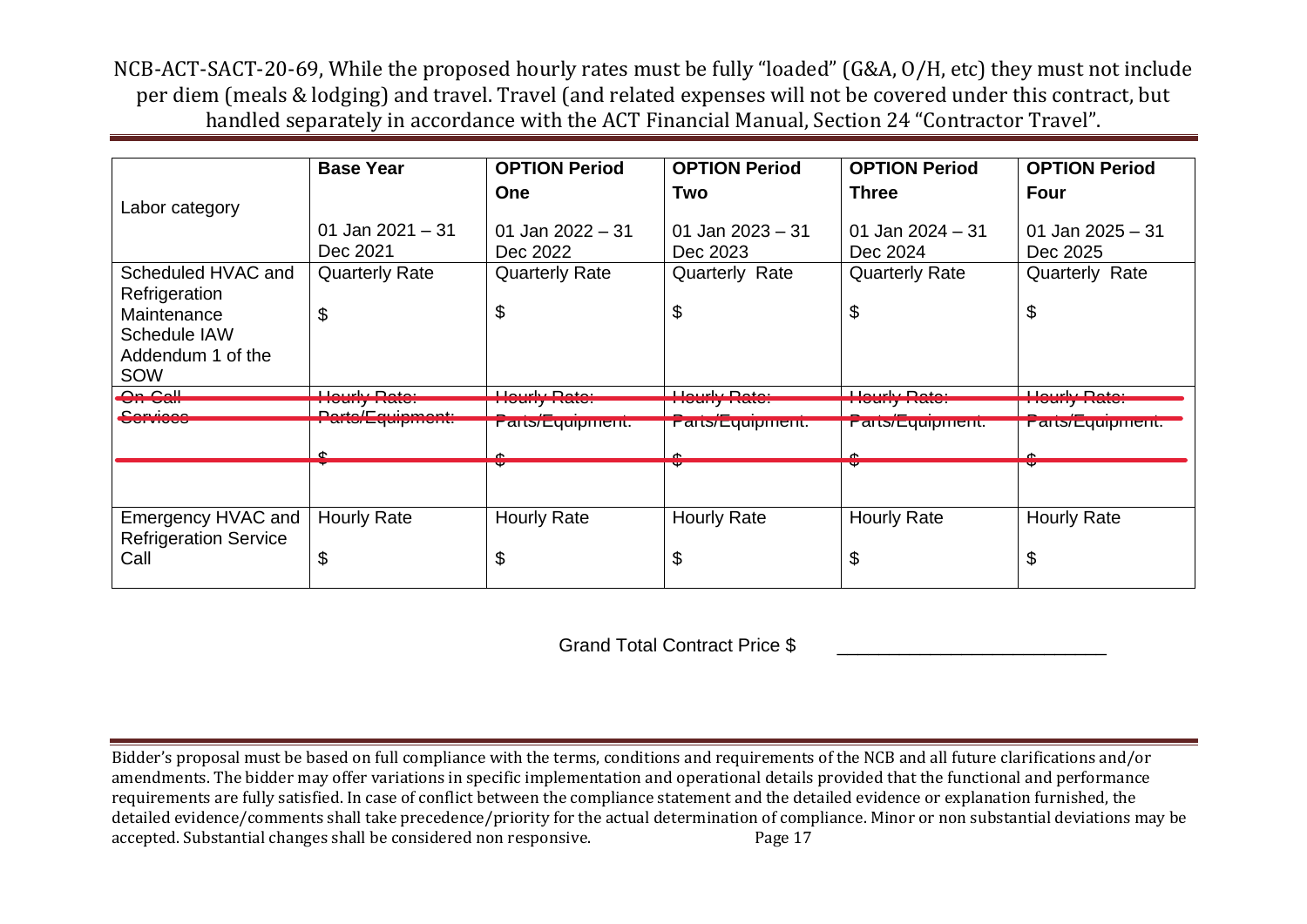Please verify and acknowledge propriety of above, by duly completing signatures below.

| <b>Authorizing Company Official:</b>                                                                                                                                                                                                              |  |
|---------------------------------------------------------------------------------------------------------------------------------------------------------------------------------------------------------------------------------------------------|--|
|                                                                                                                                                                                                                                                   |  |
| Position:                                                                                                                                                                                                                                         |  |
| Title:                                                                                                                                                                                                                                            |  |
| Authorizing Company (Signature): --------------------------------, Date: -----------------                                                                                                                                                        |  |
| <b>Company name Witness Official:</b>                                                                                                                                                                                                             |  |
| Printed Name: Name: Name and Separate and Separate and Separate and Separate and Separate and Separate and Separate and Separate and Separate and Separate and Separate and Separate and Separate and Separate and Separate an                    |  |
| Position:<br><u> 1989 - Johann Harry Harry Harry Harry Harry Harry Harry Harry Harry Harry Harry Harry Harry Harry Harry Harry Harry Harry Harry Harry Harry Harry Harry Harry Harry Harry Harry Harry Harry Harry Harry Harry Harry Harry Ha</u> |  |
| Title:<br><u> 1980 - Johann John Stone, markin film yn y brenin y brenin y brenin y brenin y brenin y brenin y brenin y br</u>                                                                                                                    |  |
|                                                                                                                                                                                                                                                   |  |

Bidder's proposal must be based on full compliance with the terms, conditions and requirements of the NCB and all future clarifications and/or amendments. The bidder may offer variations in specific implementation and operational details provided that the functional and performance requirements are fully satisfied. In case of conflict between the compliance statement and the detailed evidence or explanation furnished, the detailed evidence/comments shall take precedence/priority for the actual determination of compliance. Minor or non substantial deviations may be accepted. Substantial changes shall be considered non responsive. Page 18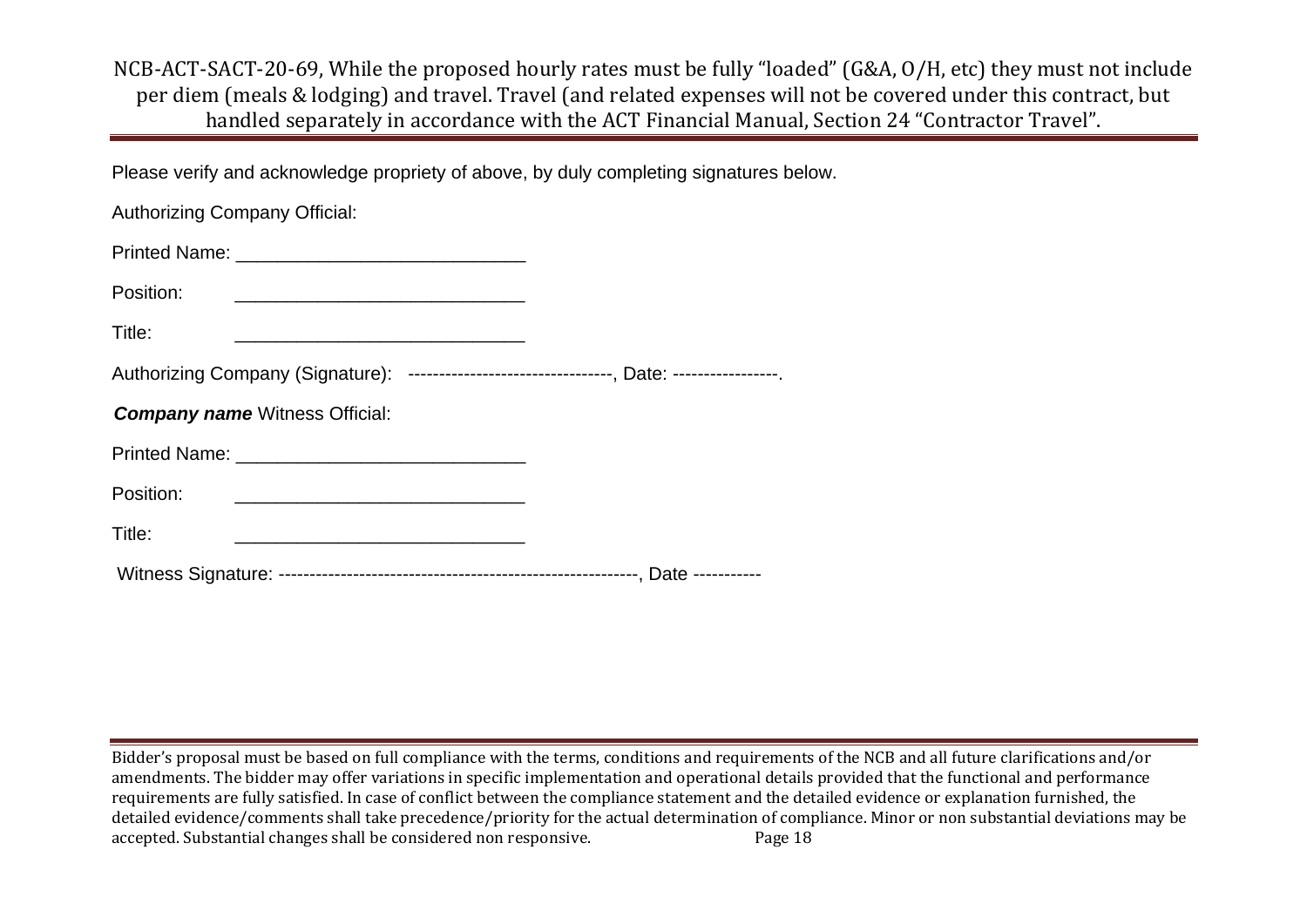#### **Enclosure 6**

#### **Statement of Work**

### **Support to the**

#### **Headquarters Supreme Allied Commander Transformation**

#### **HVAC and Refrigeration Full Maintenance Service**

#### **1. Introduction**

NATO established Headquarters Supreme Allied Commander Transformation (HQ SACT) in Norfolk, VA, in 2003 to lead warfare development efforts and improve military capabilities to meet 21st century security and defense requirements. This work encompasses the need to enhance the Alliance's ability to apply a comprehensive approach to the conduct of future operations and engagement with partners, NATO's interaction with non-NATO entities that include states, non-state actors, international and non-governmental organizations.

#### **2. Scope of Services**

The Headquarters Support Branch of the Resources and Management directorate requires a support arrangement, for the performance of services at HQ SACT. The services required are to provide HQ SACT with a full service maintenance agreement on all components of the boiler system, cooling towers, water source heat pumps, ventilation heat pumps (roof top air handling units), direct digital controls, exhaust fans, chemical treatment of cooling towers(condenser water loop) and all other equipment associated with the HVAC system.

The Contractor will repair or replace worn parts or complete components covered under this contract under this contract with new parts. All labor, repair, and replacement parts, components, and devices for the mechanical systems and equipment shall be provided by the contractor and be included in the cost of this contract.

#### **3. Type Of Contract**

- **a.** This is a firm fixed price maintenance service contract for the acquisition of preventive maintenance and repair support services for HVAC facilities of HQ SACT, Norfolk, Virginia.
- **4. Period of Performance,** The period of performance for this contract is for one (1) base year period from 01 January 2021 to 31 December 2021 plus four (4)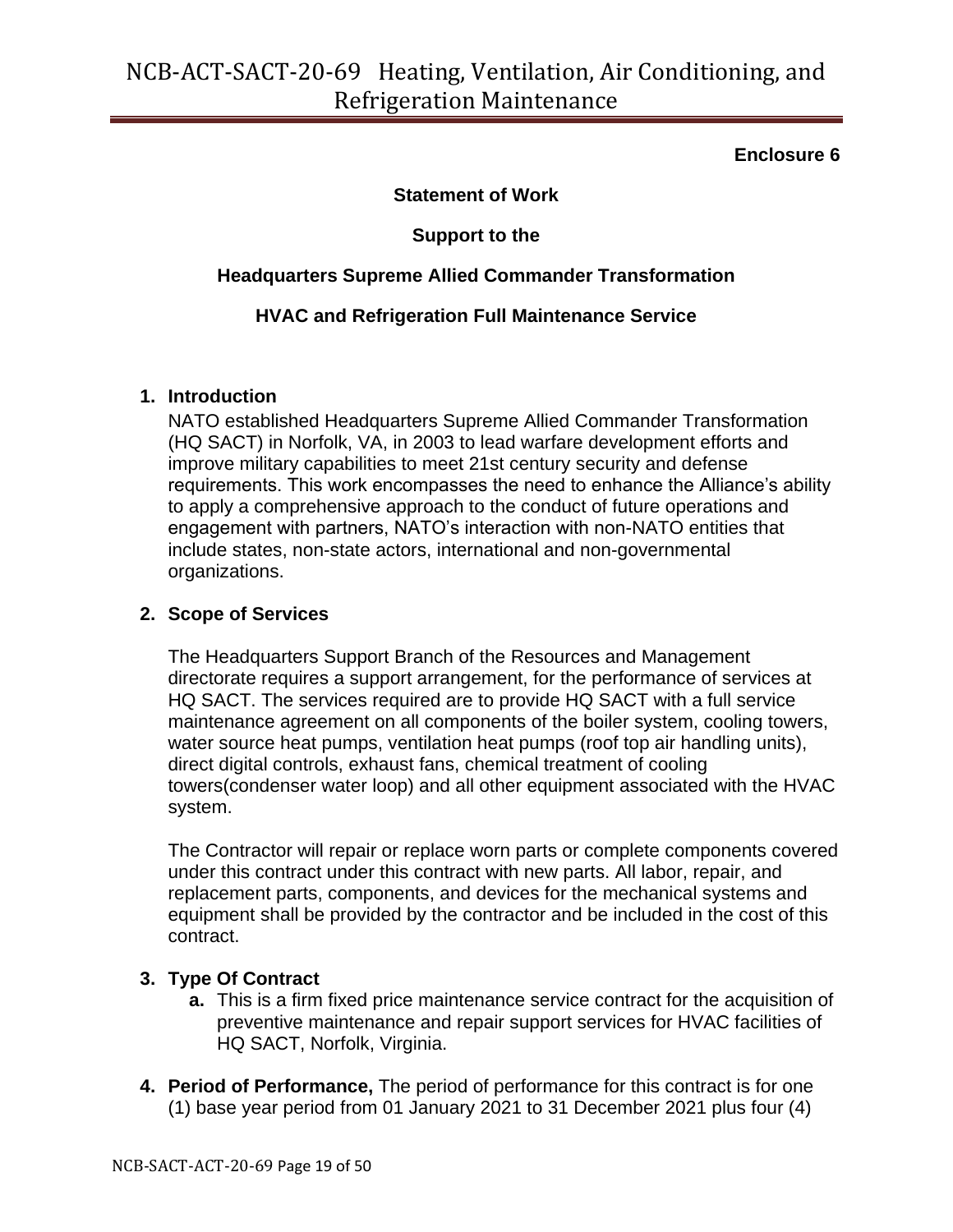option years 01 January 2022 to 31 December 2022, 01 January 2023 to 31 December 2023, 01 January 2024 to 31 December 2024, and 01 January 2025 to 31 December 2025.

- **5. Contractor Requirements,** the Contractor shall provide the labor, management, equipment, transportation, inspection, and material to provide the deliverables in this Statement of Work.
- **6. Qualifications,** the Contractor shall meet the minimum following qualifications:
	- **1** Contractor must be a fully licensed Class "A" Contractor by the State of Virginia and this license must remain valid through the term of this agreement. The bidder shall submit a copy with their response.
	- **2** Contractor must have a sub-classification notation of HVAC for the previous ten years.
	- **3** The selected firm shall employ a sufficient number of qualified mechanics and technicians that hold either a valid State of Virginia Master's or Journeyman's license. PE's shall provide solutions and consultations through engineering as needed throughout the duration of this contract.
	- **4** The selected firm shall employ at a minimum of two licensed professional engineers (PE) by the State of Virginia.
	- **5** Have the ability to provide 24/7 -365 day service and repair.
	- **6** The Contractor shall provide a Safety and Health Officer (SHO) whose primary duty and responsibility is to prepare and enforce the Contractor's safety program on this contract. The SHO shall meet the requirements of local and federal safety regulations, Camus certified and ensure that the requirements of 29 CFR 1926.16 are met for Contract requirements.
	- **7** Be able to respond within two hours, the Contractor shall respond to emergency service orders and arrest emergent conditions to minimize and mitigate damage to building, ground structures, utilities, and installed equipment and systems and danger to personnel.
	- **8** The bidder shall submit with the bid, evidence of documented contracts for maintenance and repair of similar sized equipment and systems. The bidder will provide the names and addresses of at least 3 customers with whom the bidder has documented contracts in excess of \$50,000 for similar scope of work, including contact name, address and telephone number.
	- **9** Due to the critical nature of the facilities served by the equipment listed in this proposal, bidders shall demonstrate the ability to obtain repair parts, either from stock or from his distributors in a rapid manner. Evidence shall include letters from Credit Managers of the Supply Firms listed as the bidder's primary suppliers of refrigeration parts and equipment, as well as evidence of the ability to obtain parts for each equipment manufacturer listed in Equipment List.
	- **10** Bidders must use only staff which are trained and qualified to provide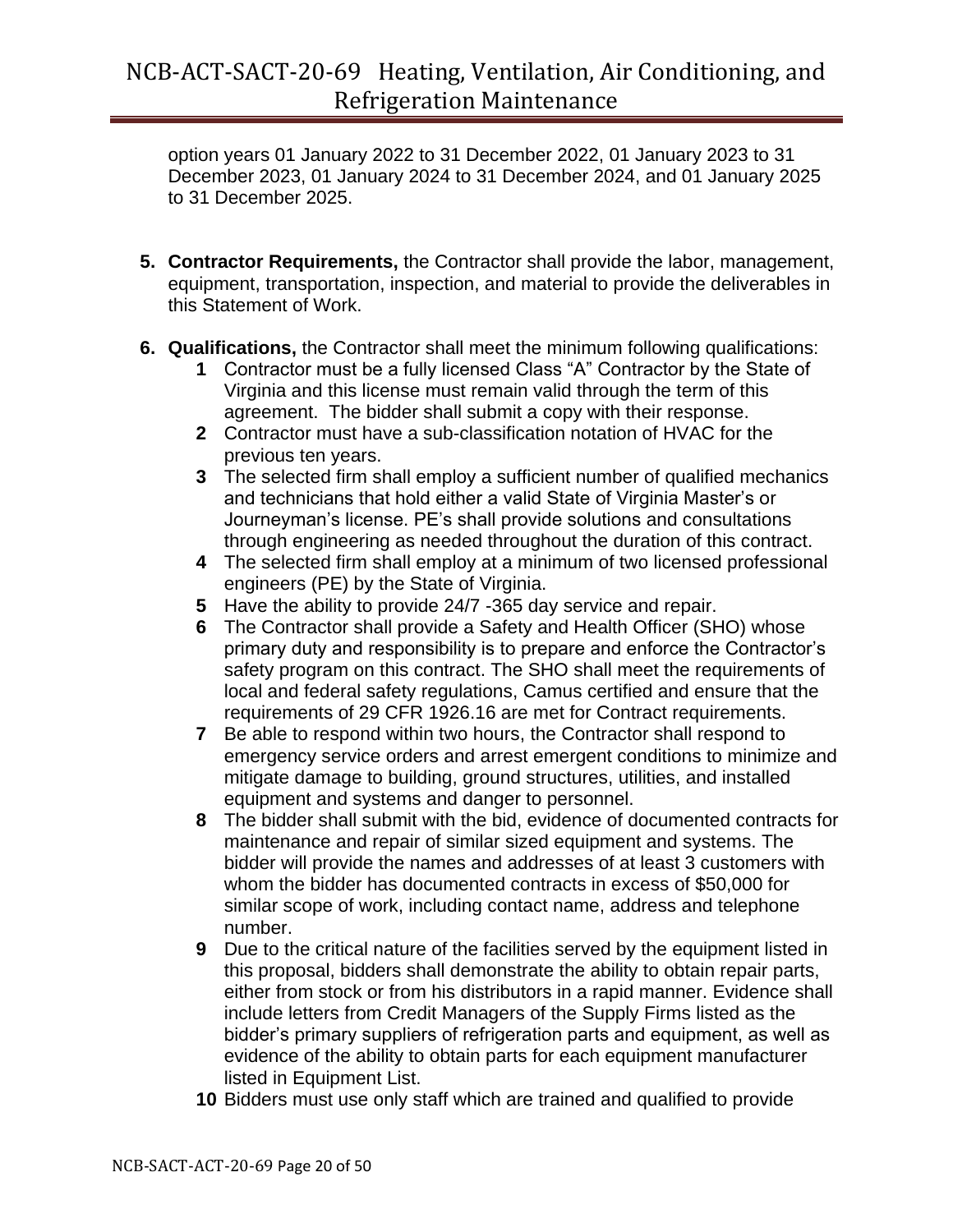HVAC services. The staff used must be directly employed and/or supervised by the bidder. The bidder will provide, as part of his bid, the name, qualifications and certifications of each person who will be assigned to this contract service agreement. Qualifications shall include a listing of technical training, schools or apprenticeships for each employee.

**11** Bidders shall be a registered, bonded, mechanical contractor, licensed by the State of Virginia, compliant with all requirements set by the Commonwealth of Virginia and the City of Norfolk. The contractor must be, or

have in his employment, a Master Mechanical Card holder. A copy of the license and this card shall be included with the bid.

- **12** Bidder shall have an office within 25 miles from the site location of HQ SACT, Norfolk, Virginia, 7857 Blandy Rd., Suite 100, Norfolk, Virginia 23551-2490.
- **13** Bidder must utilize mobile technology and demonstrate the ability to provide immediate e-service tickets, detailing the service or repair upon completion.
- **7. Experience**, the Contractor shall have a minimum of 10 years' experience providing Full Coverage HVAC and Refrigeration Maintenance programs.
- **8. Implementation Plan,** the Contractor shall submit a detailed plan for work, schedule of work activities and estimated time restoration.

### **9. Contractor Performance Reporting.**

**1. Supervision:** The contractor shall report directly to the COTR. The Contracting Officer's Technical Representative (COTR) can recommend to the Contracting Officer (CO), who has final authority that the contract/SOW be amended, extended or cancelled for evolving requirements, new tasking and/or technical non-performance.

The COTR (or designated representative) shall provide direction, guidance, and support information, as needed, for all technical and content areas of the SOW, especially the tasking and deliverables. The COTR shall:

- **a.** On behalf of the Contracting Officer, attempt to resolve outstanding disputes, problems, deficiencies, and/or questions on the technical aspects of the SOW.
- **b.** Review (and approve) all Contractor tasking and deliverables for completeness and accuracy.
- **c.** The COTR shall review the Contractor's work at a minimum of monthly, or more often if needed. The COTR's written approval of work performed is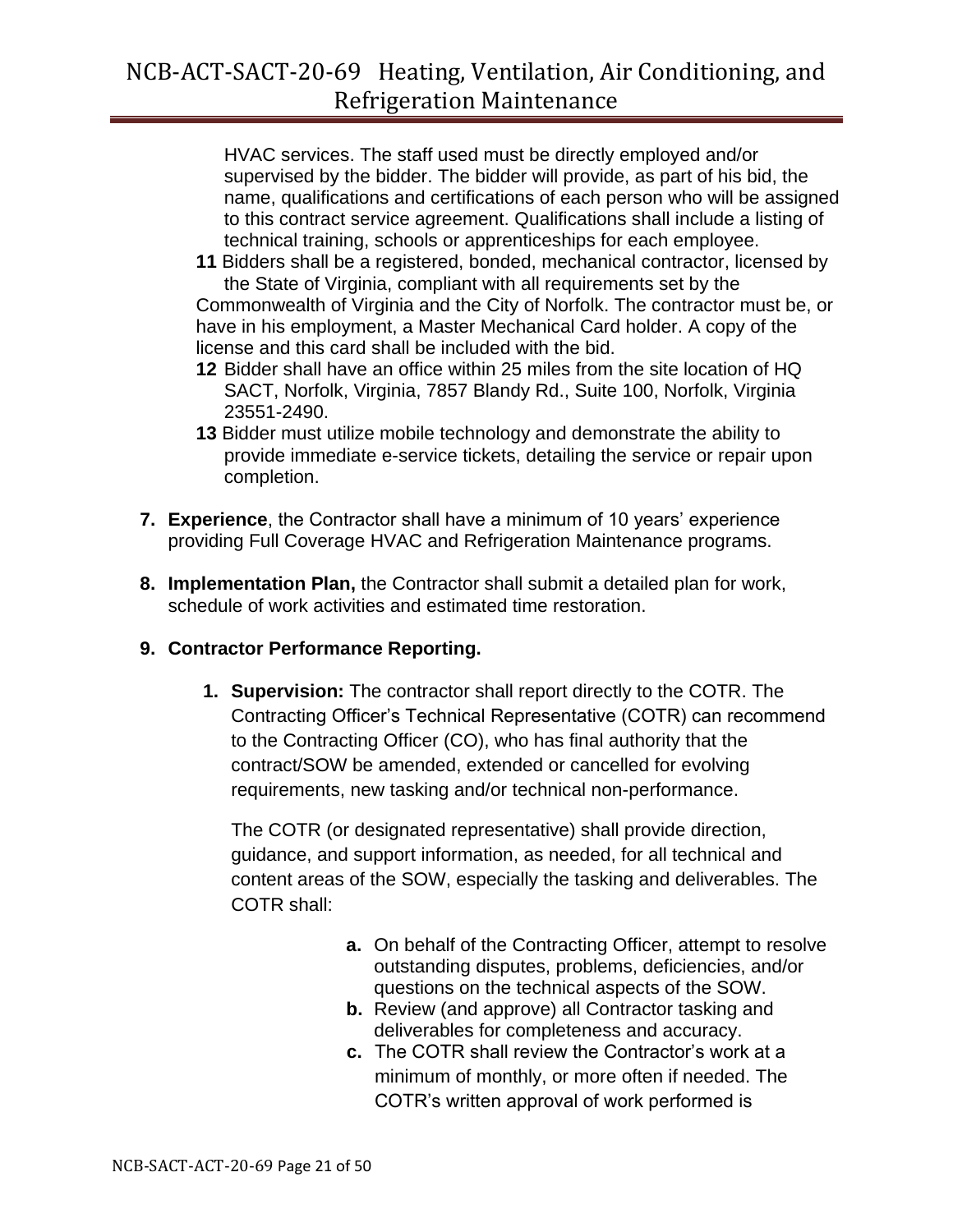mandatory for Contractor invoices to be successfully processed.

- (b) **Schedule of Work:** All work for HQ SACT shall be scheduled and completed in an expeditious manner. Contractor will perform no less than Quarterly Scheduled Maintenance Inspections and at the request of the owner, frequency may be increased. Such an increase in frequency shall be at the contractor sole expense.
- (c) **Work Standards:** The contractor agrees that all work shall be performed under the supervision of contractor personnel trained, skilled and experienced. All work shall comply with 2012 Uniform Mechanical Code, 2011 National Electrical Code and all other national, state and local codes and standards. Performance shall also include site clean-up of displaced parts and packing materials upon completion of individual tasking.

#### **b) Place of Performance**

- **(a)** On-site work, Headquarters, Supreme Allied Commander Transformation (HQ SACT) 7857 Blandy Road, Suite 100, Norfolk, VA 23551.
- **(b)** Work Abroad, None

### **c) Security**

(a) **Personnel Clearances**. The Contracting firm will be responsible for obtaining a Nationwide Criminal Background Check on all employees prior to starting work identified in this NCB. All contractor personnel assigned to HQ SACT must undergo a Multi-National Background Check (vetted via multiple Federal/State Law Enforcement Authorities/Agencies), Local Law Enforcement Check, and Financial Review/Credit Check to work at HQ SACT in Norfolk, Virginia. Personnel identified in a Nationwide Criminal Background Check as having a conviction, within 10 years of perspective employment date, for illegal drugs, assault and battery, domestic violence, larceny, fraud or any felony offense will not be assigned custodial duties at HQ SACT. No waiver to this requirement shall be granted. If the Contracting Firm cannot assign personnel with the required Nationwide Criminal Background Check on the start date, the Contracting Firm shall be liable for bid non-compliance or immediate contract termination. If the financial Review/Credit Check or administrative action/review reveals an employee to be either untrustworthy or a possible security risk for exploitation, the employer is responsible for ensuring immediate action is taken to suspend employment within HQ SACT facilities. The contractor must provide advance written proof of the ability to assign fully cleared personnel to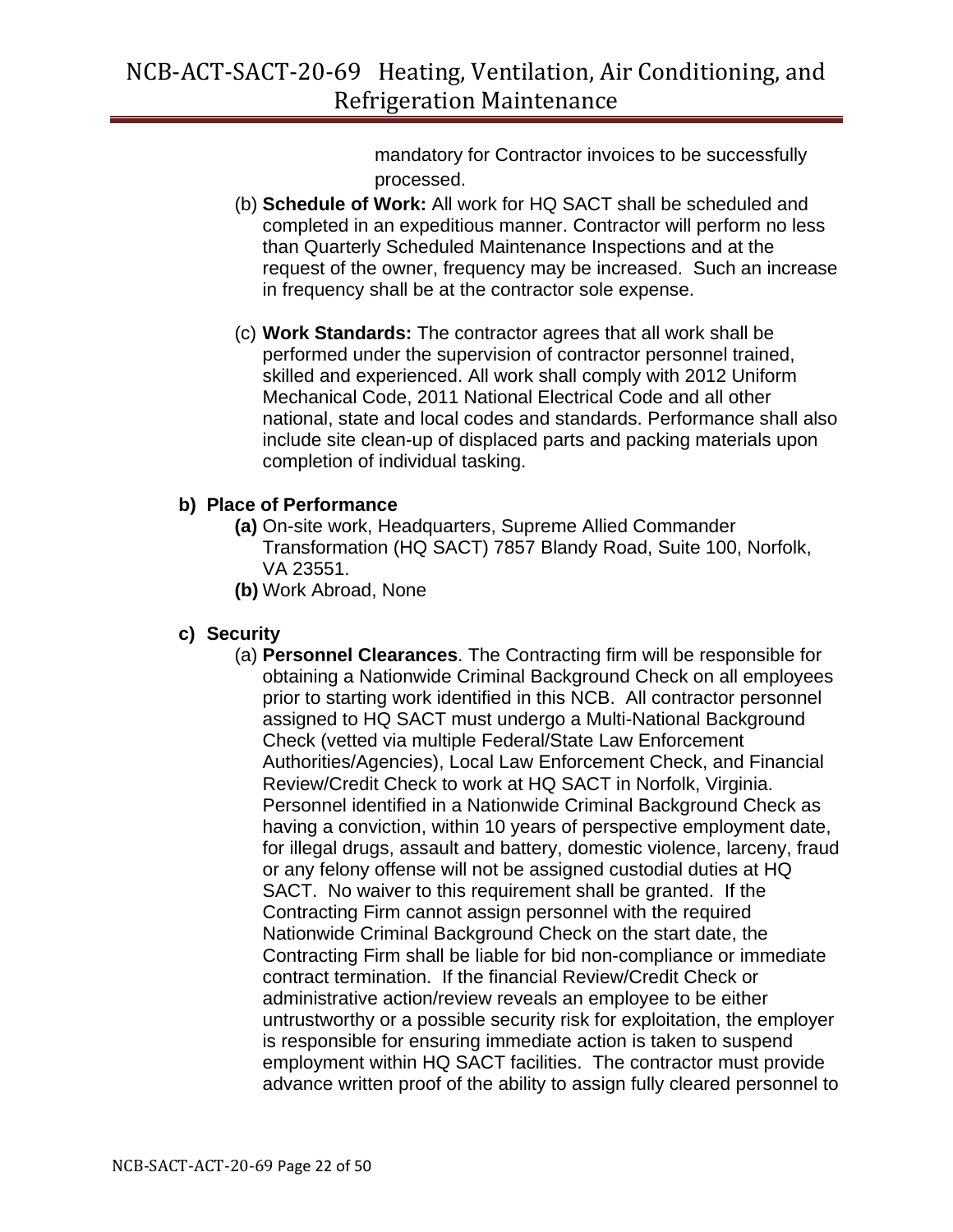the HQ Security Officer prior to contract award/start. The Contracting Firm is fully responsible for arranging all work visas.

- **(b) Security Conditions,** the contractor must adhere to the current security directives and conditions at HQ SACT, as required. **Building, Installation Access,** The contractor is responsible for ensuring that personnel have all needed vehicle passes and decals, and individual access badges and documents for 24/7/365 access to NSA Hampton Roads. Contractor personnel shall follow all HQ SACT health, safety and personal conduct directives and guidance, including those necessary for interim mitigation in response to developing crisis (i.e. COVID-19).
- **(c) Electronic Devices,** All contractor personnel shall abide by the security restrictions regarding carrying and using electronic devices (e.g. laptops, cell phones, PDAs) in HQ SACT. The contractor shall be responsible for satisfying the necessary clearance from the HQ SACT Security Office before bringing any such device into the HQ SACT work environment.

### **Addendum 1**

### **Provide Scheduled HVAC and Refrigeration Preventive Maintenance**

The preventive maintenance schedule is the responsibility of the selected firm and shall not be limited to the major pieces of equipment listed herein but also is meant to include all devices and systems that are related to the heating, ventilation, and air conditioning systems. Included equipment is as follows:

- 1. **Heating System** Gas Boiler systems, pumps, pump motors and associated electrical components, cleaning of heating coils, water strainers, heat exchangers, etc. (where applicable)
- 2. **Cooling System** Air conditioning compressors, evaporative condensers, air cooled condensers, pumps, pump motors, heat exchangers and associated electrical components, water chillers, cleaning of cooling coils, etc. (where applicable)
- 3. **Air Handling Units** Fans, motors, air filters, dampers, induction units, mixing boxes, heat exchangers, valves, actuators, etc. (where applicable)
- 4. **Miscellaneous Equipment** Exhaust fans, hot water coils, direct expansion valves, magnetic starters, manual motor starters, pump and fan motor drives, filters, belts, and refrigerant, etc. (where applicable)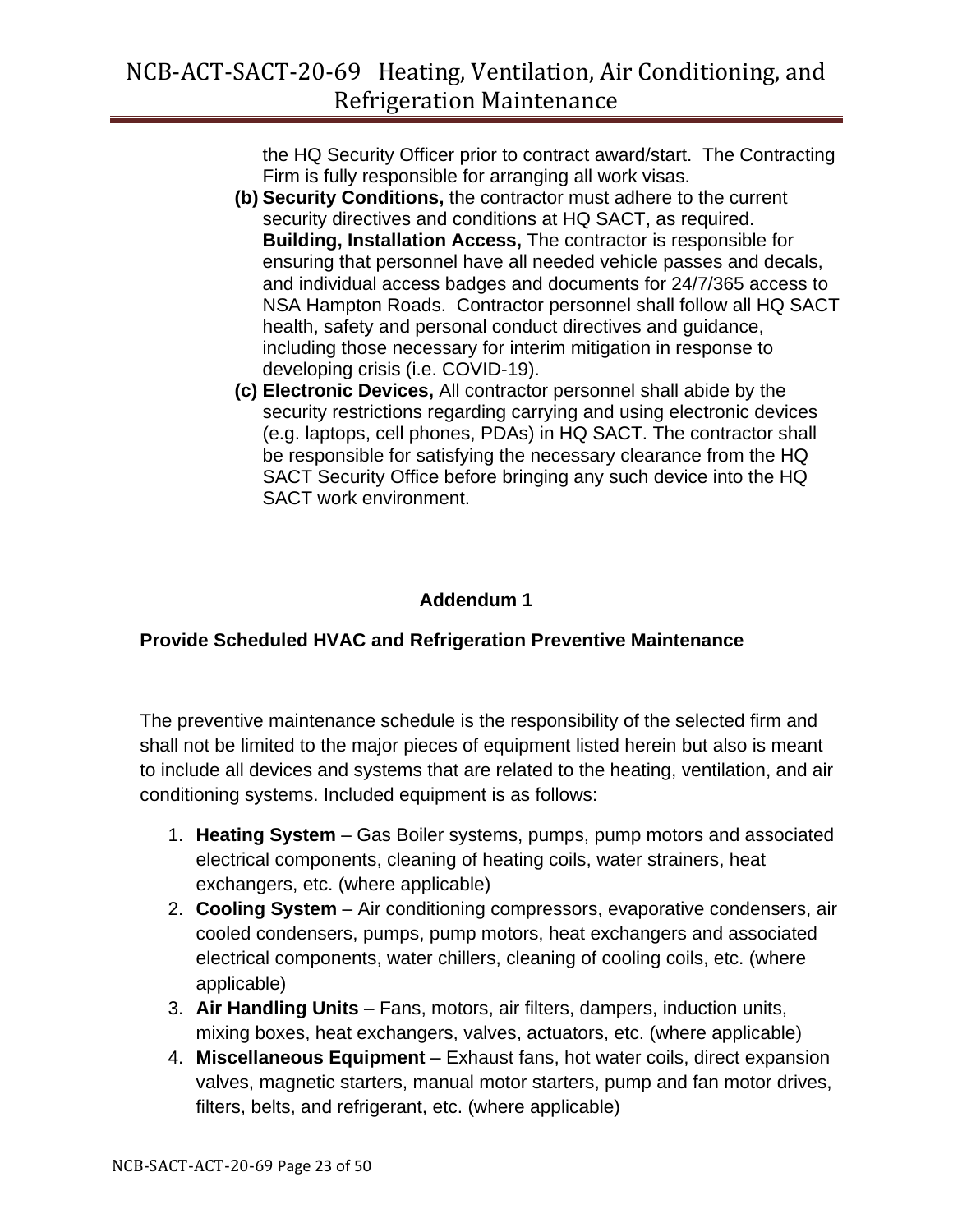- 5. **Building Automation System** All system components to include but not limited to controllers, sensors, wiring, front end computer(s), graphics, version updates/upgrades, programming, training, etc.
- 6. **Refrigeration** Refrigerator compressors, evaporative condensers, air cooled condensers, pumps, pump motors, heat exchangers and associated electrical components, water chillers, cleaning of cooling coils, etc. (where applicable).
- 7. **EPA upgrade requirements**. Contractor is expected to develop a phase out plan to replace all existing units utilizing R22 refrigerant to R410A in order to meet EPA standards.

The general services listed below shall apply to the systems and equipment as described above. This preventive maintenance work shall be provided monthly, including start-up and shut down if applicable:

Listed below are Scheduled Maintenance Tasks that are to be performed at a minimum. The frequency will vary between Monthly and Quarterly based on manufacturers recommendations on each piece of equipment.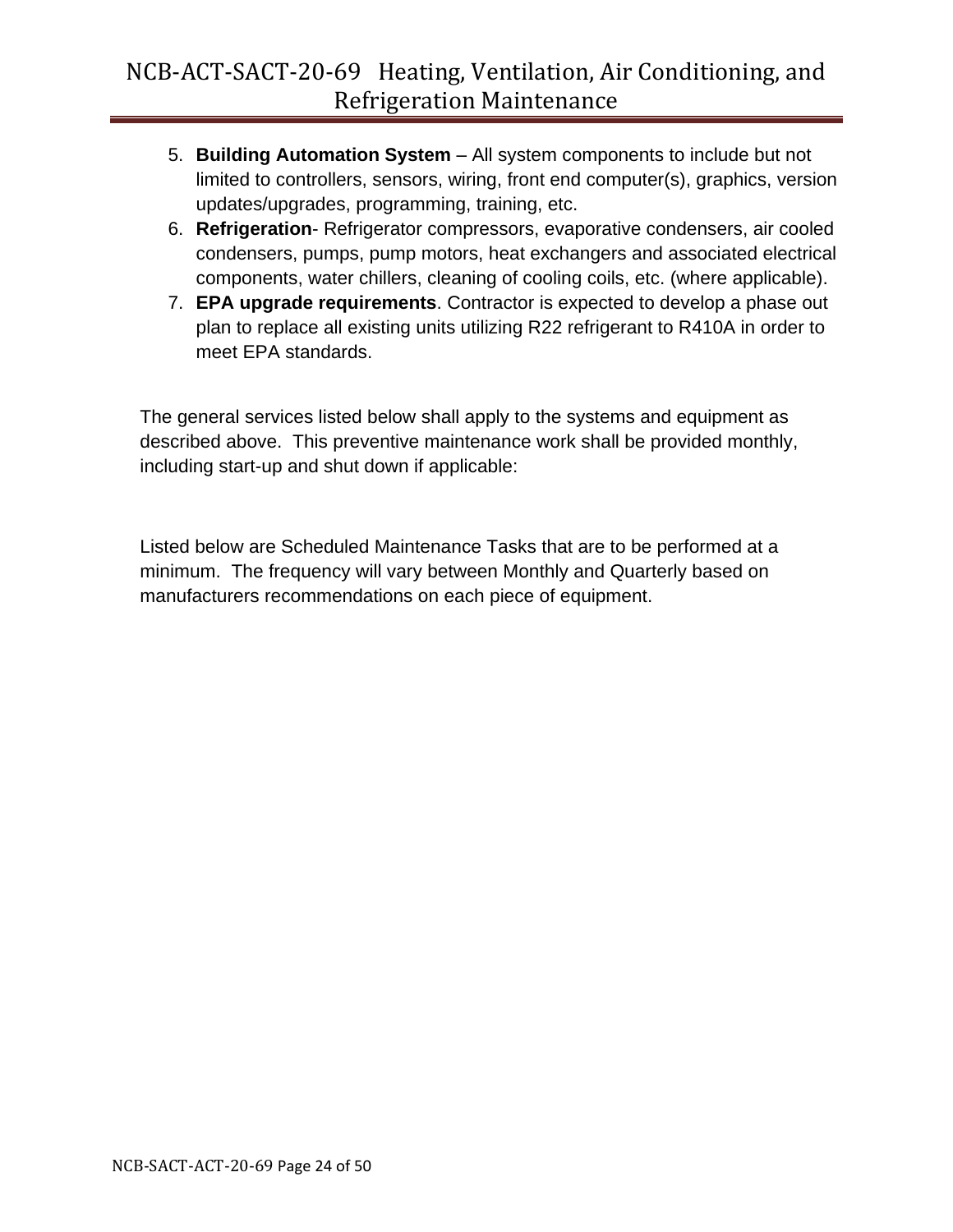### **NH 31 Equipment List**

- 2 Closed Circuit Coolers ( Evap Condenser)
- 142 Water Source Heat Pumps (WSHP)
- 2 7.5 ton WSHP
- $2<sup>25</sup>$  ton MUA
- 3 15 ton MUA
- 4 Tower Pumps
- 12 Circulation Water Pumps
- 2 Chilled Water Pumps (CHP)
- 2 Hot Water Pumps (HWP)
- 2 CRAC Units
- 5 Ventilation Heat Pump
- 17 Mini-Split HP
- 14 Exhaust Fans
- 2 Air Handing Units (AHU)
- 6 Fan Coil Units
- 94 Variable Air Volume Terminal Box
- 2 Air Cooled Chillers
- 2 Air Control Expansion tanks
- 4 OA Intake
- 2 AHU pumps
- 6 Gas Fired Boilers

| <b>Water Treatment</b>                      |
|---------------------------------------------|
| 12<br>Inspections                           |
| <b>Air Filter Media</b>                     |
| 4 x times a year private offices            |
| 12 x times common areas and open<br>offices |
| <b>NH-31A Equipment List</b>                |
| 2 Heat Pumps                                |
| 1 Air Cleaner                               |
|                                             |
| <b>NH-31B Equipment List</b>                |
| 2 Mini Split Heat Pumps                     |
| 1 Split Heat pump                           |
| 2 Vehicle exhaust                           |
| 3 exhaust fans                              |
|                                             |
| <b>NH-31C Equipment</b>                     |
| 1 PTAC Unit                                 |
| <b>NH-23 Equipment</b>                      |
| 1 Split heat pump                           |
| 1 Exhaust Fan                               |
| <b>Building Automation System</b>           |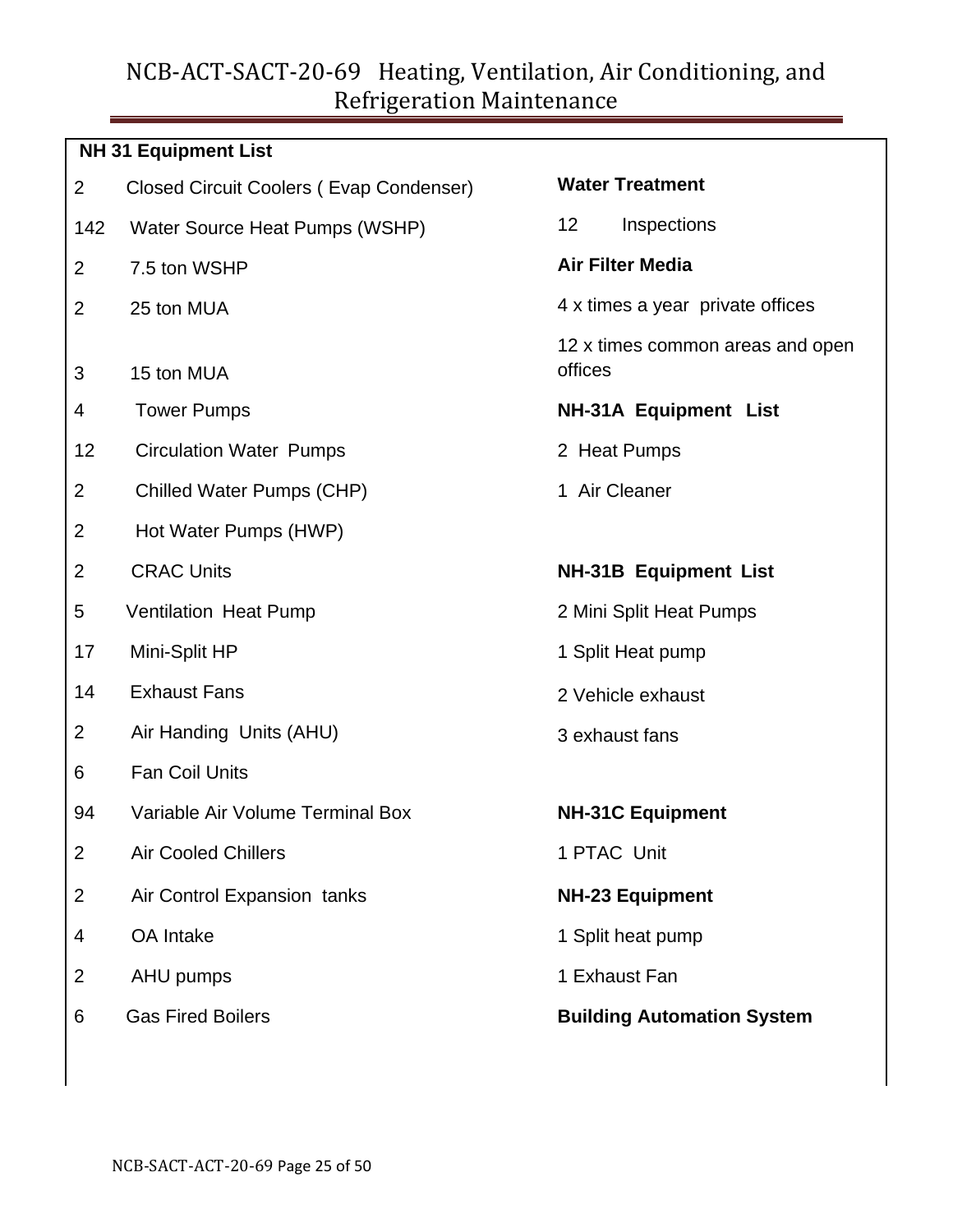### **NLR**

### 2 AHU

- 2 Computer Room Units
- 4 Mini Spilt Units
- 3 Exhaust Fans
- 2 Return Plenum Fans
- 43 Variable Air Volume
- 2 Hot Water Cabinets
- 2 AHU Pumps

### **Food Service area**

- 3 Walk in Refrigerators
- 1 Commercial Ice maker
- 22 Commercial Refrigerators
- 7 Exhaust Fans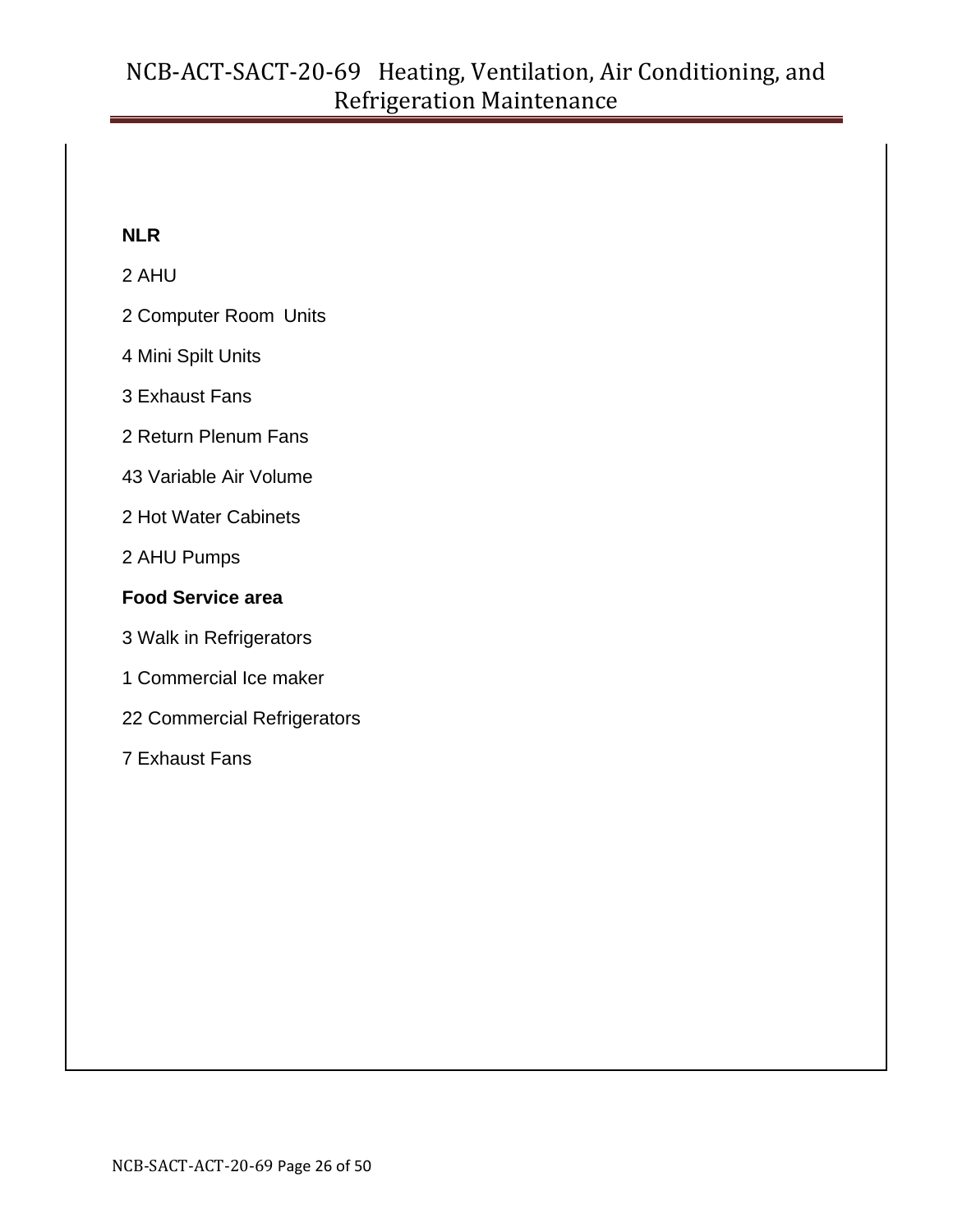#### **Equipment Type:** Exhaust Fan

**Task(s)**

Check fan for dust build up and clean if necessary Check fan for excessive wear. Check bearing collar set screws on fan shaft to make sure they are tight. Clean exterior of unit Lubricate fan shaft bearings. Inspect belts; tighten as necessary and replace annually (if applicable) Remove all trash and clean area around fan. Check all and tighten all electrical connections.

Perform visual inspection on all equipment.

**Equipment Type:** Water Source Heat Pump

**Task(s)**

Check and replace Air Filters Clean return grills Check coils for air flow blockage, Clean coils (Annually) Check condensate flow from evaporator and economizer coils through drain. Clean pan (Annually) Place Condensate Treatment Tablets twice a year in Condensate Pans Check belt for alignment, tension. Change belt (Annually) Check the liquid line sight glass. Inspect filter driers for leaks or blockage Check Economizer coil and clean as necessary Check and record operating pressures and temperatures. Check and tighten all electrical connections Verify Fan motor and fan bearings are lubricated properly. Check fan wheel for debris and clean if necessary Check fan sheave for alignment Check water valves for leakage Inspect inlet vane assembly Inspect TXV for cleanliness Verify superheat Check and record condenser water supply & return temperatures Inspect piping and clean strainers annually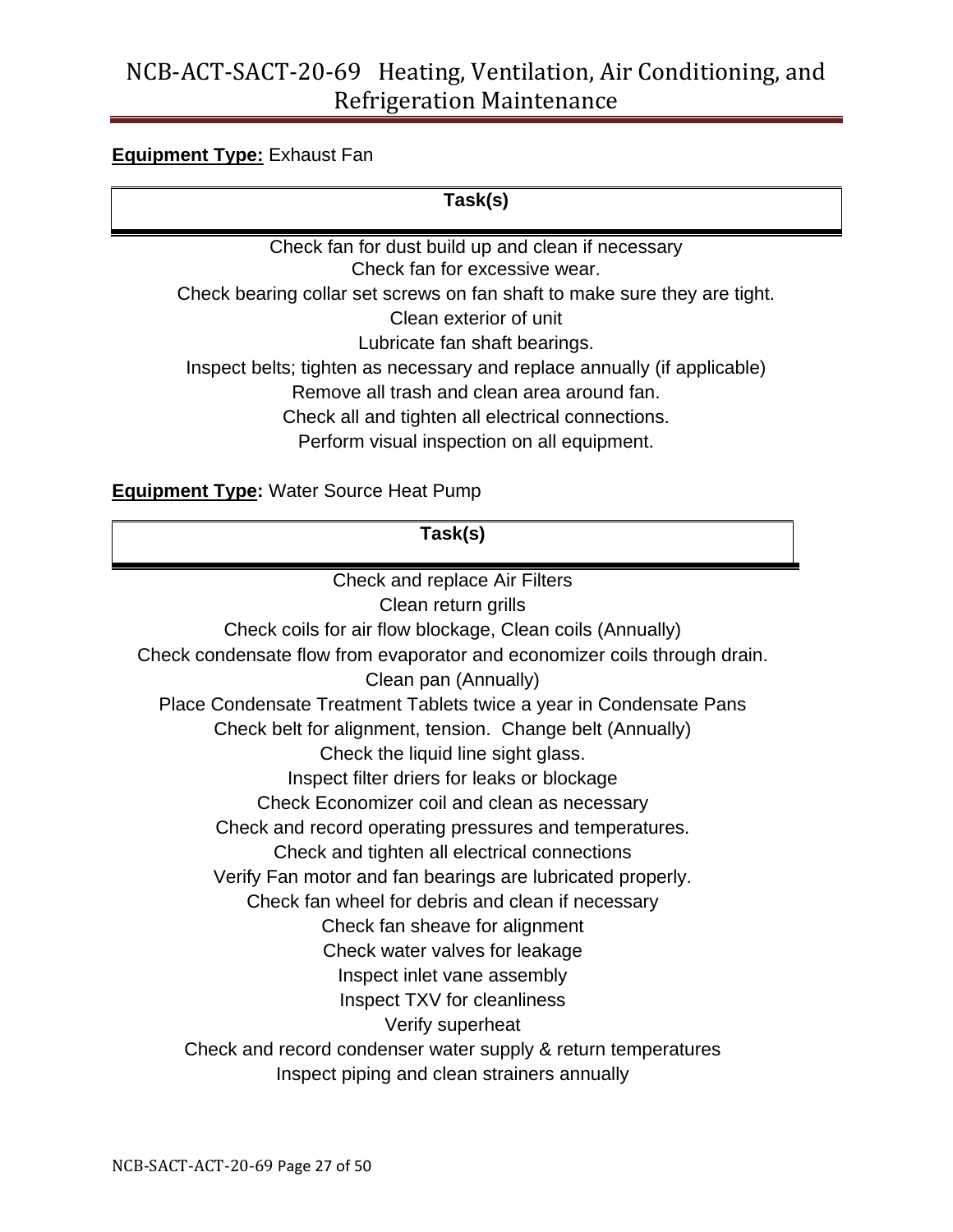### **Equipment Type:** Pump

**Task(s)**

Clean pump strainer (if applicable) Lubricate pump and motor bearings. Check pump for proper alignment and coupling. Tighten electrical connections and starter contacts. Check overload protection. Check nuts, bolts, pump and motor mounts; adjust as necessary. Check seals and packing. Check gauges; verify flow. Check and clean starter (if applicable). Check and test flow switch. Check for vibrations, unusual noises, odors, surface temperatures, etc. Perform visual inspection of all equipment.

### **Equipment Type: Cooling Tower**

| Task(s)                                                              |  |
|----------------------------------------------------------------------|--|
| Disassemble, clean; reassemble float and ball cock valves.           |  |
| Wash down interior of the cooling tower.                             |  |
| Clean perforated head pans and spray nozzle, if applicable.          |  |
| Drain and flush tower distribution pans.                             |  |
| Drain and flush pipelines.                                           |  |
| Lock closed automatic "fill" valves.                                 |  |
| Remove and clean strainers and screens.                              |  |
| Check operation of sump heaters.                                     |  |
| Check operation of heat tracing.                                     |  |
| Remove all debris within and around unit.                            |  |
| Flush unit as required.                                              |  |
| Lubricate fan motor and bearings, if applicable.                     |  |
| Inspect belts, motor pulley and motor mounts, replace belts annually |  |
| Check motor operating conditions.                                    |  |
| Verify float valve assembly for proper operation.                    |  |
| Drain tower for winter shutdown.                                     |  |
| Make a visual inspection of all equipment.                           |  |
|                                                                      |  |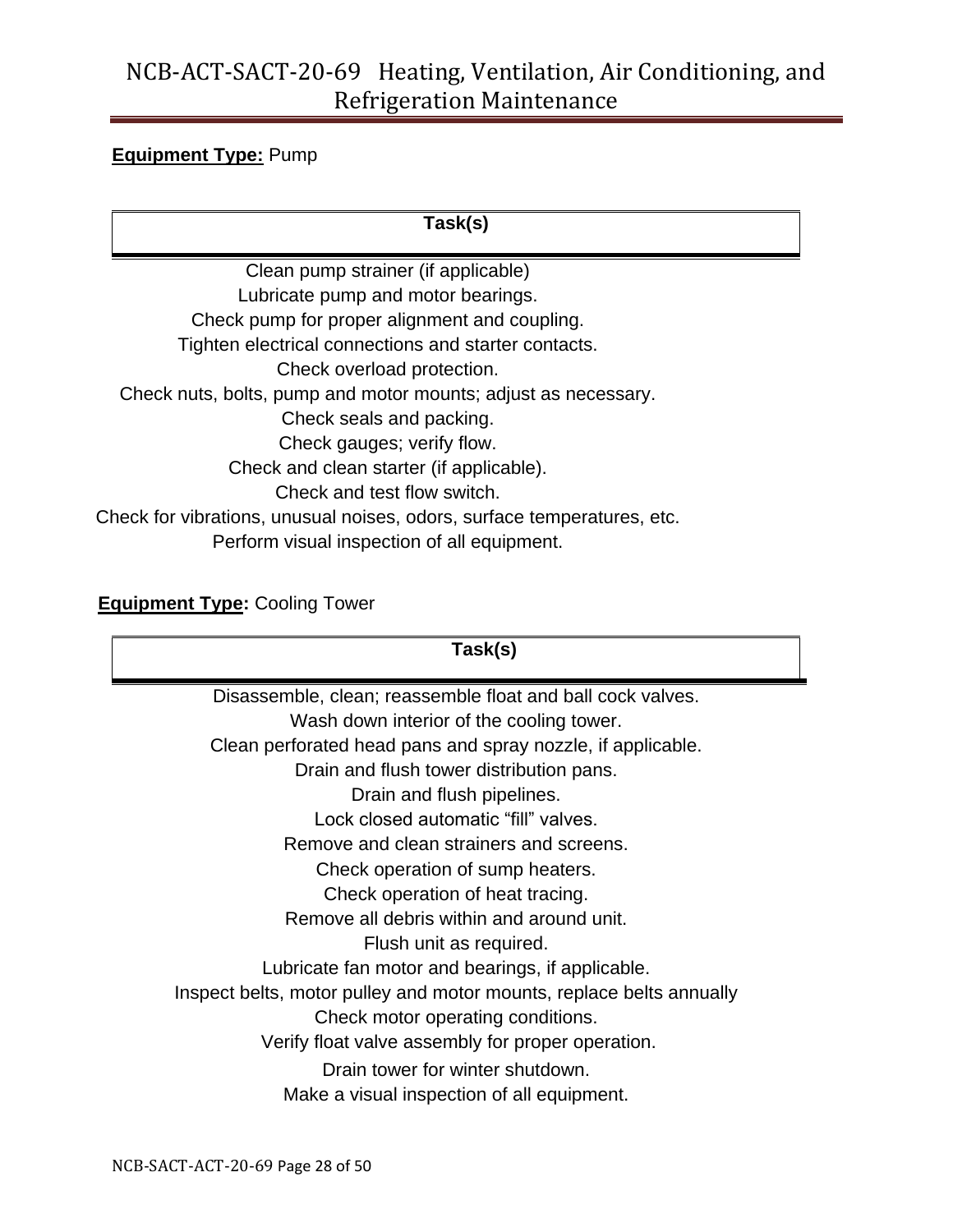#### Notify owner of any discrepancies

**Equipment Type:** Building Automation System

### **Task(s)**

Check all electrical/mechanical connections in panel. Check operations of panel modem. (if applicable Verify schedules with owner. Verify time of day schedules (all start-stops). Perform Battery Test. (if applicable) Update owner's copy of database. Review and purge system alarms Ensure system components communicate properly (unit controllers) Verify Operational status of monitored systems Notify owner of any discrepancies. Provide software updates/upgrades as necessary Maintain system front end computer

### **Equipment Type** Split System

| Task(s)                                                               |
|-----------------------------------------------------------------------|
| Check motor assembly, inspect and clean blades.                       |
| Check for corrosion and wear.                                         |
| Check housing clearance.                                              |
| Check and calibrate safety controls.                                  |
| Check and tighten all electrical controls.                            |
| Lubricate motor and fan bearings (if applicable)                      |
| Check motor operating conditions.                                     |
| Check external interlocks                                             |
| Check and record motor voltage and amperage.                          |
| Perform visual inspection of all equipment.                           |
| Check condition of evaporator and clean condenser coils (1X Annually) |
| Check for leaks                                                       |
| Check condensate pump operation (if applicable)                       |
| Check crankcase heater operation                                      |
| Check hi-low pressure switch and adjust if needed                     |
| Check operating voltages/amp readings                                 |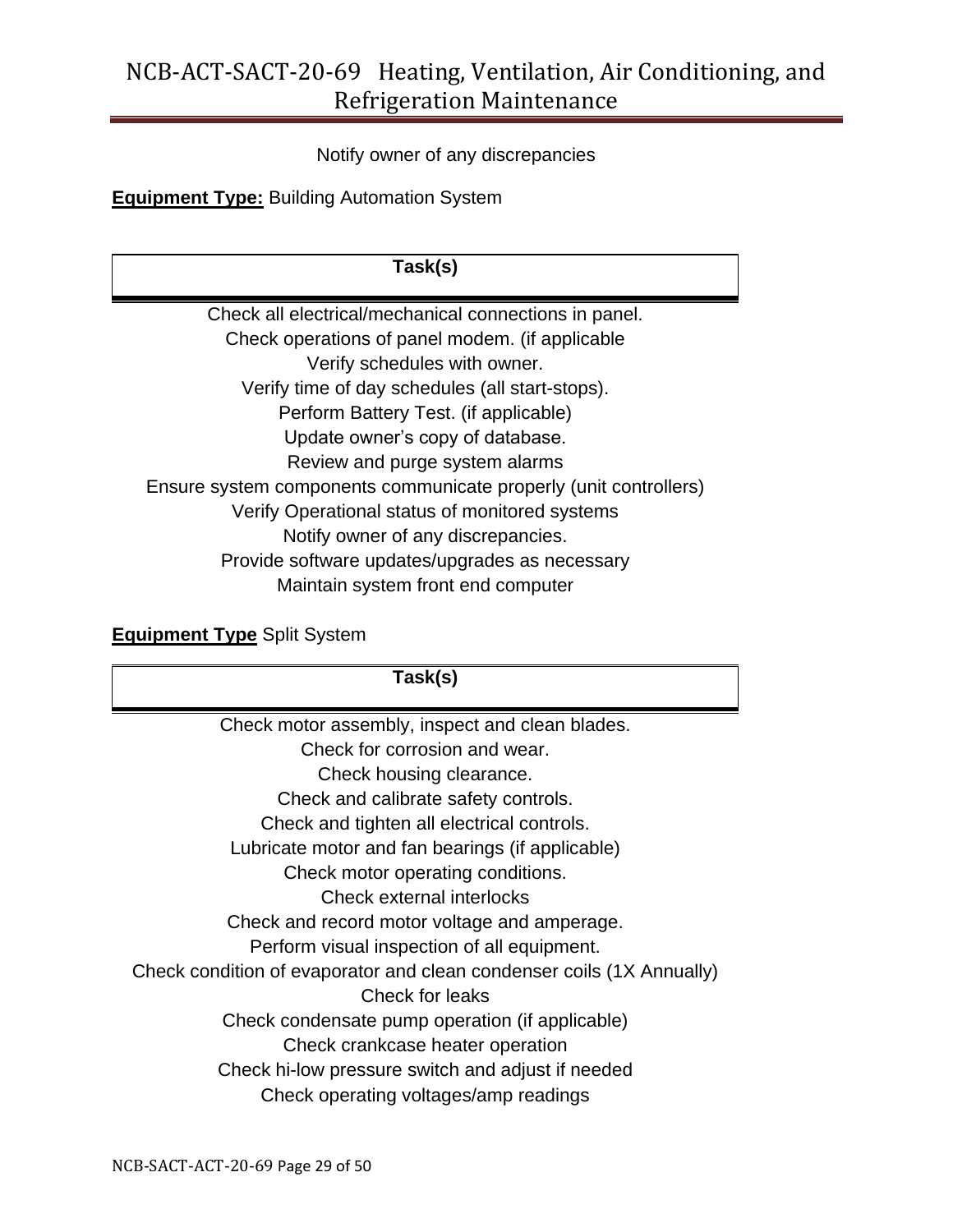Check for excessive vibration of compressor Check refrigerant pressure/temperatures

**Equipment Type:** Variable Air Volume Terminal Box

**Task(s)**

Check and replace Air Filters Check coils for air flow blockage, Clean coils (Annually) Check condensate flow from evaporator and economizer coils through drain. Clean pan (Annually) Check belt for alignment, tension. Change belt (Annually) Check the liquid line sight glass. Inspect filter driers for leaks or blockage Check Economizer coil and clean as necessary Check and record operating pressures and temperatures. Check and tighten all electrical connections Verify Fan motor and fan bearings are lubricated properly. Check fan wheel for debris and clean if necessary Check fan sheave for alignment Check water valves for leakage Inspect inlet vane assembly Inspect TXV for cleanliness Verify superheat Check and record condenser water supply & return temperatures Inspect piping and clean strainers annually

**Equipment Type**: ICE MACHINE EQUIPMENT

**Task(s)**

### **ICE MACHINE**

Check & verify unit frame & non-moving parts are in operative condition Verify cleanliness of condensing pans and report any problems Verify proper cycle timers and operation of ice machine Verify water fill lines and floats Inspect cooling components for proper operations Check and tighten all electrical connections Report any issues or concerns to customer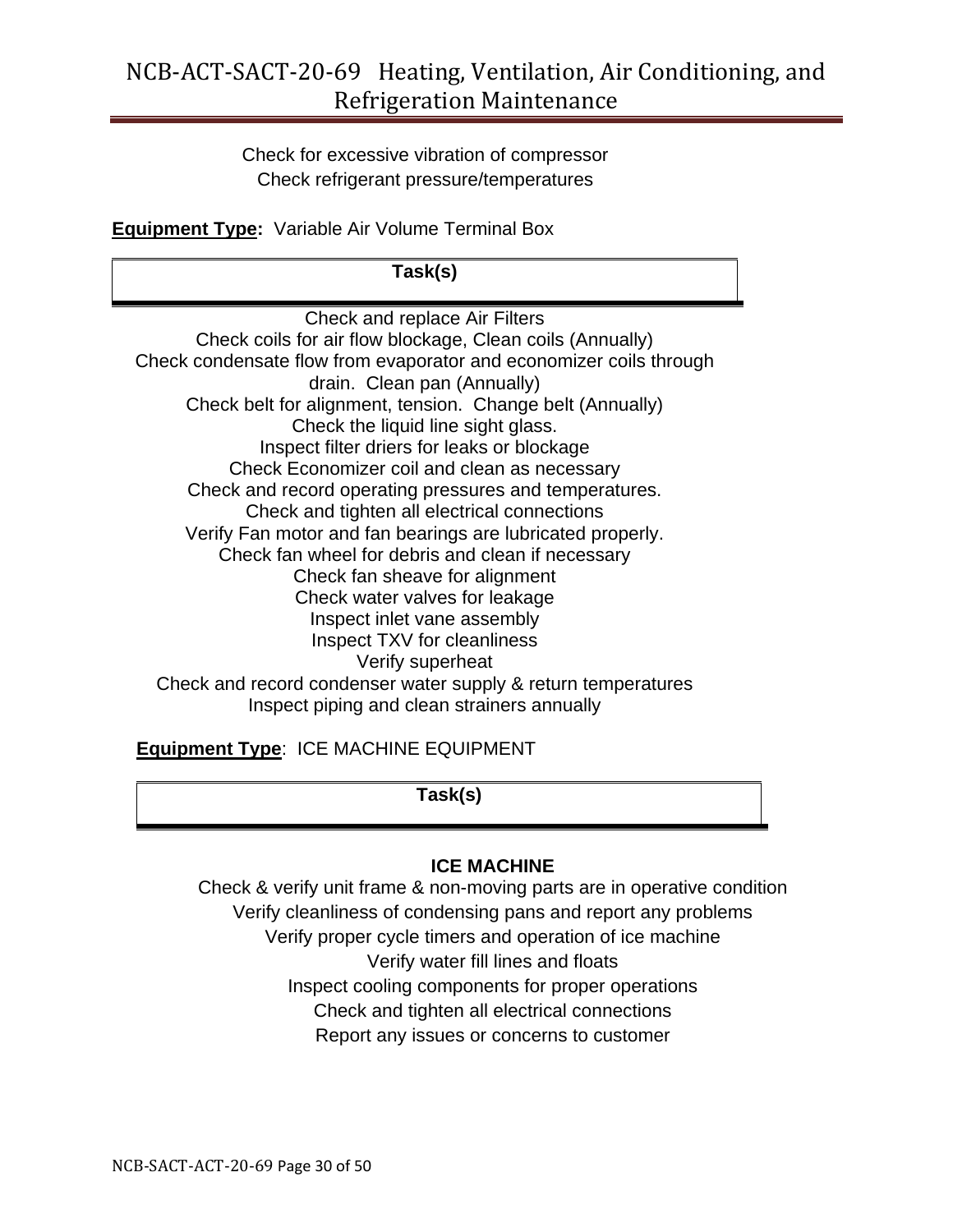### **ICE MACHINE COIL CLEANING**

Present any MSDs documents to the customer Review emergency & safety procedures with customer Notify customer what areas will be turned off for cleaning Move high pressure cleaner and hose to the unit Prepare unit for cleaning condenser unit High pressure clean coil Remove water used to clean and rinse coil Prepare unit for normal operation Report any problems found during service

### **Equipment Type:** REFRIGERATOR EQUIPMENT

**Task(s)**

### **REFRIGERATOR INSPECTION SERVICE**

Inspect cooling components for proper operation Check and verify operating temperatures Check and tighten all electrical connections Check and verify condenser fan operation and report problems Check and verify evaporator fan operation and report problems Verify cleanliness of condensate pans and report problems Verify filter efficiency and report problems to client Check and verify unusual noises/vibrations Check relay/contactors for excessive wear/pitting Check refrigerant loop for security, vibration, corrosion & wear Verify door gasket integrity

### **REFRIGERATOR PRIMARY SERVICE**

Inspect cooling components for proper operation Check and verify operating temperatures Check and tighten all electrical connections Check and verify condenser fan operation and report problems Check and verify evaporator fan operation and report problems Verify cleanliness of condensate pans and report problems Verify filter efficiency and report problems to client Check and verify unusual noises/vibrations Check relay/contactors for excessive wear/pitting Check refrigerant loop for security, vibration, corrosion and wear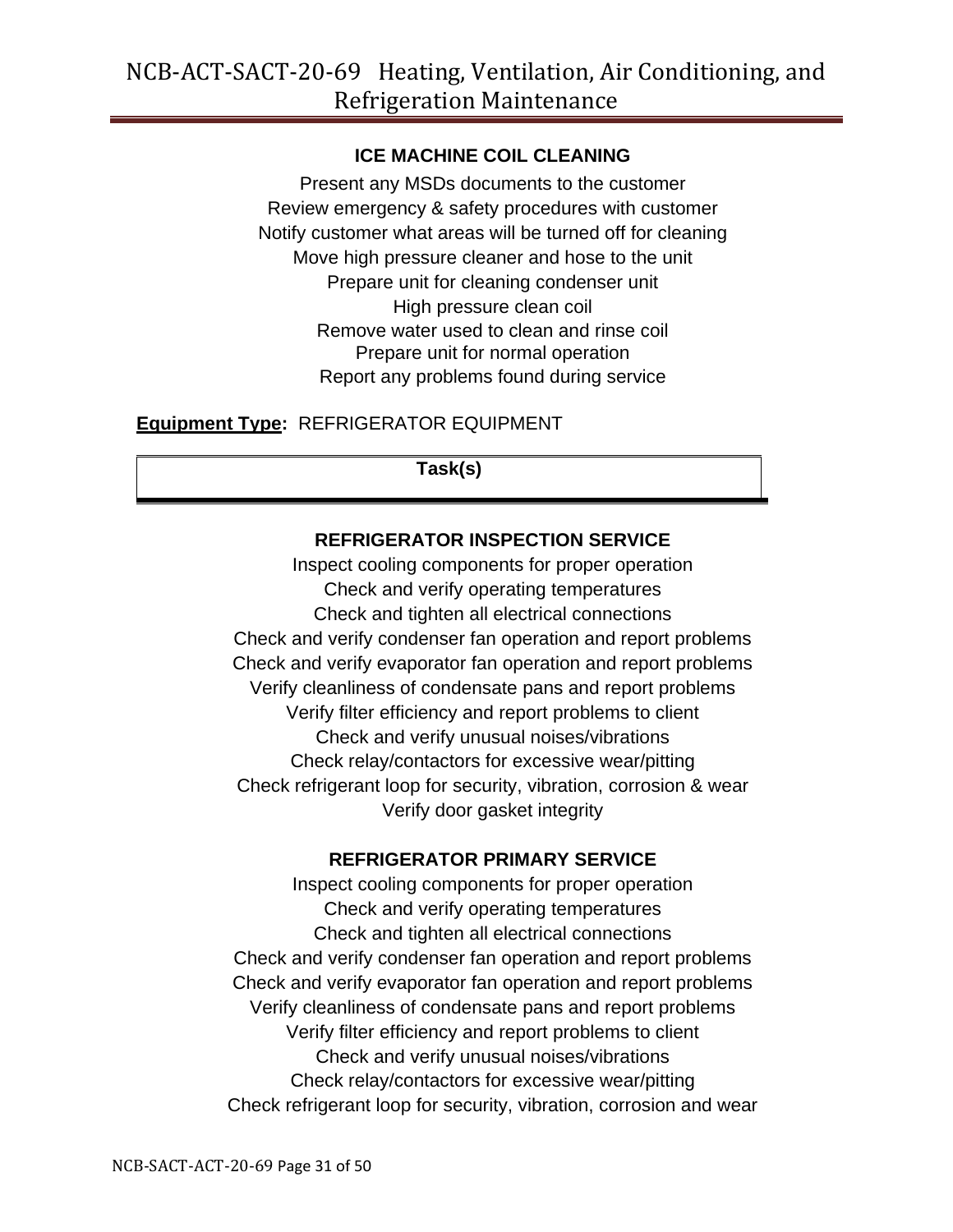Verify door gasket integrity Measure evaporator coil inlet and outlet temperature for efficiency Check refrigerant charge and moisture indicator Verify compressor oil heater operation

#### **REFRIGERATOR CONDENSER CLEANING SERVICE**

Present any MSDs documents to customer Review emergency & safety procedures with customer Notify customer what areas will be off for coil cleaning Move high pressure cleaner and hose to unit Prepare unit for cleaning condenser coil High pressure clean condenser coil Remove water used to clean and rinse coil (per local code) Report any problems found during service Prepare unit for normal operation

- 1. **Reports: During the term of the contract:** The contractor shall demonstrate and certify that all units meet or exceed the conditions logged at the beginning of the contract. The Contractor shall demonstrate this by providing the following initial and annual reports:
	- i. Refrigerant analysis report. (twice yearly).
	- ii. An operating log (illustrating actual conditions versus original logged conditions).

The initial report shall be made within sixty (60) days from commencement of the contract or as the equipment is made available by the operating personnel. Sample documentation of the above analysis reports and logs shall be provided with the bid.

2. **Annually:** Perform annual inspection and report prior to spring start-up for all equipment under this contract. Once a year the following maintenance program will be performed:

1) Furnish nitrogen, oil, oil filters, refrigerant, and gaskets as required. Contract coverage includes 100% of all refrigerants.

2) Repair all leaks. Contact the individual responsible for maintenance of the equipment within the enclosure for inspection of pressure testing.

- 4) Check the condition of the motor starter contacts for wear, pitting, etc.
- 6) Check and calibrate all safety controls.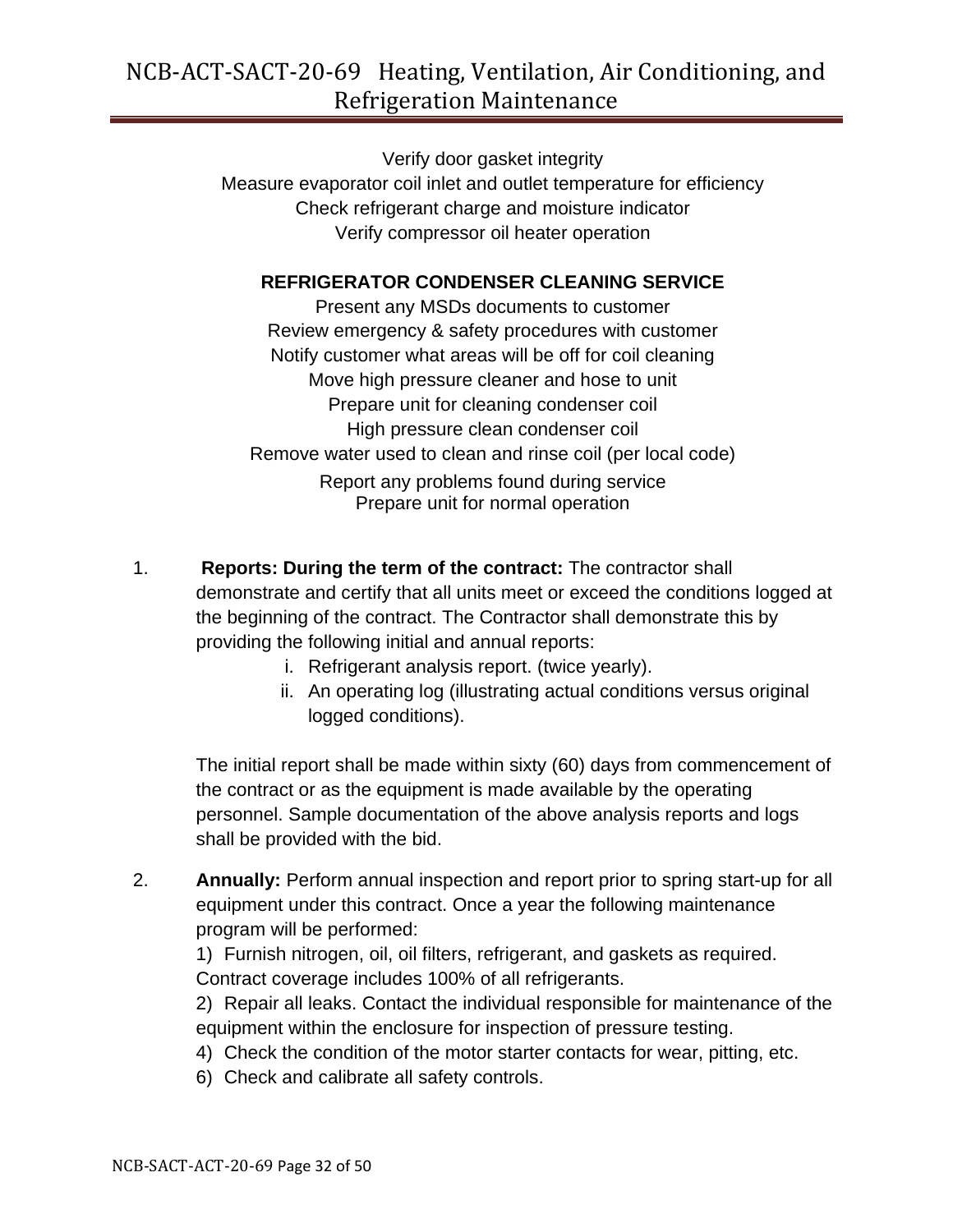7) Test the insulation of the compressor motor. Record the reading or findings.

- 3. 8) Check the starter sequence of operation. Check overloads. Record the trip amps.
	- 9) Tighten motor terminals and control panel terminals.
	- 10) Clean oil strainer, replace filter and gasket where required.
	- 11) Tighten oil heater leads if applicable.
	- 12) Change oil when indicated by oil analysis.
	- 14) Visually inspect the condenser and evaporator coils.
	- 15) Check the external electrical interlocks.
	- 16) Report all activities and any uncorrected deficiencies
	- 4. **Monthly:** Make a minimum of four operating inspections per month, with a written equipment status report prepared at the site by the Contractor's employee at the time of the inspection, such reports to be signed by the appropriate facility supervisor and immediately sent electronically to the correct personnel. Copies of all reports shall be submitted to the individual responsible for maintenance of the equipment within the enclosure. Inspections during the operating season shall include:
		- 1) Adjust the operating controls. Record all settings.
		- 2) Complete an operating log of temperatures, pressures, voltages and amperages (include a sample with your bid documents).
		- 3) Check the operation of the motor and starter.
		- 7) Review the system condition with the Maintenance Mechanic, discuss the operation of the system.
		- 8) Inspect and change all air filters as necessary.
		- 8) Report any uncorrected deficiencies noted to the Facility Manager.
		- Note: A sample monthly inspection report used by contractor shall be submitted with the bid.

### **5. Special Supplemental Requirements:**

In the event of equipment failure that cannot be repaired within three (3) calendar days, the contractor shall provide at his expense, supplemental cooling as required to maintain comfortable building conditions and/or protect the equipment in the computer rooms covered by this contract. Such equipment could include, but is not necessarily limited to portable chillers, spot coolers, fans and all miscellaneous appurtenances required to operate the temporary equipment. All connections, both piping and electrical as well as any transformers, controls, etc. are also the responsibility of the contractor.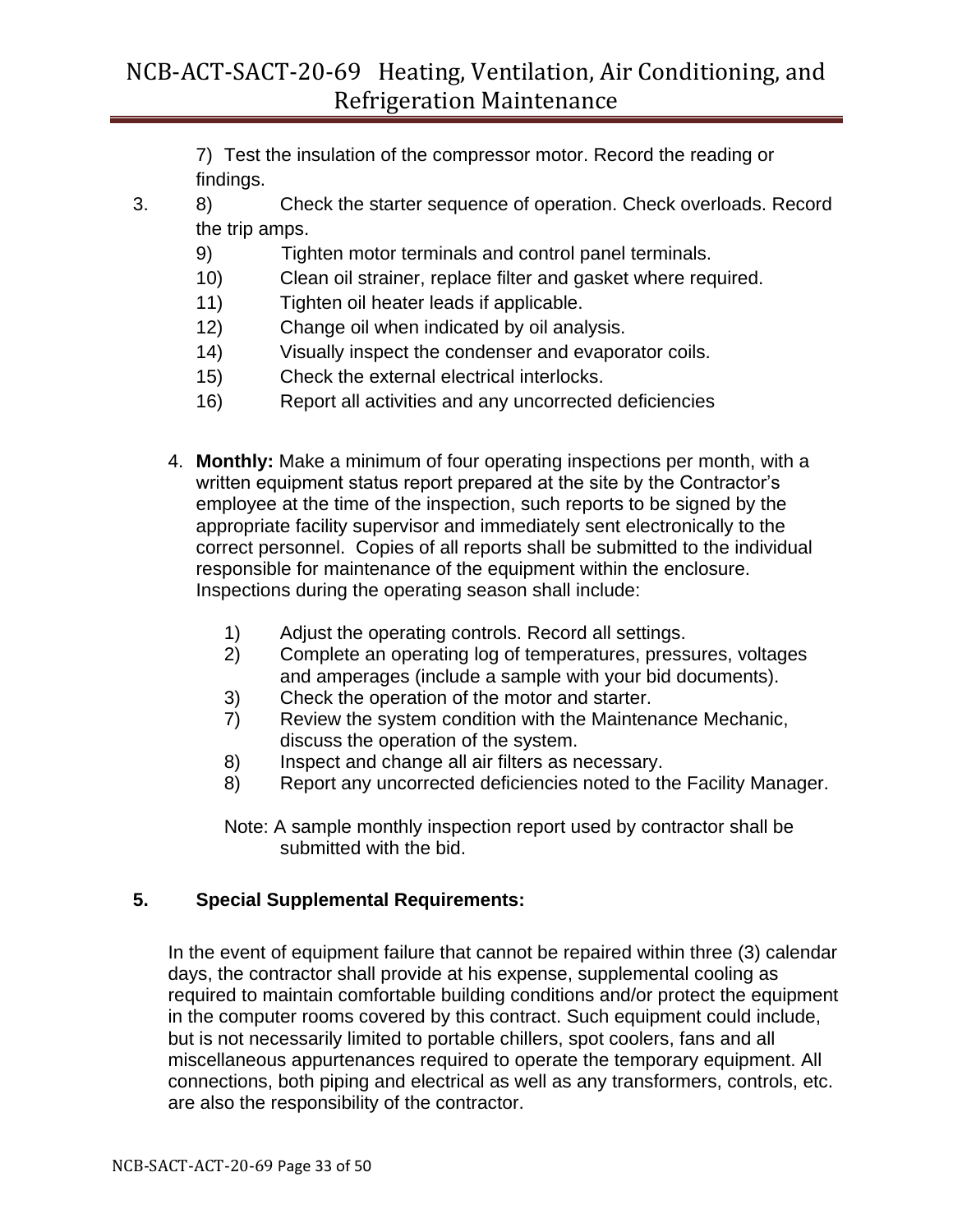Contractor's technical proposals will be assessed on the qualifications of the individuals proposed to perform the work. Individuals' résumés will be measured against each of the criteria specified below in order to ascertain whether the individuals have adequately demonstrated that they possess the required qualifications. HQ SACT reserves the right to conduct interview of nominated candidates). Examples of how detailed knowledge levels were attained are expected. Ultimately Contractor companies shall clearly demonstrate by providing unequivocal reference to where candidates meet the criteria set forth in this solicitation. The bids will be evaluated against the following levels:

| Compliant $(C) =$     |     | Meets the criterion                   |
|-----------------------|-----|---------------------------------------|
| Minor Shortfall (M)   | $=$ | marginally meets the criterion        |
| Serious shortfall (S) | $=$ | Proposal will be deemed non-compliant |

| #                   | Criteria                             | Evaluation<br>(C/M/S) | Comments<br>(Contractor should complete each section below<br>outlining how compliance is achieved and<br>concisely demonstrate by direct reference to<br>technical proposal that unequivocally |
|---------------------|--------------------------------------|-----------------------|-------------------------------------------------------------------------------------------------------------------------------------------------------------------------------------------------|
|                     |                                      |                       | demonstrates compliance)                                                                                                                                                                        |
| <b>REQUIREMENTS</b> |                                      |                       |                                                                                                                                                                                                 |
|                     | Contractor must be a fully licensed  |                       |                                                                                                                                                                                                 |
|                     | Class "A" Contractor by the State of |                       |                                                                                                                                                                                                 |
|                     | Virginia and this license must       |                       |                                                                                                                                                                                                 |
|                     | remain valid through the term of     |                       |                                                                                                                                                                                                 |
|                     | this agreement                       |                       |                                                                                                                                                                                                 |
| $\mathbf{2}$        | Contractor must have a sub-          |                       |                                                                                                                                                                                                 |
|                     | classification notation of HVAC for  |                       |                                                                                                                                                                                                 |
|                     | the previous ten years.              |                       |                                                                                                                                                                                                 |
| 3                   | The selected firm shall employ a     |                       |                                                                                                                                                                                                 |
|                     | sufficient number of qualified       |                       |                                                                                                                                                                                                 |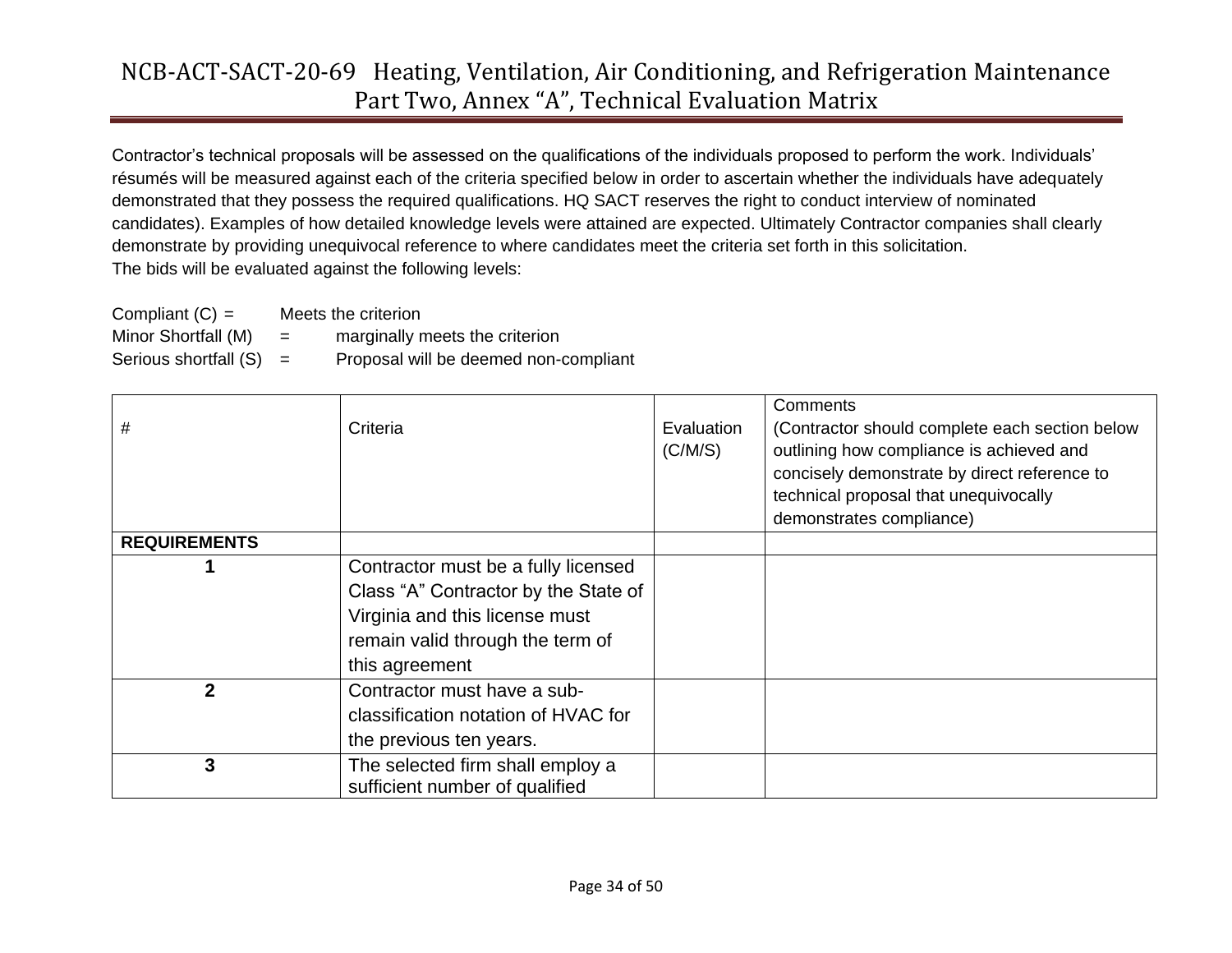|                         | mechanics and technicians that         |  |
|-------------------------|----------------------------------------|--|
|                         | hold either a valid State of Virginia  |  |
|                         | Master's or Journeyman's license.      |  |
|                         |                                        |  |
| 4                       | The selected firm shall employ at a    |  |
|                         | minimum of two licensed                |  |
|                         | professional engineers by the State    |  |
|                         | of Virginia.                           |  |
|                         |                                        |  |
| 5                       | Have the ability to provide 24/7 -     |  |
|                         | 365 day service and repair.            |  |
|                         |                                        |  |
| $6\phantom{1}6$         | Employ a full -time Certified Safety   |  |
|                         | Director.                              |  |
| $\overline{7}$          | Be able to respond within two hours    |  |
| $\overline{\mathbf{8}}$ | Due to the critical nature of the      |  |
|                         | facilities served by the equipment     |  |
|                         | listed in this proposal, bidders shall |  |
|                         | demonstrate the ability to obtain      |  |
|                         | repair parts, either from stock or     |  |
|                         | from his distributors in a rapid       |  |
|                         |                                        |  |
|                         | manner. Evidence shall                 |  |
|                         | include letters from Credit            |  |
|                         | Managers of the Supply Firms           |  |
|                         | listed as the bidder's primary         |  |
|                         | suppliers of refrigeration parts and   |  |
|                         | equipment, as well as                  |  |
|                         | evidence of the ability to obtain      |  |
|                         | parts for each equipment               |  |
|                         | manufacturer listed in Equipment       |  |
|                         | List.                                  |  |
|                         |                                        |  |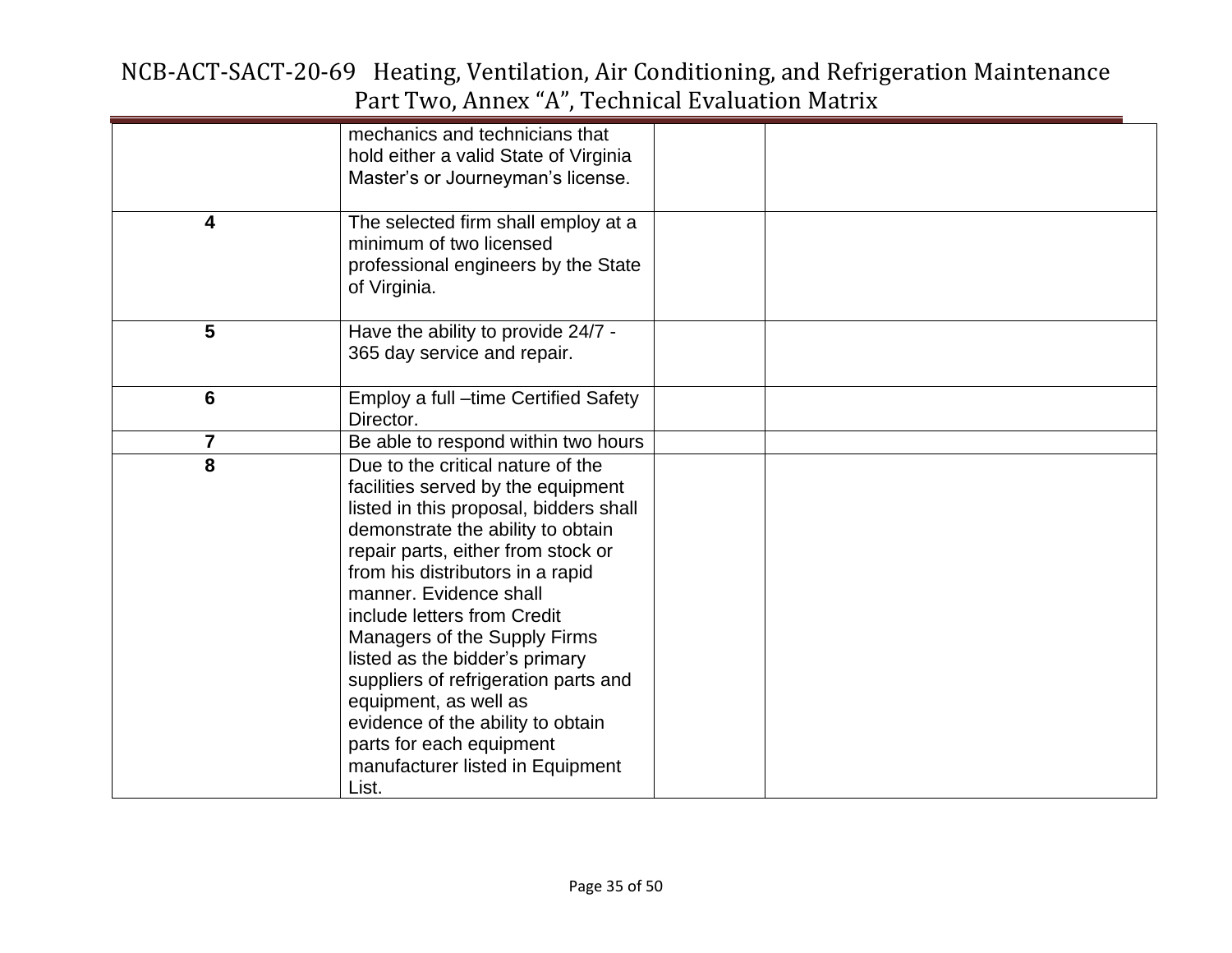| 9  | Bidders must use only staff which      |  |
|----|----------------------------------------|--|
|    | are trained and qualified to provide   |  |
|    | HVAC services. The staff used          |  |
|    | must be directly employed and/or       |  |
|    | supervised by the bidder. The          |  |
|    | bidder will provide, as part of his    |  |
|    | bid, the name, qualifications and      |  |
|    | certifications of each person who      |  |
|    | will be assigned to this contract      |  |
|    | service agreement. Qualifications      |  |
|    | shall include a listing of technical   |  |
|    | training, schools or apprenticeships   |  |
|    | for each employee.                     |  |
| 10 | Bidders shall be a registered,         |  |
|    | bonded, mechanical contractor,         |  |
|    | licensed by the State of Virginia.     |  |
|    | The contractor must be, or have in     |  |
|    | his employment, a Master               |  |
|    | Mechanical Card holder. A copy of      |  |
|    | the license and this card shall        |  |
|    | be included with the bid.              |  |
| 11 | Bidder shall have an office within     |  |
|    | 25 miles from the site location of     |  |
|    | HQ SACT, Norfolk, Virginia, 7857       |  |
|    | Blandy Rd., Suite 100, Norfolk,        |  |
|    | Virginia 23551-2490.                   |  |
| 12 | Bidder must utilize mobile             |  |
|    | technology and demonstrate the         |  |
|    | ability to provide immediate e-        |  |
|    | service tickets, detailing the service |  |
|    | or repair upon completion.             |  |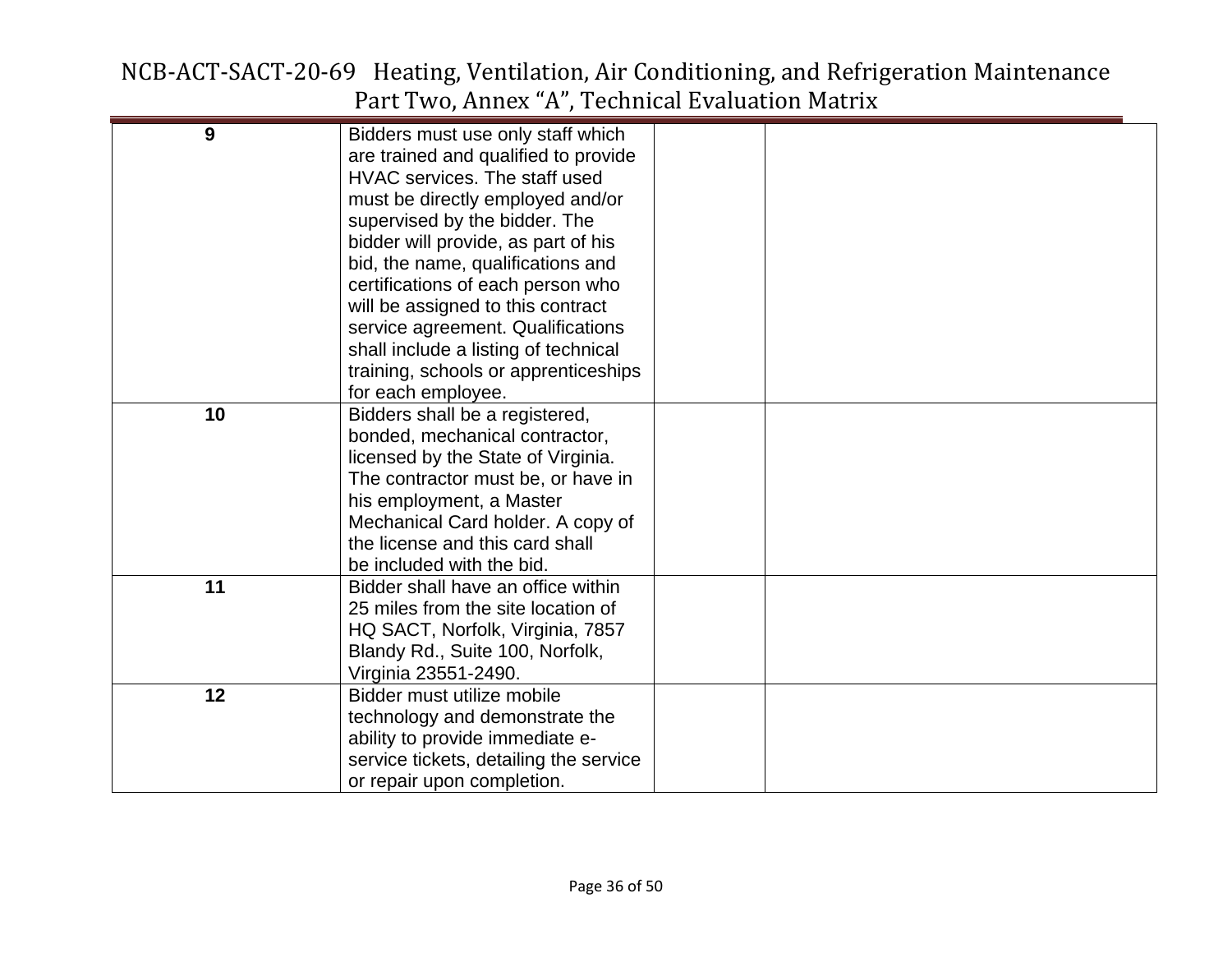| 13 | Sample documentation of the             |  |
|----|-----------------------------------------|--|
|    | demonstration and certify that all      |  |
|    | units meet or exceed the conditions     |  |
|    | logged at the beginning of the          |  |
|    | contract. The Contractor shall          |  |
|    | demonstrate this by providing the       |  |
|    | following initial and annual reports:   |  |
|    |                                         |  |
|    | Refrigerant analysis report.            |  |
|    | (twice yearly).                         |  |
|    | ii.<br>An operating log (illustrating   |  |
|    | actual conditions versus original       |  |
|    | logged conditions). A report of the     |  |
|    | contract or as the equipment is         |  |
|    | made available by the operating         |  |
|    | personnel.                              |  |
| 14 | <b>Quality Management Plan - Within</b> |  |
|    | 15 calendar days after award of the     |  |
|    | contract, the Contractor shall          |  |
|    | submit to the Contracting               |  |
|    | Officer/COTR a QM Plan. The QM          |  |
|    | Plan shall describe the QM              |  |
|    | methodology and approaches used         |  |
|    | under this contract. Within seven       |  |
|    | calendar days of any change during      |  |
|    | period of performance, submit to        |  |
|    | the KO a revised QM Plan for            |  |
|    | acceptance.                             |  |
|    |                                         |  |
|    |                                         |  |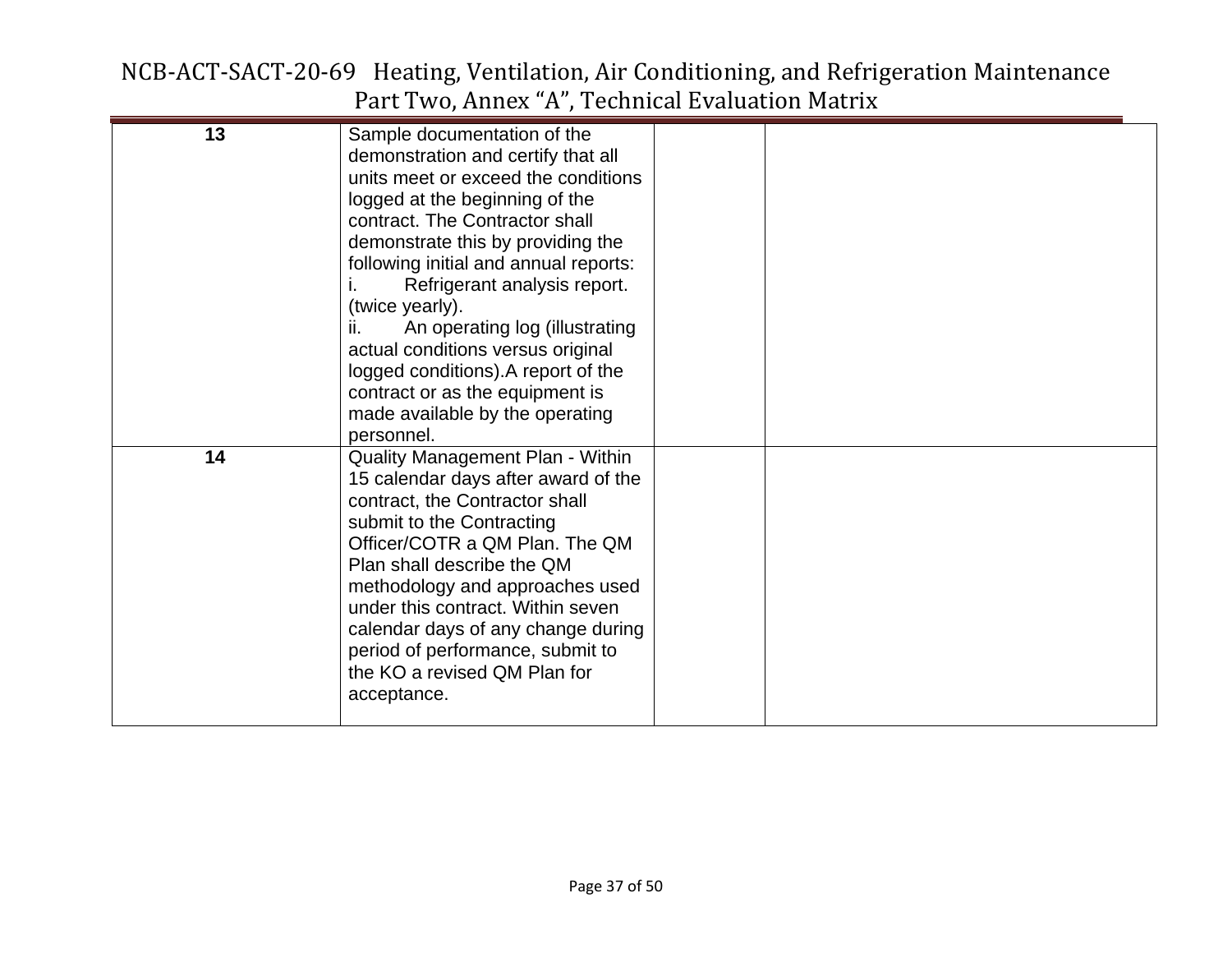#### **HQ SACT General Contract Terms and Conditions**

**Index of Clauses**

- **1. Definitions**
- **2. Applicable Law**
- **3. Assignment**
- **4. Acceptance**
- **5. Service and Parts Availability**
- **6. Preferred Customer**
- **7. Notice of Shipment**
- **8. Security**
- **9. Inspection**
- **10. Title**
- **11. Supply Warranty**
- **12. Invoices**
- **13. Payment**
- **14. Taxes**
- **15. Excusable Delays**
- **16. Indemnity**
- **17. Disputes**
- **18. Termination for Convenience**
- **19. Termination for Default**
- **20. Limitation of Liability**
- **21. Export Control**
- **22. Risk of Loss**
- **23. Authorization to Perform**
- **24. Performance**
- **25. Travel**
- **26. Proposed Candidates**
- **27. Partial Awards**
- **28. Competition**
- **29. Contractor Notice Regarding Delay**
- **30. Notice of Assistance with respect to Patent and Copy Right Infringement**
- **31. Health and Safety and Accident Prevention**
- **32. Patent Indemnity**
- **33. Rights in Technical Data and Computer Software**
- **34. Software Releases and Updates**
- **35. Inconsistency between English version and Translation of Contract**
- **36. Contract Effective Date**
- **37. Enforcement**
- **38. Order of Precedence**
- **39. Entire Agreement**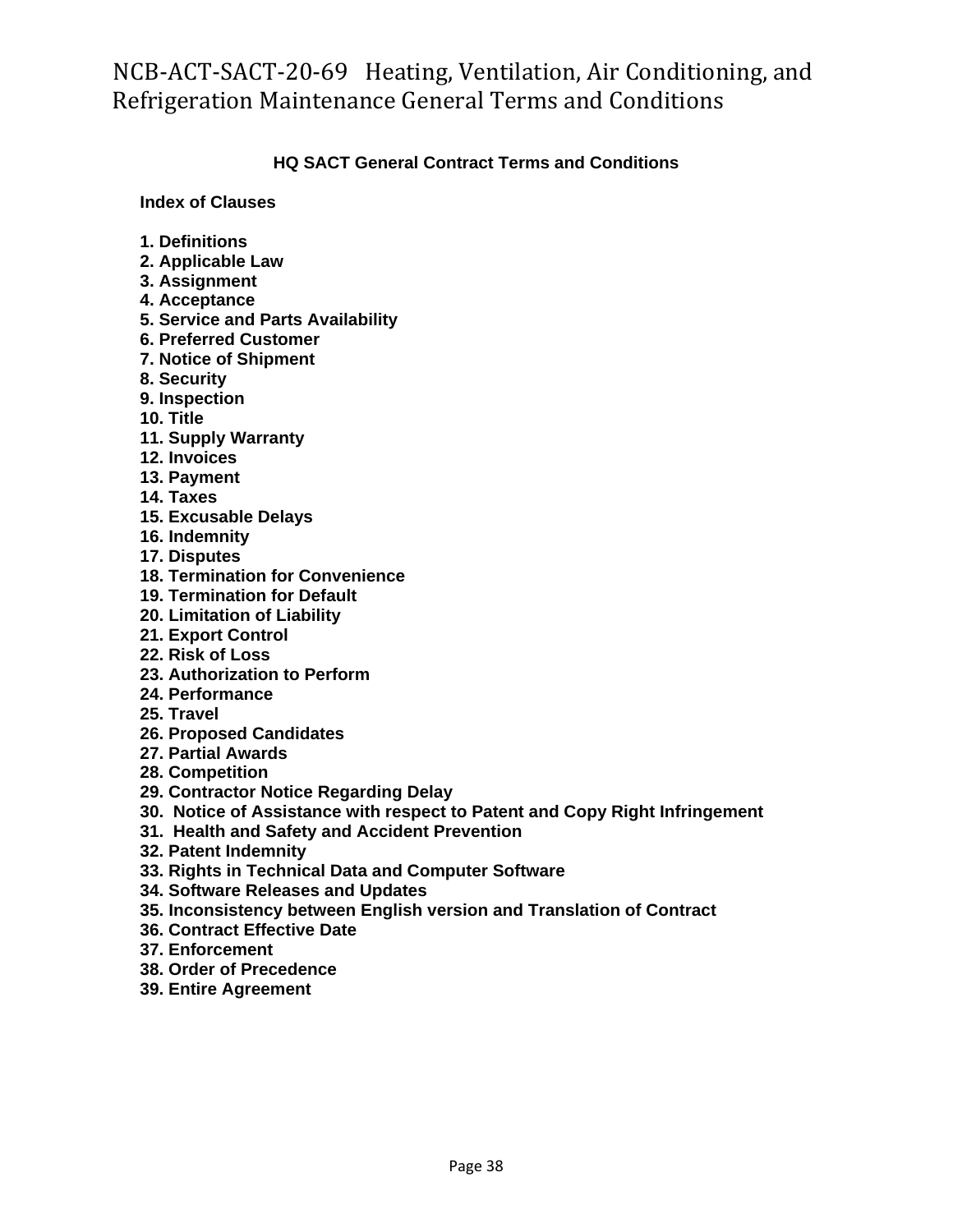**1. Definitions**. As used throughout this contract, the following terms shall have meanings as set forth below:

 a. "HQ SACT" means the Supreme Headquarters Allied Command Transformation, located at 7857, Blandy Road, Suite 100, Norfolk, Virginia, United States of America.

 b. Contracting Officer means the person executing and managing this contract on behalf of HQ SACT.

 c. Inspector means a person appointed by the Contracting Officer for the purpose of determining compliance with the technical requirements of the contract.

d. The North Atlantic Treaty Organization is hereafter referred to as "NATO".

e. The term "days" shall be interpreted as meaning calendar days

**2. Applicable law**. Except as otherwise provided in this contract, this contract shall be governed, interpreted and construed with the laws of the commonwealth of Virginia of the United States of America.

**3. Assignment**. This agreement is not assignable by the Contractor either in whole or in part unless agreed in writing by HQ SACT Contracting Officer in accordance with;

 a. Any modifications, including changes, additions or deletions and instructions under this contract shall not be binding unless issued in writing by the Contracting Officer

 b. Sub-contractors shall be limited to citizens or legal entities of member nations of NATO, unless specifically authorized by the Contracting Officer.

 c. The Contractor shall determine that any sub-contractor proposed by him for the furnishing of supplies or services which shall involve access to classified information in the Contractor's custody has been granted an appropriate facility security clearance by the sub-contractor's national authorities, which is still in effect, prior to being given access to such classified information.

#### **4. Acceptance**

 a. Acceptance or rejection of the supplies shall be made as promptly as practicable after delivery, except as otherwise provided in this contract.

 b. Acceptance shall be conclusive, except for latent defects, fraud, gross mistakes amounting to fraud, or otherwise stated in the Contract. It is the action by which HQ SACT acknowledges that the Contractor has fully demonstrated that the deliveries are complete and operational. The formal acceptance will take place when the following requirements have been met:

- Availability at final destination of all deliverables.

- Successful completion of acceptance testing.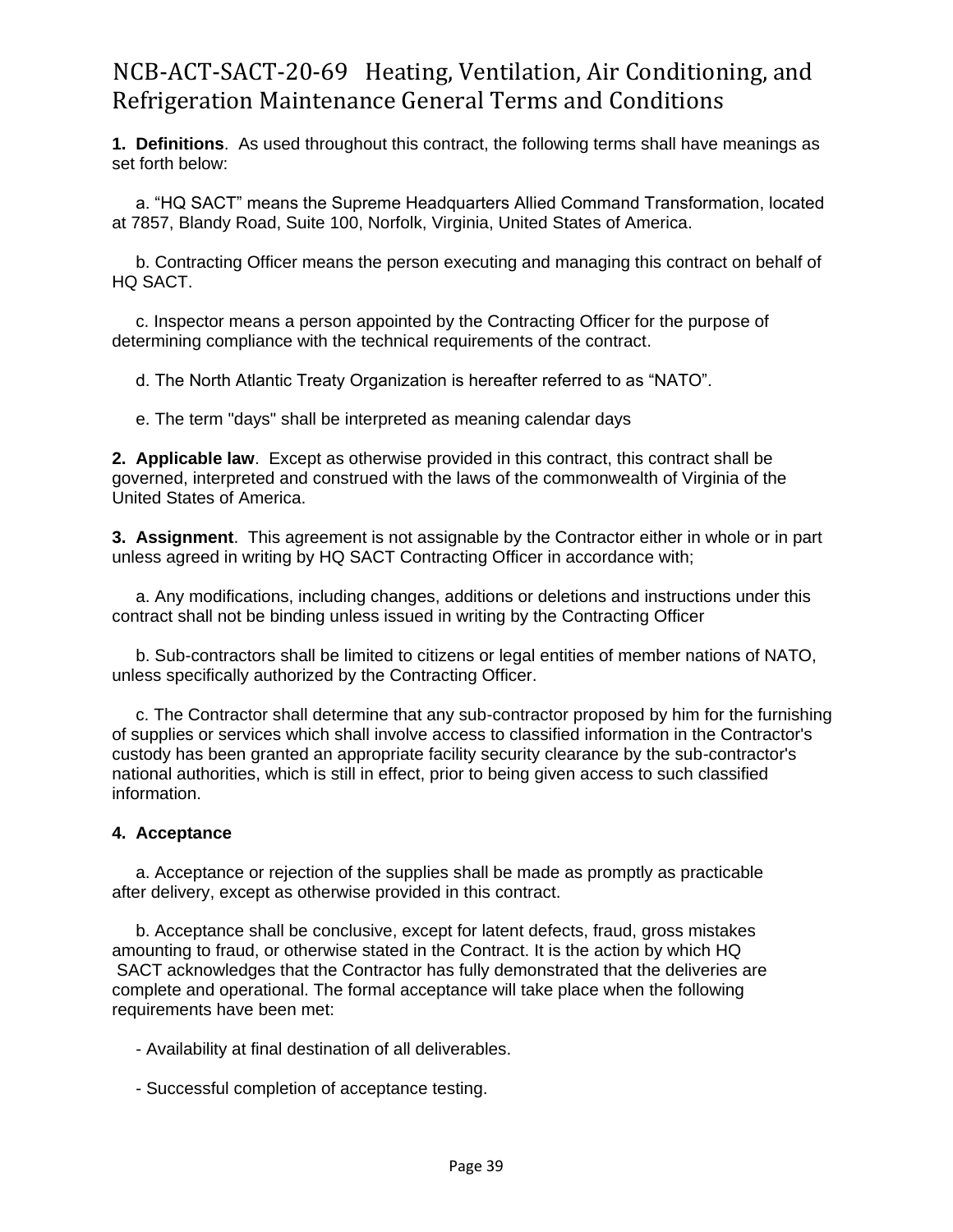- Verification of the inventory.

- Satisfactory completion of all training or other services, if any, required by that date.

 - Agreement between the Contracting Officer and the Contractor on a discrepancy list (if necessary) and corresponding clearance dates.

 c. When discrepancies exist and if these do not prevent satisfactory use or operation of the supplies, the Contracting Officer may declare the acceptance provisional. In this case he will withhold from payment an amount commensurate with the importance of the discrepancies but in any case not less than ten (10) percent of the total contract value and this until all discrepancies have been cleared; at that time the acceptance becomes final.

**5. Service and Parts Availability.** Unless as specified otherwise in the Technical Specifications, the Contractor and his subcontractors will maintain and furnish a source of an adequate supply of services, components, spare parts and sub-assemblies to properly maintain the supplies for a period of minimum five (5) years from Contract Effective Date.

#### **6. Preferred Customer**

 a. The Contractor warrants that the prices set forth in this contract are as favorable as those extended to any Government, Agency, Company, Organization or individual purchasing like quantities covered by the contract under similar conditions. In the event that prior to complete delivery under this contract the Contractor offers any of such items in substantially similar quantities to any customer at prices lower than those set forth herein, the Contractor shall so notify HQ SACT and the prices of such items shall be correspondingly reduced by a supplement to this contract.

b. Prices in this sense means "Base Price" prior to applying any bonuses.

#### **7. Notice of Shipment**

 a. At the time of delivery of any supplies to a carrier for transportation, the Contractor shall give notice of shipment to the Contracting Officer and to such other persons or installations as are designated by the Contracting Officer. If such instructions have not been received by the Contractor at least one working day prior to such delivery to a carrier, the Contractor shall request instructions from the Contracting Officer concerning notice of shipment to be given.

b. The following information shall be included in such notification:

- (1) Contract Number
- (2) Shipping address
	- From: (Name and complete address of consignor)
	- To: (Name and complete address of consignee)
- (3) Listing of supplies by Contract Items(s)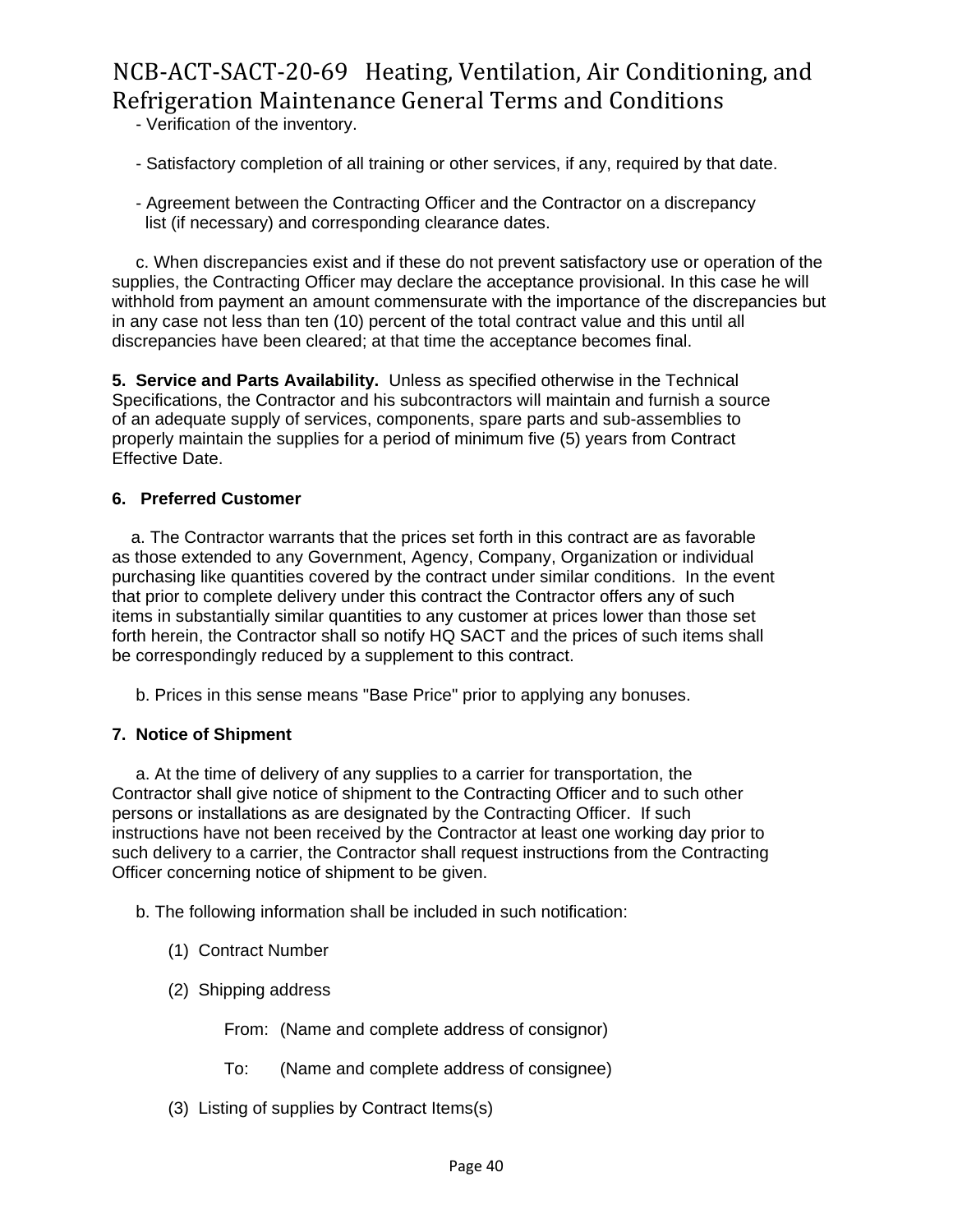- (4) Number of and marking on packages(s)
- (5) Weight and dimensions of packages(s)
- (6) Name and address of Carrier, mode and date of shipment with waybill number,
- (7) Customs documents required by Contractor (if applicable).

#### **8. Security**

 a. The Contractor shall comply with all security requirements prescribed by HQ SACT and the National Security Authority or designated security agency of each NATO country in which the contract is performed.

 b. The Contractor shall be responsible for the safeguarding of NATO classified information, material and equipment entrusted to him or generated by him in connection with the performance of the contract.

 c. Any known or suspected breaches of security or other matters of security significance shall be reported by the Contractor to the Contracting Officer and to the National Security Authority or designated security agency.

 d. The Contractor shall apply to the Contracting Officer for approval before sub-contracting any part of the work, if the sub-contract would involve the sub-contractor in access to classified information. The Contractor shall place the sub-contractor under security obligations no less stringent than those applied to his own contract

#### **9**. **Inspection**

 a. Unless otherwise specifically provided for in the specifications, all equipment, materials and articles incorporated in the work covered by this contract are to be new and of the most suitable grade of their respective kinds for the purposes intended. All workmanship shall be first class.

 b. All supplies (which terms throughout this clause includes without limitation raw materials, components, intermediate assemblies, and end products) shall be subject to inspection and test by HQ SACT, to the extent practicable at all times and places including the period of manufacture, and in any event prior to acceptance.

 c. In case any supplies are defective in material or workmanship or otherwise not in conformity with the requirements of this contract, HQ SACT shall have the right either to reject them (with or without instructions as to their disposition) or to require their correction or to accept them against reduction in price which is equitable under the circumstances.

 d. If any inspection or test is made by HQ SACT on the premises of the Contractor or sub-contractor, the Contractor without additional charge shall provide all reasonable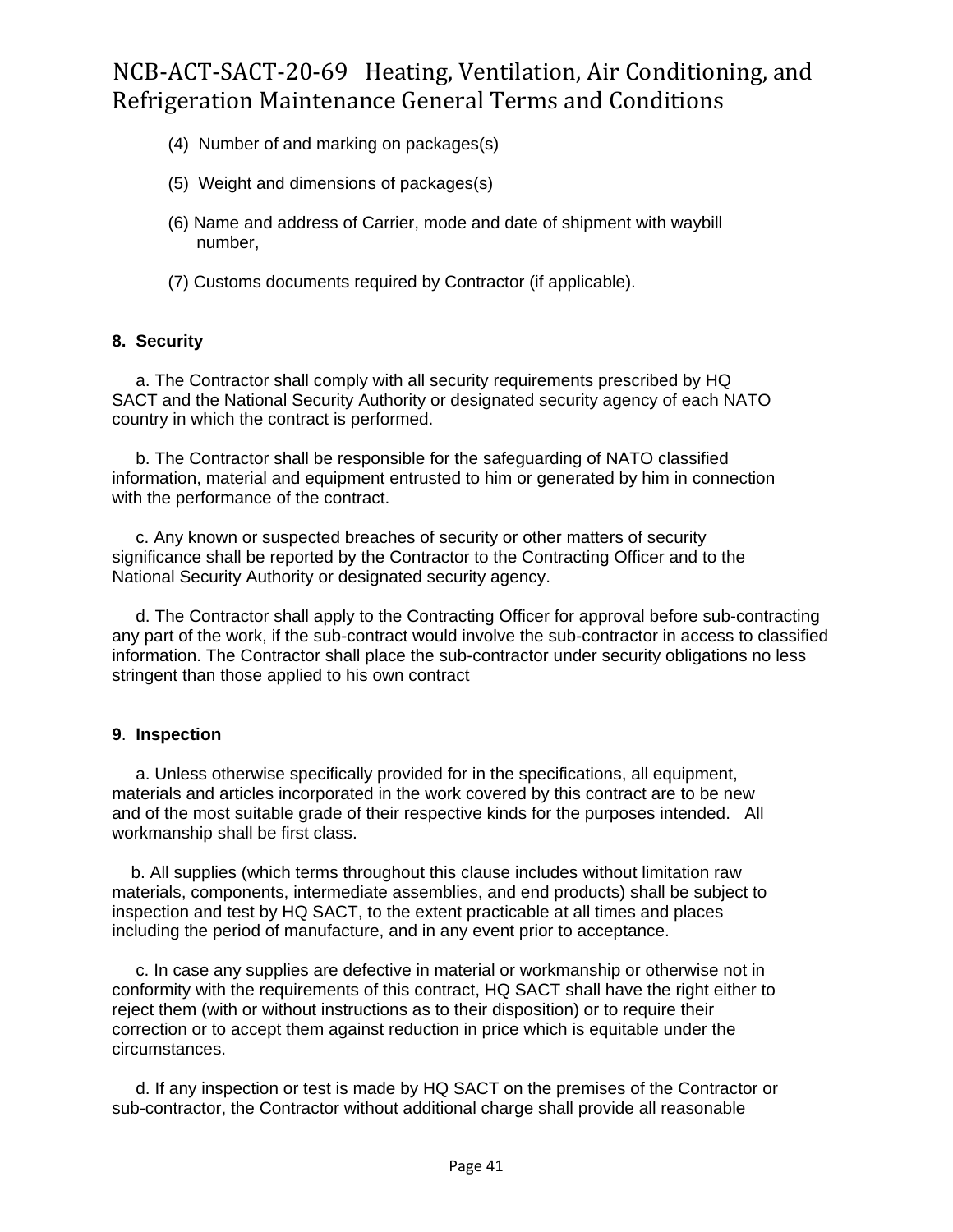facilities and assistance to inspectors in the performance of their duties. If HQ SACT inspection or test is made at a point other than the premises of the Contractor or a sub-contractor, it shall be at the expense of HQ SACT except as otherwise provided in this contract. In case of rejection HQ SACT shall not be liable for any reduction in value of samples used in connection with such inspection or test. HQ SACT reserves the right to charge to the Contractor any additional cost of HQ SACT inspection and test when supplies are not ready at the time such inspection, when test is requested by Contractor or when reinspection or retest is necessitated by prior rejection. Failure to inspect supplies shall neither relieve the Contractor from responsibility for such supplies as are not in accordance with the contract requirements nor impose liability on HQ SACT therefore.

 e. The inspection and test by HQ SACT of any supplies does not relieve the Contractor from any responsibility regarding defects or other failures to meet the contract requirements which may be discovered prior to acceptance. Except as otherwise provided in the contract, acceptance shall be conclusive except as regards latent defects, hidden deficiencies, fraud, or such gross mistakes as amount to fraud.

**10. Title**. Unless specified elsewhere in this contract, title to supplies furnished under this contract shall pass to HQ SACT upon acceptance, regardless of when or where HQ SACT takes physical possession.

#### **11. Supply Warranty**

 a. Notwithstanding inspection and acceptance by HQ SACT of supplies furnished under the contract or any provision of this contract concerning the conclusiveness thereof, the Contractor warrants that for a period of twelve (12) months following the date of acceptance:

- (1) All supplies furnished under this contract will be free from defects in material or workmanship and will conform with the specifications and all other requirements of this contract; and
- (2) The preservation, packaging, packing and marking and the preparation for and method of shipment of such supplies will conform with the requirements of this contract.

 b. The Contracting Officer shall give written notice to the Contractor of any breach of the warranties in paragraph a. of this clause within thirty (30) days after discovery of any defect.

c. Within a reasonable time after such notice, the Contracting Officer may either:

- (1) By written notice require the prompt correction or replacement of any supplies or part thereof (including preservation, packaging, packing and marking) that do not conform with requirements of this contract within the meaning of Paragraph a. of this clause; or
- (2) Retain such supplies, whereupon the contract price thereof shall be reduced by an amount equitable under the circumstances and the Contractor shall promptly make appropriate payment.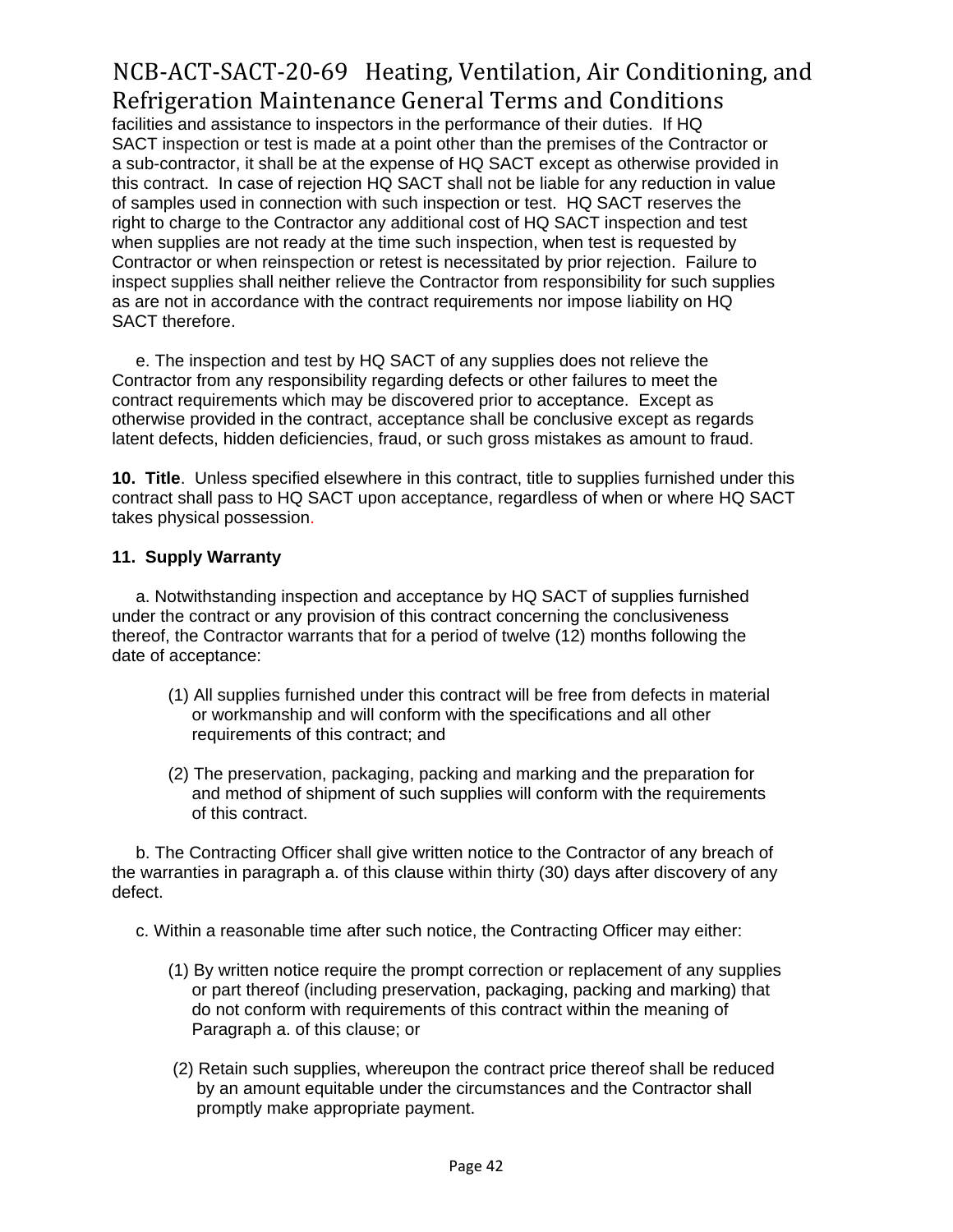d. When return, correction or replacement is required, the Contracting Officer shall return the supplies and transportation charges and responsibility for such supplies while in transit shall be borne by the Contractor. However, the Contractor's liability for such transportation charges shall not exceed an amount equal to the cost of transportation by the usual commercial method of shipment between the designated destination point under this contract and the Contractor's plant and return.

 e. If the Contractor does not agree as to his responsibility to correct or replace the supplies delivered, he shall nevertheless proceed in accordance with the written request issued by the Contracting Officer per paragraph c to correct or replace the defective or nonconforming supplies. In the event it is later determined that such supplies were not defective or nonconforming within the provisions of this clause, the contract price will be equitably adjusted. Failure to agree to such an equitable adjustment of price shall be a dispute concerning a question of fact within the meaning of the clause of this contract entitled "Dispute".

 f. Any supplies or parts thereof furnished in replacement pursuant to this clause shall also be subject to all the provisions of this clause to the same extent as supplies initially delivered. Corrected parts will be warranted for a period not less than six (6) months starting at the time the part is received back at the user's location.

 g. In case of a provisional acceptance the warranty period starts at the date of provisional acceptance and ends twelve (12) months after the date of provisional acceptance.

 h. Failure to agree upon any determination to be made under this clause shall be a dispute concerning a question of fact within the meaning of the "Disputes" clause of this contract.

i. The word "supplies" as used herein includes related services.

 j. The rights and remedies of HQ SACT provided in this clause are in addition to and do not limit any rights afforded to HQ SACT by any other clause of the contract.

#### **12. Invoices**

 a. The contractor shall submit an original invoice and three (3) copies (or electronic invoice, if authorized) to the address designated in the contract to received invoices. All invoices shall be submitted no later than 30 days upon completion of work or services performed. An invoice must include: 1) Name and address of the Contractor; 2) Invoice date; 3) Purchase Order number and Purchase Order or Contract line item number; 4) Description, quantity, unit of measure, unit price and extended price of the items delivered; 5) Shipping number and date of shipment including the bill of lading number and weight of shipment if shipped on a bill of lading; 6) Terms of any prompt payment discount offered; 7) Name and address of official to whom payment is to be sent: and 8) Name, title, and phone number of person to be notified in event of defective invoice. All invoices shall be certified by the signature of a duly authorized company representative. Invoices for Contractor Travel shall include: 1) Contractor name; 2) Date of Travel; 3) Number of days; 4) Destinations. All invoices shall be submitted to: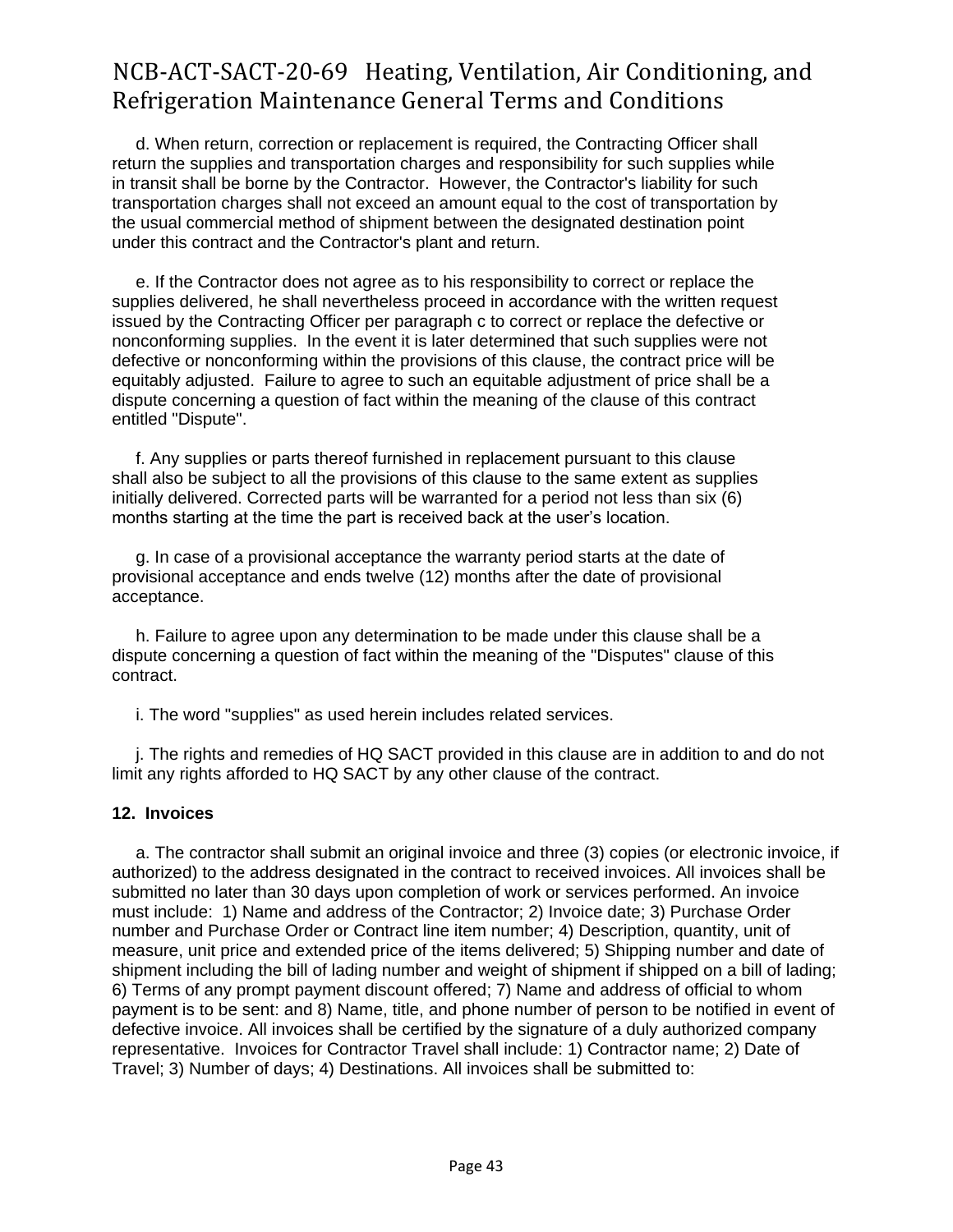HQ SACT Accounts Payable 7857 Blandy Road Suite 100, SR-82, Norfolk, VA 23551-2490

 b. Electronic Fund Transfer is the prescribed method of payment for HQ SACT. Contractors are requested to submit copies of banking information available at [\(http://www.act.nato.int/budfin/budfinmain.htm\)](http://www.act.nato.int/budfin/budfinmain.htm). Such information shall be submitted to HQ SACT 14 days prior to any contract award.

**13**. **Payment**. Payment shall be made for items accepted by HQ SACT that have been delivered to the delivery destinations set forth in this contract. Payments under this contract may be made by HQ SACT by electronic funds transfer payments or (check in exceptional cases) and shall submit this designation to the contracting officer as directed. In the event the Contractor, during the performance of this contract, elects to designate a different financial institution for receipt of any payment made using electronic funds transfer procedures, notification of such change and the required information must be obtained by HQ SACT thirty (30) days prior to the date such change is to become effective. The documents furnishing the information required in this clause must be dated and contain the signature, title, and telephone number of the Contractor official authorized to provide it, as well as the Contractor's name and Purchase Order number. Contractor failure to properly designate a financial institution or to provide appropriate payee bank account information may delay payments of amounts otherwise properly due. Discount time will be computed from date of delivery at place of acceptance or from receipt of correct invoice at the office specified by HQ SACT, whichever is later. For the purpose of computing the discount earned, payment shall be considered to have been made on the date which appears on the payment check or the specified payment date if an electronic funds transfer payment is made.

**14**. **Taxes**. The contract excludes all applicable Federal, State, and local taxes and duties. HQ SACT is a tax-exempt organization.

**15. Excusable Delays**. The Contractor shall be liable for default unless nonperformance is caused by an occurrence beyond the reasonable control of the Contractor and without its fault or negligence such as, acts of God or the public enemy, acts of HQ SACT in its sovereign or contractual capacity, fires, floods, epidemics, quarantine restrictions, strikes, unusually severe weather, and delays of common carriers. The Contractor shall notify the contracting Officer in writing as soon as is reasonably possible after the commencement of any excusable delay, setting forth the full particulars in connection therewith, shall remedy such occurrence with all reasonable dispatch, and shall promptly give written notice to the Contracting Officer of the cessation of such occurrence.

**16. Indemnity**. The contractor shall indemnify HQ SACT and its officers, employees and agents against liability, including costs for actual or alleged direct or contributory infringement of or inducement to infringe, any United States or foreign patent, trademark, copyright, or other intellectual property right, arising out of the performance of this contract, provided the Contractor is reasonably notified of such claims and proceedings.

**17. Disputes.** Except as otherwise provided, during the period of performance, any dispute between the parties arising out of the performance of this contract which is not disposed of by agreement shall be decided by the HQ SACT Contracting Officer, who shall reduce his decision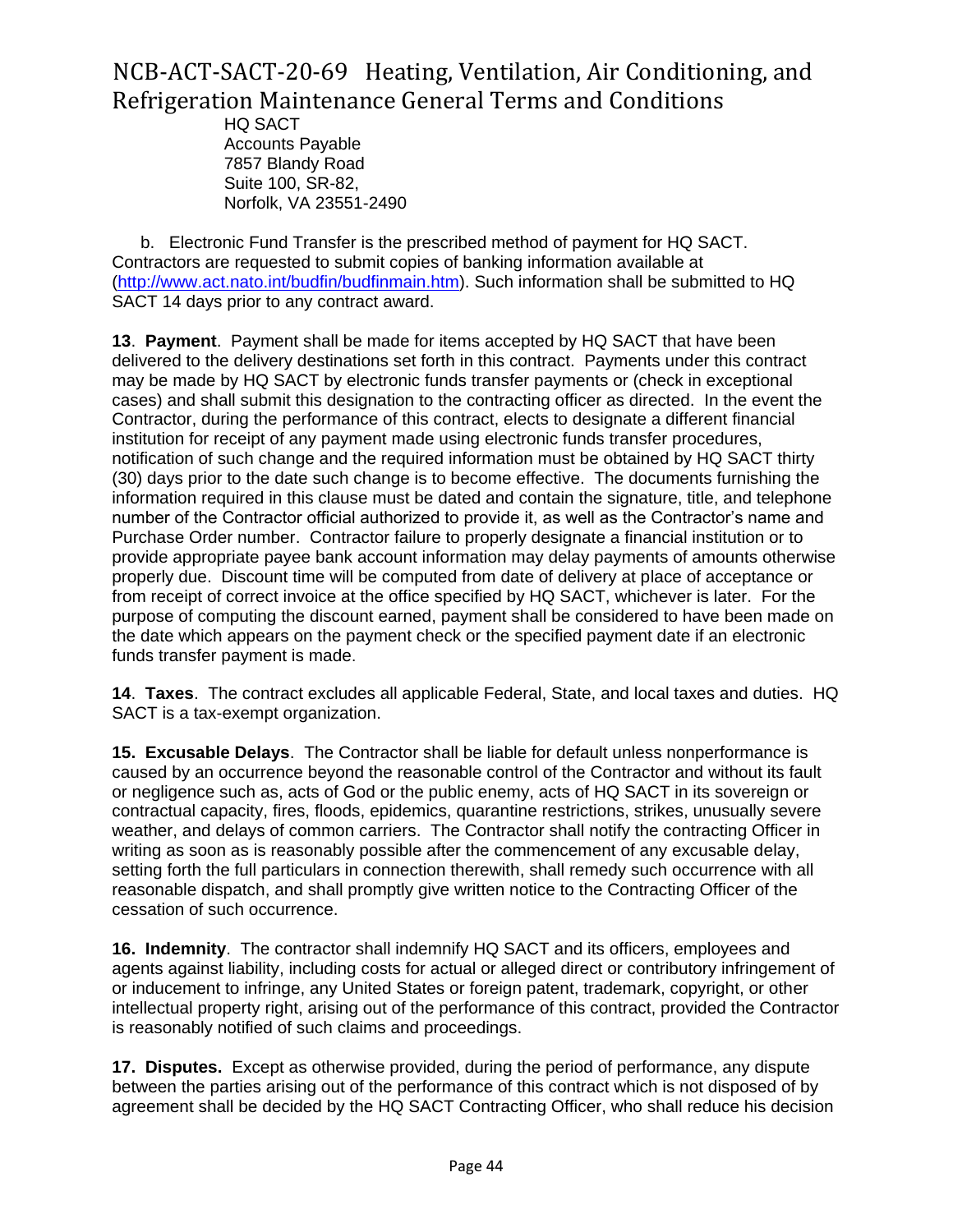to writing and mail or otherwise furnish a copy thereof to the Contractor. The decision of HQ SACT shall be final and conclusive unless, within thirty (30) days from the date of receipt of such copy, the Contractor mails or otherwise furnishes to HQ SACT a written appeal. In connection with any appeal of HQ SACT decision under this paragraph, the Contractor shall be afforded an opportunity to be heard and to offer evidence in support of its appeal. A decision shall be rendered within thirty (30) days of receipt of appeal. HQ SACT FC decision is final.

**18**. **Termination for Convenience**. HQ SACT reserves the right to terminate this contract, or any part hereof, for its sole convenience. In the event of such termination, the Contractor shall immediately stop all work hereunder and shall immediately cause any and all of its suppliers and subcontractors to cease work. Subject to the terms of this contract, the Contractor shall be paid a percentage of the contract price reflecting the percentage of the work performed prior to the notice of termination, plus reasonable charges the Contractor can demonstrate to the satisfaction of HQ SACT using its standard record keeping system have resulted from the termination. In the event of the failure of the Contractor and the Contracting Officer to agree as provided in paragraph d. upon the whole amount to be paid to Contractor by reason of the termination of work pursuant to this clause, the Contracting Officer shall pay to the Contractor the amounts determined by the Contracting Officer. The Contractor shall not be required to comply with the cost accounting standards or contract cost principles for this purpose. This paragraph does not give SACT any right to audit the Contractor's records. The Contractor shall not be paid for any work performed or costs incurred which reasonably could have been avoided.

#### **19. Termination for Default**

 a. HQ SACT may, subject to the provisions or paragraph c. below, by written notice of default to the Contractor, terminate the whole or any part of this contract in any one of the following circumstances:

- (1) If the Contractor fails to make delivery of the supplies or to perform the Services within the time specified herein or any extension thereof; or
- (2) If the Contractor fails to perform any of the other provisions of this contract, or so fails to make progress as to endanger performance of this contract in accordance with its terms and in either of these two circumstances does not cure such failure within a period of ten days (or such longer period as the Contracting Officer may authorize in writing) after receipt of notice from the Contracting Officer specifying such failure.

 b. In the event HQ SACT terminates this contract in whole or in part as provided in paragraph a. of this clause, HQ SACT may procure supplies or services similar to those so terminated and the Contractor shall be liable to HQ SACT for any excess costs for such similar supplies or services. The Contractor shall continue the performance of this contract to the extent not terminated under the provisions of this clause.

 c. Except with respect to defaults of sub-contractors, the Contractor shall not be liable for any excess costs if the failure to perform the contract arises out of causes beyond the control and without the fault or negligence of the contractor. If the failure to perform is caused by the default of a sub-contractor, and if such default arises out of causes beyond the control of both the Contractor and sub-contractor, without the fault or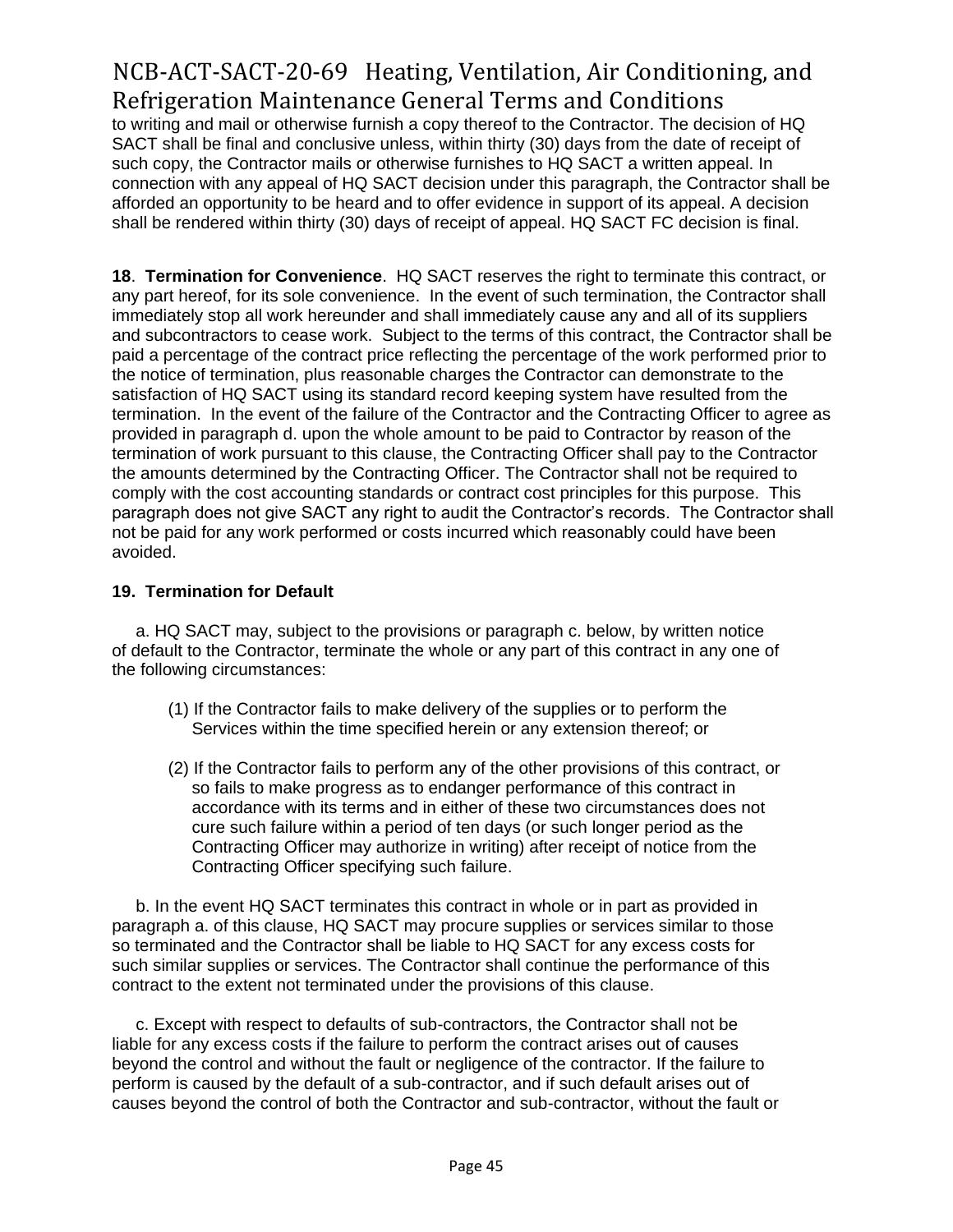negligence of either of them, the Contractor shall not be liable for any excess costs for failure to perform unless the supplies or services to be furnished by the sub-contractor were obtainable from other sources in sufficient time to permit the Contractor to meet the required delivery schedule.

 d. If this contract is terminated as provided in paragraph a. of this clause, HQ SACT, in addition to any other rights provided in the clause, may require the Contractor to transfer title and deliver to HQ SACT in the manner and to the extent directed by the Contracting Officer:

- (1) Any completed supplies and
- (2) Such partially completed supplies and materials, parts, tools, die, jigs, Fixtures, plans, drawings, information and contract rights (hereinafter called "Manufacturing materials") as the Contractor has specifically produced or Specifically acquired for the performance of such part of this contract as has been terminated; and the Contractor shall, upon direction of the Contracting Officer, protect and preserve property in the possession of the Contractor in which HQ SACT has an interest. Payment for completed supplies delivered to and accepted by HQ SACT shall be at the contract price. Payment for manufacturing materials delivered to and accepted by HQ SACT and for the protection and preservation of property shall be in an amount agreed upon by the Contractor and Contracting Officer; failure to agree such amount shall be a dispute concerning a question of fact within the meaning of the clause of this contract entitled "Dispute". HQ SACT may withhold from amounts otherwise due the Contractor for such completed supplies or manufacturing materials such sum as the Contracting Officer determines to be necessary to protect HQ SACT against loss because of outstanding liens or claims of former lien holders.

 e. If, after notice of termination of this contract under the provisions of this clause, it is determined for any reason that the Contractor was not in default under the provisions of this clause, or that the default was excusable under the provisions of this clause, the rights and obligations of the parties shall, if the contract contains a clause providing for termination for convenience of HQ SACT, be the same as if the notice of termination had been issued pursuant to such clause. If, after such notice of termination of this contract under the provisions of this clause, it is determined for any reason that the Contractor was not in default under the provisions of this clause, and if this contract does not contain a clause providing for termination for convenience of HQ SACT the contract shall be equitably adjusted to compensate for such termination and the contract modified accordingly; failure to agree to any such adjustment shall be a dispute concerning a question of fact within the meaning of the clause of this contract entitled "Disputes".

 f. Both parties are under duty of good faith. The contract includes not only the specific terms, but also law and customary practice applicable in the place where the contract is to be carried out and to the Type of Trade to which the contract relates.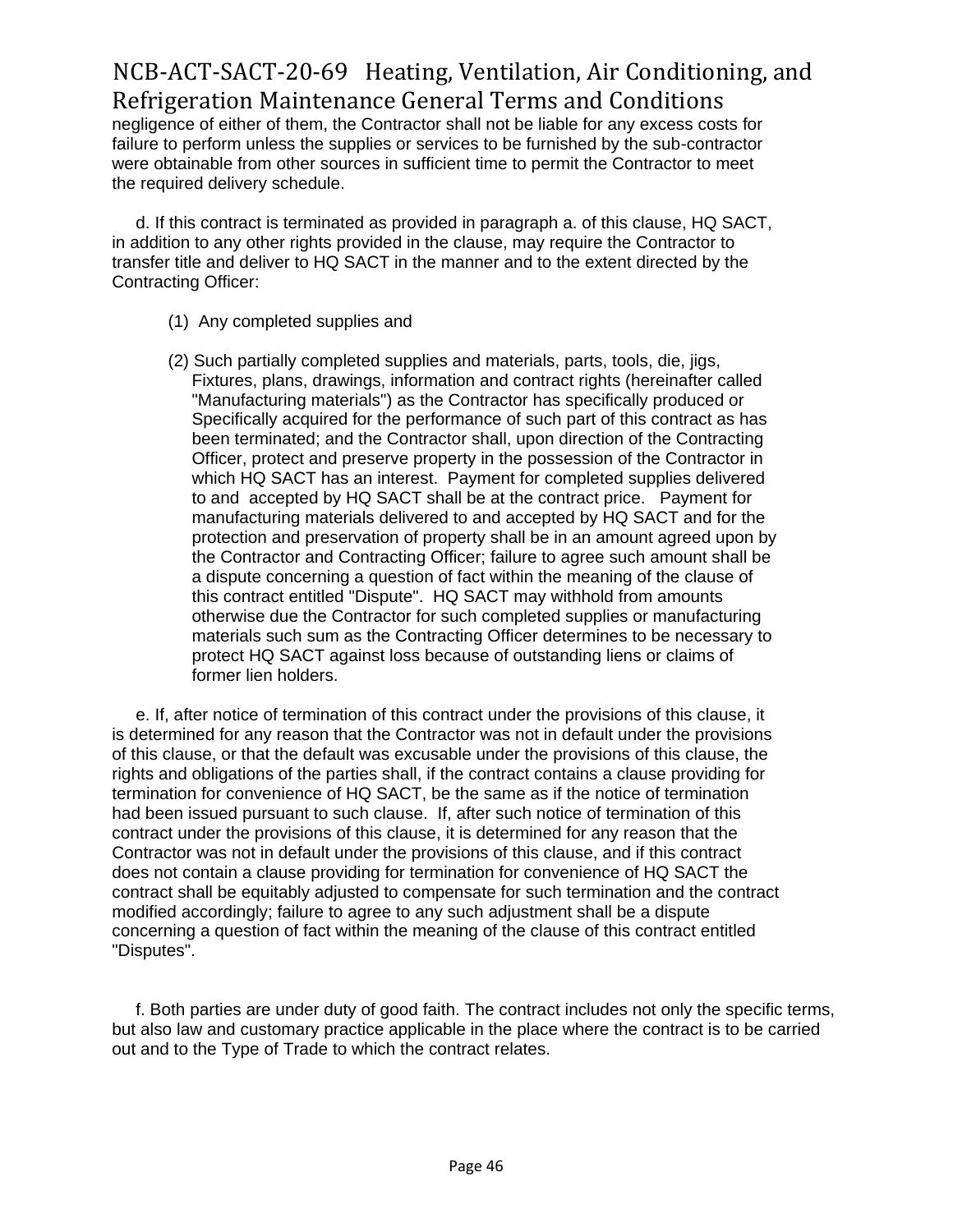**20. Limitation of Liability**. Except as otherwise provided by an express or implied warranty, the Contractor will not be liable to HQ SACT for consequential damages resulting from any defects or deficiencies in accepted items

**21**. **Export Control**. Contractor warrants that, if applicable all necessary technical assistance agreements (TAA), export control or other associated arrangements shall be valid prior to contract award. Should a Contractor require export pre-approval HQ SACT legal staff will be provided a preview of said companies request PRIOR to the companies submission to a Government entity. Upon validation of request by HQ SACT Legal staff, subject agreement or request may be submitted to appropriate authority. (Please note: There are no specified time delays regarding TAA, aor export control request being processed. However, experience has shown request can take anywhere from 30 days to 90 days depending on complexity of request, and administrative preparedness).

**22. Risk of Loss**. Unless the contract specifically provides otherwise, risk of loss or damage to the supplies provided under this contract shall remain with the Contractor until, and shall pass to HQ SACT upon: 1) Delivery of the supplies to a carrier, if transportation is f.o.b. origin; or 2) Delivery of the supplies to HQ SACT at the destination specified in the contract, if transportation is f.o.b. destination.

**23**. **Authorization to Perform**. The Contractor warrants that he and his sub-contractors have been duly authorized to operate and do business in the country or countries in which this contract is to be performed; that he and his sub-contractors have obtained all necessary licenses and permits required in connection with the contract; that he and the sub-contractors will fully comply with all the laws, decrees, labor standards and regulations of such country or countries during the performance of this contract; and that no claim for additional moneys with respect to any authorizations to perform will be made upon HQ SACT.

**24. Performance**. Candidates/contractors who accept HQ SACT issued contracts, shall, at a minimum, serve in a designated capacity for no less than 180 calendar days from commencement of contract period of performance. Contracts' with performance periods having less than 180 days in totality shall require contractors to serve a minimum of 50% of estimated performance period. Should a candidate vacate the contract in less time than described, HQ SACT reserves the right to cancel the contract in whole or part. Replacement candidates, if acceptable to HQ SACT, shall be reviewed by HQ SACT for compliance, and, or technical acceptance per the original Statement of Work and final acceptance by HQ SACT Contracting Officer.

**25. Travel**. In accordance with AFM Section 24, Contractor Travel, travel by contractors in support of the HQ SACT mission will only be performed when a member of the approved International HQ SACT Peacetime Establishment is unable to perform the mission.

> Once contractor travel has been established under a contract and a contractor is tasked to travel, the HQ SACT Contractor Travel Request form must be filled out and approved prior to any travel being conducted. This form may be found at: <http://www.act.nato.int/budfin/contractortravel.htm>

The in-house Travel Agency will set the Transport Ceiling Cost and at that time the contractor may elect to book their transportation with the in-house travel agency. (Please refer to Clause Number 7 above).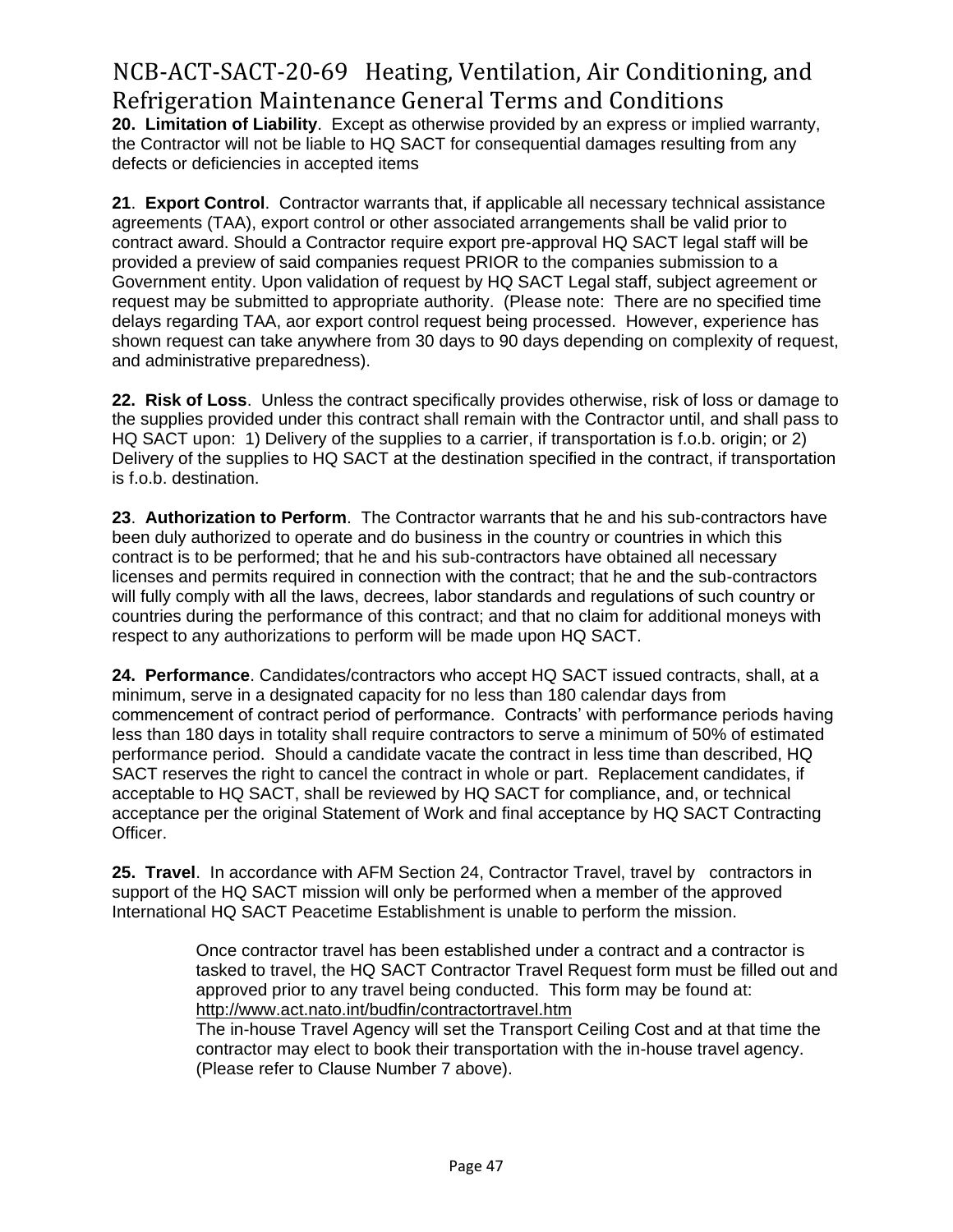Transport tickets purchased through the in-house travel agency will be reimbursed by the HQ SACT entity directly to the in-house travel agency, and the applicable travel line of the contract will be charged. These costs will not be invoiced by, or paid to, the contractor company. When transport tickets are purchased through another source only the ceiling cost allocated by the in-house travel agency will be reimbursed to the contractor company.

Per Diem is based on the NATO Group One subsistence allowance, which covers meals, lodging, incidental expenses and any applicable overhead and/or fees. Per Diem Reimbursement will only be made at these rate amounts. NATO Group III daily subsistence allowances are posted on HQ SACT website at [http://www.act.nato.int/budfin/contractortravel.htm.](http://www.act.nato.int/budfin/contractortravel.htm)

**26**. **Proposed Candidates**. No proposals shall be accepted or considered for candidates already assigned to an existing contract with HQ SACT, without the prior permission of the Contracting Officer.

**27**. **Partial awards** will be allowed when determined in the best interests of NATO. The Contracting Awards Board and the Contracting Officer, when deemed prudent and necessary have the authority to make this determination. Partial bidding shall be consistent with released solicitation.

**28. Competition**. HQ SACT reserves the right to engage in Full and Open Competition after exclusion of sources.

**29**. **Contractor Notice Regarding Delay**. In the event the Contractor encounters difficulty in meeting performance requirements, or when he anticipates difficulty in complying with the contract delivery schedule or date, he shall immediately notify the Contracting Officer in writing, giving pertinent details; provided, however, that this data shall be informational only in character and that this provision shall not be construed as a waiver by HQ SACT of any delivery schedule or date, or of any rights or remedies provided by law or under this contract.

#### **30**. **Notice and Assistance regarding Patent and Copyright Infringement**

 a. The Contractor shall report to the Contracting Officer, promptly and in reasonable written detail, each notice or claim of patent or copyright infringement based on the performance of this contract of which the Contractor has knowledge.

 b. In the event of any claim or suit against HQ SACT on account of any alleged patent or copyright infringement arising out of the performance of this contract or out of the use of any supplies furnished or work or services performed hereunder, the Contractor shall furnish to HQ SACT, when requested by the Contracting Officer, all evidence and information in possession of the Contractor pertaining to such suit or claim. Such evidence and information shall be furnished at the expense of HQ SACT except where the Contractor has agreed to indemnify HQ SACT.

c. This clause shall be included in all sub-contracts.

#### **31**. **Health, Safety and Accident Prevention**. If the Contracting Officer notifies the Contractor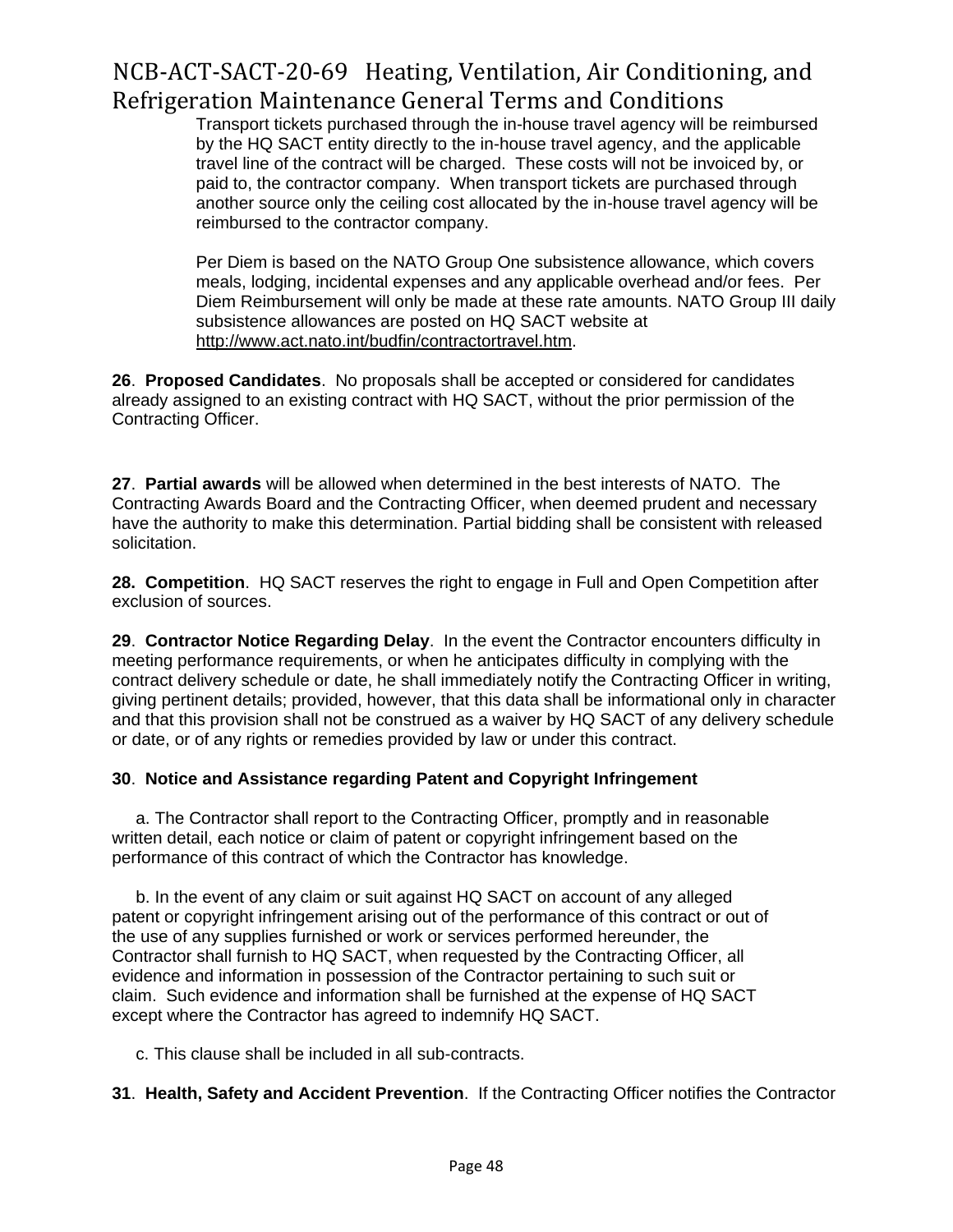in writing of any non-compliance in the performance of this contract, with safety and health rules and requirements prescribed on the date of this contract by applicable national or local laws, ordinances and codes, and the Contractor fails to take immediate corrective action, the Contracting Officer may order the Contractor to stop all or part of the work until satisfactory corrective action has been taken. Such an order to stop work shall not entitle the Contractor to an adjustment of his contract price or other reimbursement for resulting increased costs, or to an adjustment of the delivery or performance schedule.

**32. Patent Indemnity**. If the amount of this contract is in excess of \$1,000,000 , the Contractor shall indemnify HQ SACT and its officers, agents and employees against liability, including costs, for infringement of any letters patent (except letters patent issued upon an application which is now or may hereafter be kept secret or otherwise withheld from issue by order of the government which issued the letters patent) arising out of the manufacture or delivery of supplies under this contract, or out of the use or disposal by or for the account of HQ SACT of such supplies. The foregoing indemnity shall not apply unless the Contractor shall have been informed as soon as practicable by HQ SACT of the suit or action alleging such infringement and shall have been given such opportunity as is afforded by applicable laws, rules, or regulations to participate in the defense thereof; and further, such indemnity shall not apply to:

 a. An infringement resulting from compliance with specific written instructions of the Contracting Officer directing a change in the supplies to be delivered or in the materials or equipment to be used or directing a manner of performance of the Contract not normally used by the Contractor;

 b. An infringement resulting from an addition to, or change in, such supplies or components furnished which addition or change was made subsequent to delivery or performance by the Contractor; or

 c. A claimed infringement which is settled without the consent of the Contractor, unless required by a court of competent jurisdiction.

#### **33. Rights in Technical Data and Computer Software**

- a. HQ SACT shall have unlimited rights in:
	- (1) All technical data and computer software, to include source code, resulting from performance of experimental, developmental, integration, testing, or research work which was specified as an element of performance in this contract.
	- (2) Plans, drawings, manuals or instructional materials prepared or required to be delivered under this contract for implementation management, installation, operation, maintenance and training purposes.

 b. Technical data and software delivered under this contract shall be marked with the number of this contract, name of Contractor and the rights transferred to HQ SACT.

#### **34**. **Software Releases and Updates.**

 a. All software implemented on or delivered with the supplies shall be at the start of acceptance, the most recent versions or releases as available.